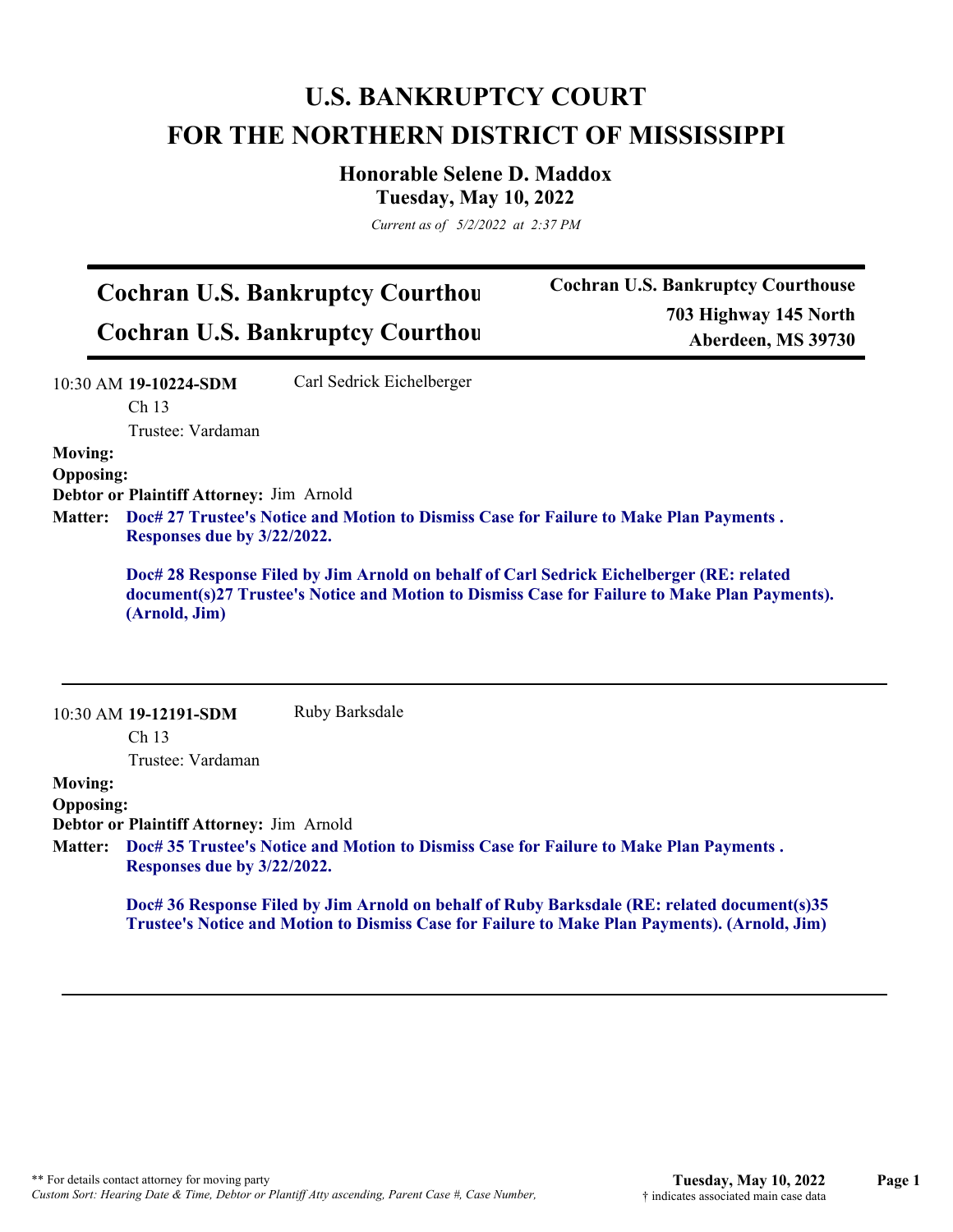10:30 AM **20-11563-SDM**  Ch 13 Trustee: Vardaman Monica D. Brown **Moving: Opposing: Debtor or Plaintiff Attorney:** Jim Arnold **Doc# 40 Trustee's Notice and Motion to Dismiss Case for Failure to Make Plan Payments . Matter: Responses due by 3/22/2022. Doc# 41 Response Filed by Jim Arnold on behalf of Monica D. Brown (RE: related document(s)40 Trustee's Notice and Motion to Dismiss Case for Failure to Make Plan Payments). (Arnold, Jim)**

10:30 AM **21-10235-SDM**  Ch 13 Trustee: Vardaman Willie B. Triplett, Jr.

**Moving:**

**Opposing:**

**Debtor or Plaintiff Attorney:** Jim Arnold

**Doc# 32 Trustee's Notice and Motion to Dismiss Case for Failure to Make Plan Payments . Matter: Responses due by 3/22/2022.**

**Doc# 34 Response Filed by Jim Arnold on behalf of Willie B. Triplett Jr. (RE: related document(s)32 Trustee's Notice and Motion to Dismiss Case for Failure to Make Plan Payments). (Arnold, Jim)**

10:30 AM **21-11934-SDM**  Helen Frances Glass

Ch 13

Trustee: Vardaman

#### **Moving: Opposing:**

**Debtor or Plaintiff Attorney:** Jim Arnold

**Doc# 13 Trustee's Notice and Motion to Dismiss Case for Failure to Make Plan Payments . Matter: Responses due by 3/22/2022.**

> **Doc# 14 Response Filed by Jim Arnold on behalf of Helen Frances Glass (RE: related document(s)13 Trustee's Notice and Motion to Dismiss Case for Failure to Make Plan Payments). (Arnold, Jim)**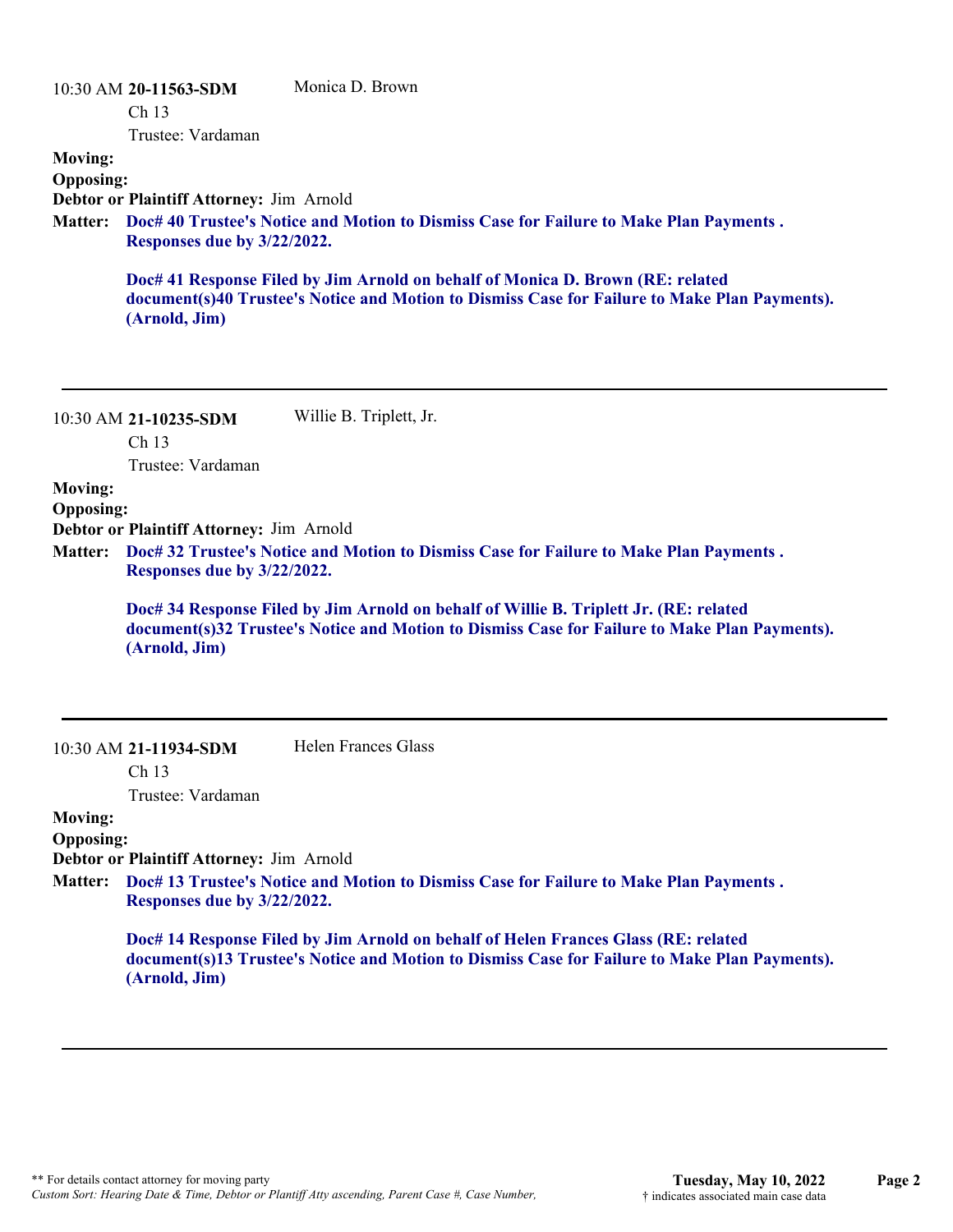|                  | 10:30 AM 22-10198-SDM                    | Ashley Brown                                                                                         |
|------------------|------------------------------------------|------------------------------------------------------------------------------------------------------|
|                  | Ch <sub>13</sub>                         |                                                                                                      |
|                  | Trustee: Vardaman                        |                                                                                                      |
|                  | <b>Moving:</b> Terre M. Vardaman         |                                                                                                      |
| <b>Opposing:</b> |                                          |                                                                                                      |
|                  | Debtor or Plaintiff Attorney: Jim Arnold |                                                                                                      |
|                  | <b>Terre M. Vardaman</b>                 | Matter: Doc# 16 Objection to Confirmation of Chapter 13 Plan Filed by Terre M. Vardaman on behalf of |

|                  | 10:30 AM 22-10228-SDM                    | Anthony W. Steadman and                                                                              |
|------------------|------------------------------------------|------------------------------------------------------------------------------------------------------|
|                  | Ch <sub>13</sub>                         | Jennifer R. Steadman                                                                                 |
|                  | Trustee: Vardaman                        |                                                                                                      |
| <b>Moving:</b>   | Terre M. Vardaman                        |                                                                                                      |
| <b>Opposing:</b> |                                          |                                                                                                      |
|                  | Debtor or Plaintiff Attorney: Jim Arnold |                                                                                                      |
|                  |                                          | Matter: Doc# 12 Objection to Confirmation of Chapter 13 Plan Filed by Terre M. Vardaman on behalf of |
|                  | <b>Terre M. Vardaman</b>                 |                                                                                                      |

|                  | 10:30 AM 18-11435-SDM                                       | Rashaan Ivy                                                                                                                                                                      |
|------------------|-------------------------------------------------------------|----------------------------------------------------------------------------------------------------------------------------------------------------------------------------------|
|                  | Ch <sub>13</sub>                                            |                                                                                                                                                                                  |
|                  | Trustee: Vardaman                                           |                                                                                                                                                                                  |
| <b>Moving:</b>   | Constance Morrow                                            |                                                                                                                                                                                  |
| <b>Opposing:</b> |                                                             |                                                                                                                                                                                  |
|                  | <b>Debtor or Plaintiff Attorney: Kimberly Brown Bowling</b> |                                                                                                                                                                                  |
|                  |                                                             | Matter: Doc# 46 Motion to Dismiss Case Corrected Filed by Constance Morrow on behalf of Mississippi                                                                              |
|                  | <b>Department of Human Services.</b>                        |                                                                                                                                                                                  |
|                  |                                                             | Doc# 56 Response Filed by Kimberly Brown Bowling on behalf of Rashaan Ivy (RE: related<br>document(s)46 Motion to Dismiss Case filed by Creditor Mississippi Department of Human |

**Services). (Bowling, Kimberly)**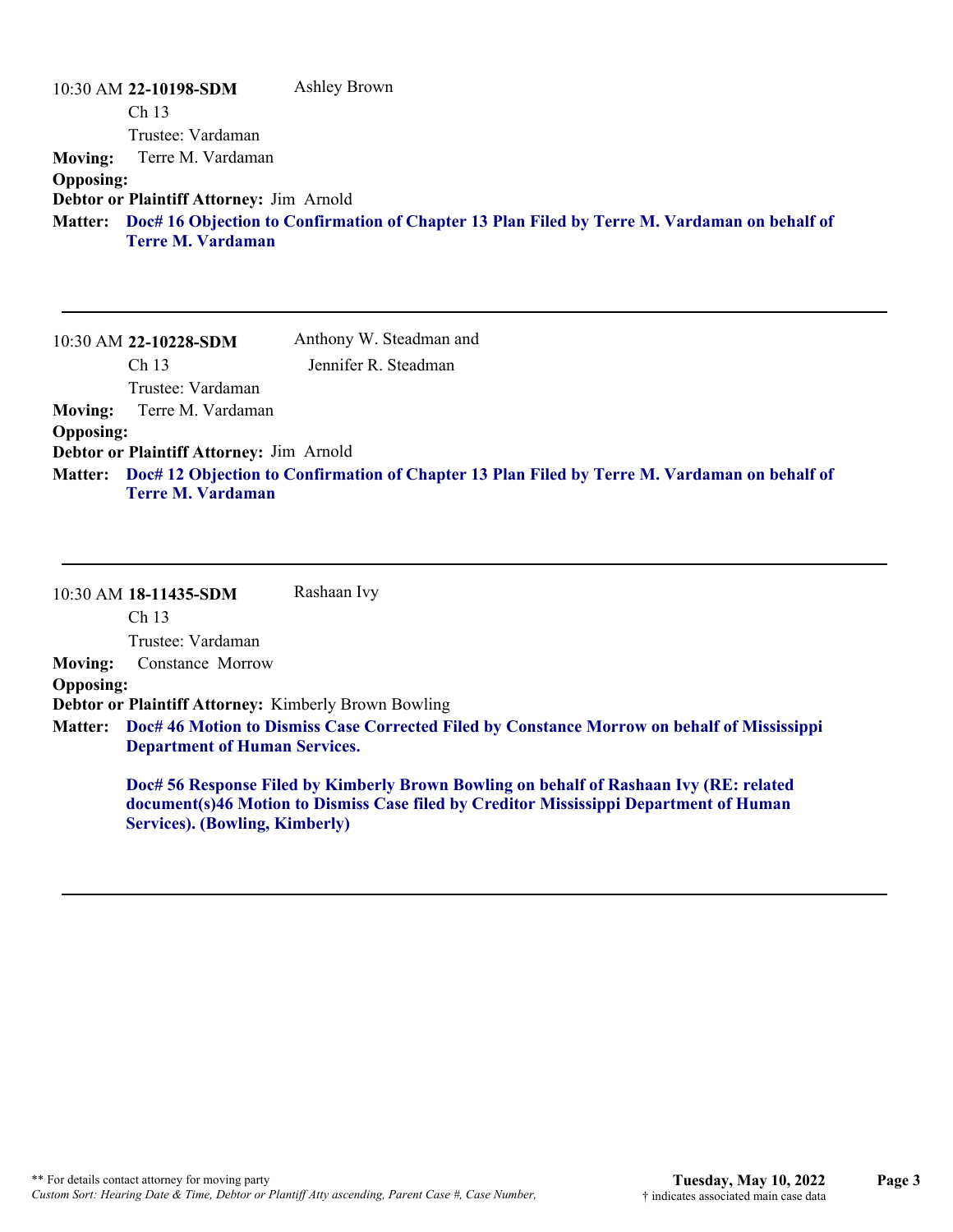|                                    | 10:30 AM 18-13646-SDM                   | Adam C. Ray and                                                                                                                                                                                                                                  |
|------------------------------------|-----------------------------------------|--------------------------------------------------------------------------------------------------------------------------------------------------------------------------------------------------------------------------------------------------|
|                                    | Ch 13                                   | Jessica D. Ray                                                                                                                                                                                                                                   |
|                                    | Trustee: Vardaman                       |                                                                                                                                                                                                                                                  |
| <b>Moving:</b>                     | Constance Morrow                        |                                                                                                                                                                                                                                                  |
| <b>Opposing:</b>                   |                                         |                                                                                                                                                                                                                                                  |
|                                    |                                         | Debtor or Plaintiff Attorney: Kimberly Brown Bowling                                                                                                                                                                                             |
| <b>Matter:</b>                     | <b>Department of Human Services.</b>    | Doc# 61 Motion to Dismiss Debtor Filed by Constance Morrow on behalf of Mississippi                                                                                                                                                              |
|                                    | Services). (Vardaman, Terre)            | Doc# 65 Response Filed by Terre M. Vardaman on behalf of Terre M. Vardaman (RE: related<br>document(s)61 Motion to Dismiss Debtor filed by Creditor Mississippi Department of Human                                                              |
|                                    | of Human Services). (Bowling, Kimberly) | Doc# 66 Response Filed by Kimberly Brown Bowling on behalf of Adam C. Ray, Jessica D. Ray<br>(RE: related document(s)61 Motion to Dismiss Debtor filed by Creditor Mississippi Department                                                        |
|                                    | 10:30 AM 19-12514-SDM                   | Cecilia R. Shockley                                                                                                                                                                                                                              |
|                                    | Ch <sub>13</sub>                        |                                                                                                                                                                                                                                                  |
|                                    | Trustee: Vardaman                       |                                                                                                                                                                                                                                                  |
| <b>Moving:</b>                     |                                         |                                                                                                                                                                                                                                                  |
| <b>Opposing:</b>                   |                                         |                                                                                                                                                                                                                                                  |
|                                    |                                         | <b>Debtor or Plaintiff Attorney: Kimberly Brown Bowling</b>                                                                                                                                                                                      |
| <b>Matter:</b>                     | Responses due by 3/22/2022.             | Doc# 50 Trustee's Notice and Motion to Dismiss Case for Failure to Make Plan Payments.                                                                                                                                                           |
|                                    |                                         |                                                                                                                                                                                                                                                  |
|                                    | <b>Payments). (Bowling, Kimberly)</b>   | Doc# 51 Response Filed by Kimberly Brown Bowling on behalf of Cecilia R. Shockley (RE:<br>related document(s)50 Trustee's Notice and Motion to Dismiss Case for Failure to Make Plan                                                             |
|                                    | 10:30 AM 20-10597-SDM                   | Pacall J. Parks and                                                                                                                                                                                                                              |
|                                    | Ch 13<br>Trustee: Vardaman              | Astria D. Lucas-Parks                                                                                                                                                                                                                            |
| <b>Moving:</b><br><b>Opposing:</b> |                                         |                                                                                                                                                                                                                                                  |
|                                    |                                         | Debtor or Plaintiff Attorney: Kimberly Brown Bowling                                                                                                                                                                                             |
| <b>Matter:</b>                     | Responses due by 3/22/2022.             | Doc# 73 Trustee's Notice and Motion to Dismiss Case for Failure to Make Plan Payments.                                                                                                                                                           |
|                                    |                                         | Doc# 75 Response Filed by Kimberly Brown Bowling on behalf of Astria D. Lucas-Parks, Pacall<br>J. Parks (RE: related document(s)73 Trustee's Notice and Motion to Dismiss Case for Failure to<br><b>Make Plan Payments). (Bowling, Kimberly)</b> |
|                                    |                                         |                                                                                                                                                                                                                                                  |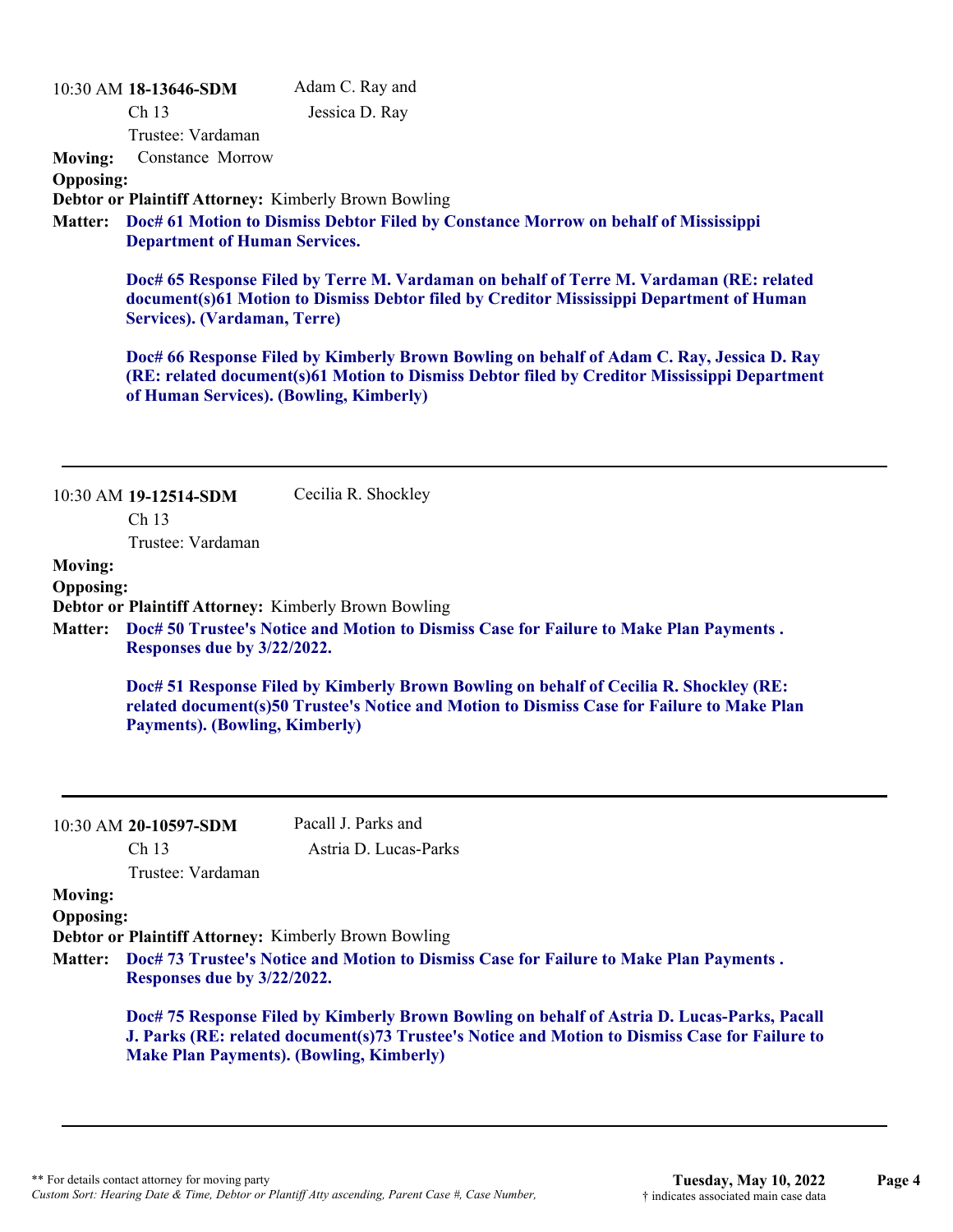|                                               | 10:30 AM 20-12046-SDM<br>Ch <sub>13</sub><br>Trustee: Vardaman | Janice M McMillian                                                                                                                                                                          |
|-----------------------------------------------|----------------------------------------------------------------|---------------------------------------------------------------------------------------------------------------------------------------------------------------------------------------------|
| <b>Moving:</b><br><b>Opposing:</b><br>Matter: | Responses due by 3/22/2022.                                    | <b>Debtor or Plaintiff Attorney: Kimberly Brown Bowling</b><br>Doc# 46 Trustee's Notice and Motion to Dismiss Case for Failure to Make Plan Payments.                                       |
|                                               | <b>Payments). (Bowling, Kimberly)</b>                          | Doc# 47 Response Filed by Kimberly Brown Bowling on behalf of Janice M McMillian (RE:<br>related document(s)46 Trustee's Notice and Motion to Dismiss Case for Failure to Make Plan         |
|                                               | 10:30 AM 20-12926-SDM<br>Ch <sub>13</sub><br>Trustee: Vardaman | John E. Coleman                                                                                                                                                                             |
| <b>Moving:</b><br><b>Opposing:</b><br>Matter: | Responses due by 3/22/2022.                                    | <b>Debtor or Plaintiff Attorney: Kimberly Brown Bowling</b><br>Doc# 31 Trustee's Notice and Motion to Dismiss Case for Failure to Make Plan Payments.                                       |
|                                               | (Bowling, Kimberly)                                            | Doc# 32 Response Filed by Kimberly Brown Bowling on behalf of John E. Coleman (RE: related<br>document(s)31 Trustee's Notice and Motion to Dismiss Case for Failure to Make Plan Payments). |
|                                               | 10:30 AM 20-12977-SDM<br>Ch 13<br>Trustee: Vardaman            | James H Cosby                                                                                                                                                                               |

**Moving:** Kimberly Brown Bowling

#### **Opposing:**

**Debtor or Plaintiff Attorney:** Kimberly Brown Bowling

**Doc# 36 Motion to Borrow Filed by Kimberly Brown Bowling on behalf of James H Cosby. Matter: (Attachments: # 1 Exhibit # 2 Proposed Order)**

**Doc# 42 Objection Filed by Terre M. Vardaman on behalf of Terre M. Vardaman (RE: related document(s)36 Motion to Borrow filed by Debtor James H Cosby). (Vardaman, Terre)**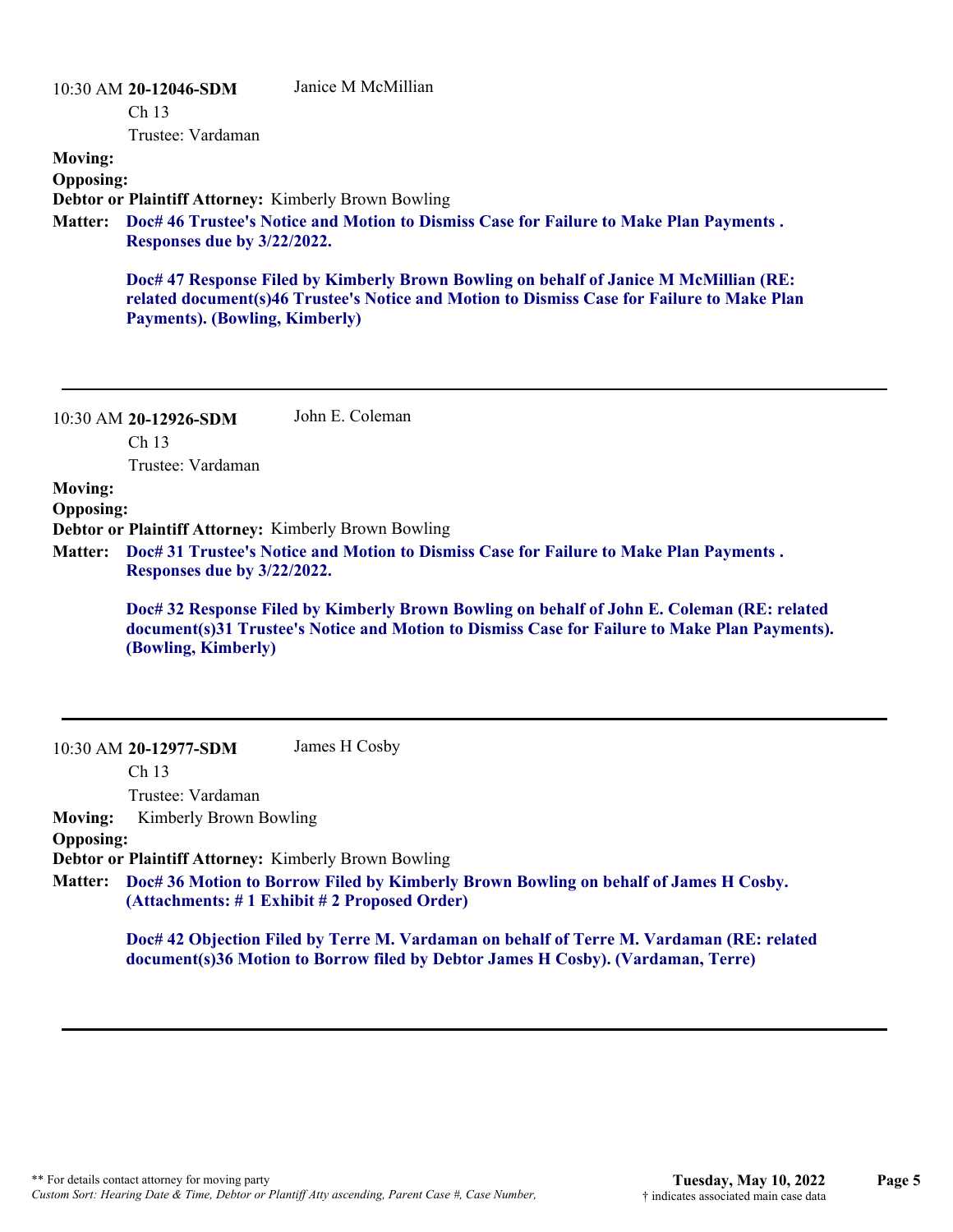|                                                                                                                                                                                                                                                                                                                                                                                                                                                                                                             | 10:30 AM 21-11913-SDM<br>Ch <sub>13</sub><br>Trustee: Vardaman | Larry J Stroupe and<br>Chrystal A Stroupe                                                                                                                                                    |
|-------------------------------------------------------------------------------------------------------------------------------------------------------------------------------------------------------------------------------------------------------------------------------------------------------------------------------------------------------------------------------------------------------------------------------------------------------------------------------------------------------------|----------------------------------------------------------------|----------------------------------------------------------------------------------------------------------------------------------------------------------------------------------------------|
| <b>Moving:</b><br><b>Opposing:</b><br><b>Matter:</b>                                                                                                                                                                                                                                                                                                                                                                                                                                                        | Responses due by 3/22/2022.                                    | <b>Debtor or Plaintiff Attorney: Kimberly Brown Bowling</b><br>Doc# 18 Trustee's Notice and Motion to Dismiss Case for Failure to Make Plan Payments.                                        |
|                                                                                                                                                                                                                                                                                                                                                                                                                                                                                                             | <b>Make Plan Payments). (Bowling, Kimberly)</b>                | Doc# 19 Response Filed by Kimberly Brown Bowling on behalf of Chrystal A Stroupe, Larry J<br>Stroupe (RE: related document(s)18 Trustee's Notice and Motion to Dismiss Case for Failure to   |
|                                                                                                                                                                                                                                                                                                                                                                                                                                                                                                             | 10:30 AM 21-11918-SDM<br>Ch <sub>13</sub>                      | Tommy N. Hopkins and<br>Carrie M. Hopkins                                                                                                                                                    |
| Trustee: Vardaman<br><b>Moving:</b><br><b>Opposing:</b><br>Debtor or Plaintiff Attorney: Kimberly Brown Bowling<br>Doc# 31 Trustee's Notice and Motion to Dismiss Case for Failure to Make Plan Payments.<br><b>Matter:</b><br>Responses due by 3/22/2022.<br>Doc# 34 Response Filed by Kimberly Brown Bowling on behalf of Carrie M. Hopkins, Tommy N.<br>Hopkins (RE: related document(s)31 Trustee's Notice and Motion to Dismiss Case for Failure to<br><b>Make Plan Payments). (Bowling, Kimberly)</b> |                                                                |                                                                                                                                                                                              |
|                                                                                                                                                                                                                                                                                                                                                                                                                                                                                                             | 10:30 AM 21-12294-SDM<br>Ch 13                                 | Senda G Wiginton                                                                                                                                                                             |
| <b>Moving:</b><br><b>Opposing:</b><br><b>Matter:</b>                                                                                                                                                                                                                                                                                                                                                                                                                                                        | Trustee: Vardaman<br>Responses due by 3/22/2022.               | <b>Debtor or Plaintiff Attorney: Kimberly Brown Bowling</b><br>Doc# 20 Trustee's Notice and Motion to Dismiss Case for Failure to Make Plan Payments.                                        |
|                                                                                                                                                                                                                                                                                                                                                                                                                                                                                                             | (Bowling, Kimberly)                                            | Doc# 21 Response Filed by Kimberly Brown Bowling on behalf of Senda G Wiginton (RE: related<br>document(s)20 Trustee's Notice and Motion to Dismiss Case for Failure to Make Plan Payments). |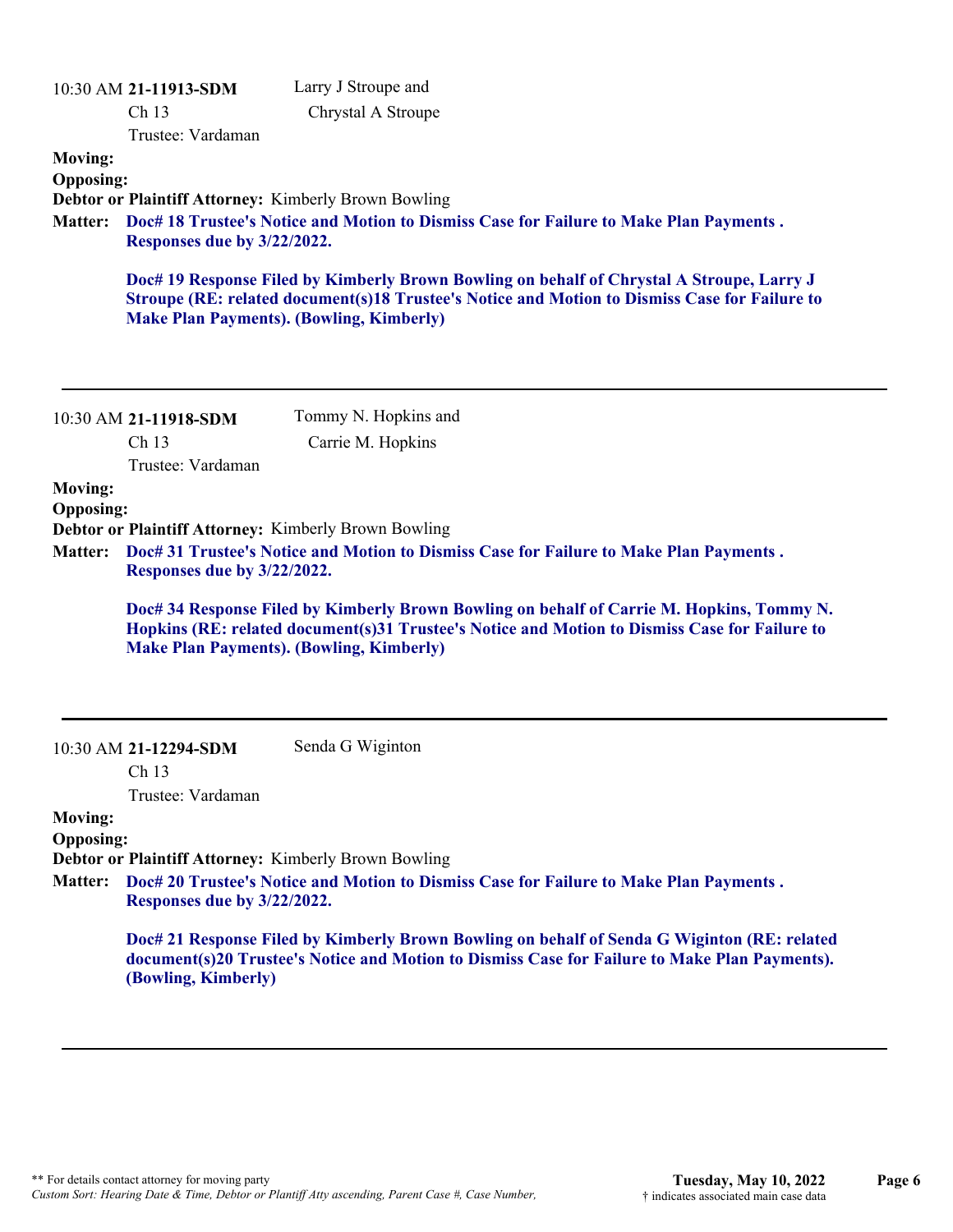|                  | 10:30 AM 22-10051-SDM   | Corey D. Scales                                                                                                                            |
|------------------|-------------------------|--------------------------------------------------------------------------------------------------------------------------------------------|
|                  | Ch <sub>13</sub>        |                                                                                                                                            |
|                  | Trustee: Vardaman       |                                                                                                                                            |
| <b>Moving:</b>   | Robin E. Pate           |                                                                                                                                            |
| <b>Opposing:</b> |                         |                                                                                                                                            |
|                  |                         | <b>Debtor or Plaintiff Attorney: Kimberly Brown Bowling</b>                                                                                |
| <b>Matter:</b>   |                         | Doc# 18 Objection to Confirmation of Chapter 13 Plan Filed by Robin E. Pate on behalf of CSL<br>Financial, LLC (Attachments: #1 Exhibit A) |
|                  | $10:30$ AM 22-10158-SDM | Christy L. Dunn                                                                                                                            |

Ch 13

Trustee: Vardaman

**Moving:** B. Joey Hood II

**Opposing:**

**Debtor or Plaintiff Attorney:** Kimberly Brown Bowling

**Doc# 16 Objection to Confirmation of Chapter 13 Plan Filed by B. Joey Hood II on behalf of First Matter: Metropolitan Financial Services - Corinth Branch c/o B. Joey Hood, II Attorney at Law, PLLC (Attachments: # 1 Exhibit) (Hood, B.)**

10:30 AM **22-10184-SDM**  Ch 13 Trustee: Vardaman Tony O Yeager **Moving:** Edward E. Lawler Jr. **Opposing: Debtor or Plaintiff Attorney:** Kimberly Brown Bowling **Doc# 25 Objection to Confirmation of Chapter 13 Plan Filed by Edward E. Lawler Jr. on behalf Matter: of 21st Mortgage Corporation (Attachments: # 1 Exhibit A - Contract)**

|                  | 10:30 AM 22-10251-SDM                                       | Misty S. Phillips                                                                                   |
|------------------|-------------------------------------------------------------|-----------------------------------------------------------------------------------------------------|
|                  | Ch <sub>13</sub>                                            |                                                                                                     |
|                  | Trustee: Vardaman                                           |                                                                                                     |
| <b>Moving:</b>   | Constance Morrow                                            |                                                                                                     |
| <b>Opposing:</b> |                                                             |                                                                                                     |
|                  | <b>Debtor or Plaintiff Attorney: Kimberly Brown Bowling</b> |                                                                                                     |
|                  | <b>Mississippi Department of Human Services</b>             | Matter: Doc# 15 Objection to Confirmation of Chapter 13 Plan Filed by Constance Morrow on behalf of |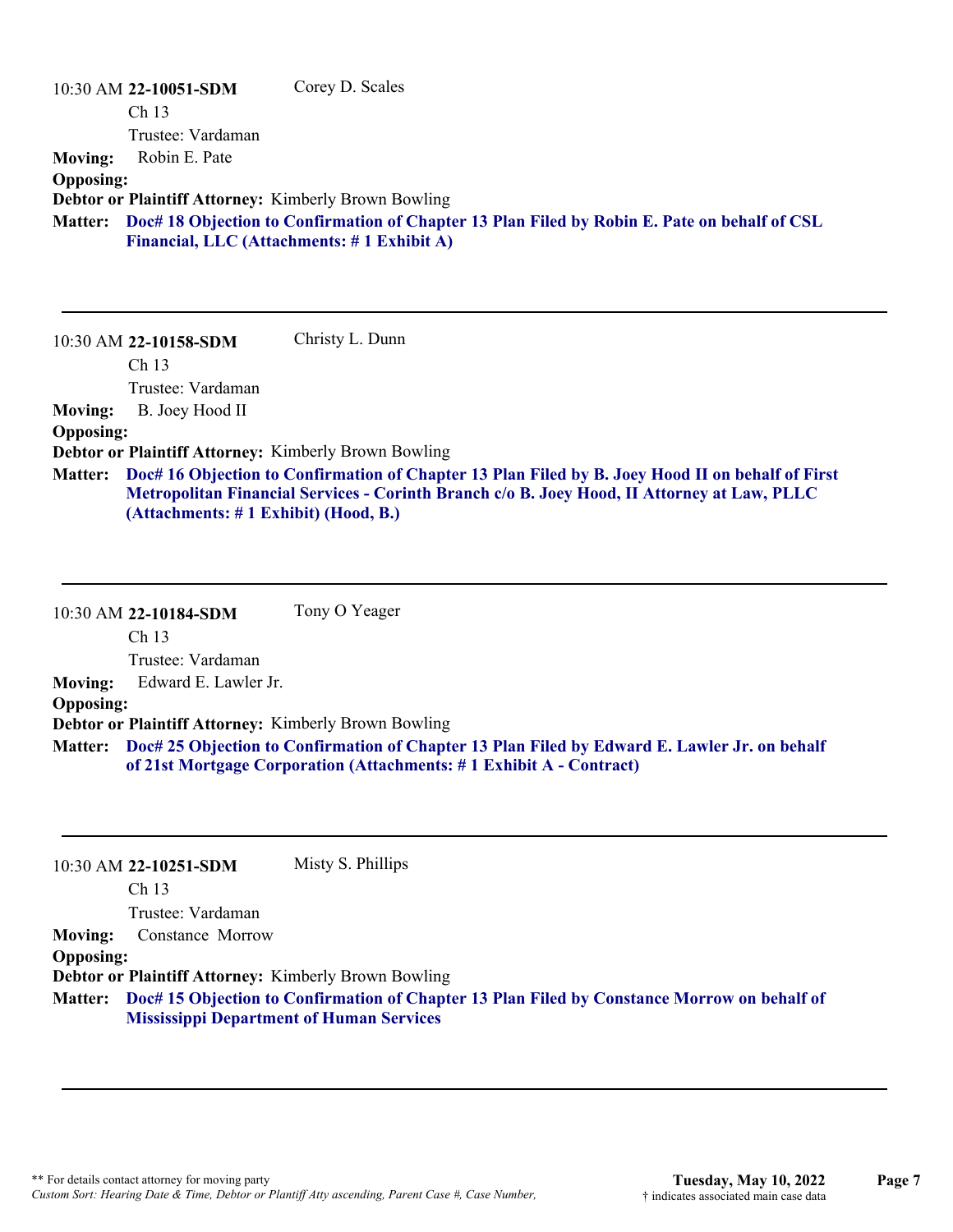|                  | 10:30 AM 22-10269-SDM                                       | Jannie A. Shirley                                                                                      |
|------------------|-------------------------------------------------------------|--------------------------------------------------------------------------------------------------------|
|                  | Ch <sub>13</sub>                                            |                                                                                                        |
|                  | Trustee: Vardaman                                           |                                                                                                        |
| <b>Moving:</b>   | Kelli Michelle Stevens                                      |                                                                                                        |
| <b>Opposing:</b> |                                                             |                                                                                                        |
|                  | <b>Debtor or Plaintiff Attorney: Kimberly Brown Bowling</b> |                                                                                                        |
|                  | of First Tower Loan LLC                                     | Matter: Doc# 15 Objection to Confirmation of Chapter 13 Plan Filed by Kelli Michelle Stevens on behalf |

10:30 AM **22-10293-SDM**  Ch 13 Trustee: Vardaman Heather L. Powell **Moving:** Kelli Michelle Stevens **Opposing: Debtor or Plaintiff Attorney:** Kimberly Brown Bowling **Doc# 15 Objection to Confirmation of Chapter 13 Plan Filed by Kelli Michelle Stevens on behalf Matter: of First Tower Loan LLC**

10:30 AM **22-10302-SDM**  Ch 13 Trustee: Vardaman Kewunna L. Brown **Moving:** Kelli Michelle Stevens **Opposing: Debtor or Plaintiff Attorney:** Kimberly Brown Bowling **Doc# 13 Objection to Confirmation of Chapter 13 Plan Filed by Kelli Michelle Stevens on behalf Matter: of First Tower Loan LLC**

|                  | 10:30 AM 22-10364-SDM                                                                                                                                                                                                                      | Harold D. Hutchison, Jr. and                                |
|------------------|--------------------------------------------------------------------------------------------------------------------------------------------------------------------------------------------------------------------------------------------|-------------------------------------------------------------|
|                  | Ch <sub>13</sub>                                                                                                                                                                                                                           | Cathy C. Hutchison                                          |
|                  | Trustee: Vardaman                                                                                                                                                                                                                          |                                                             |
| <b>Moving:</b>   | B. Joey Hood II                                                                                                                                                                                                                            |                                                             |
| <b>Opposing:</b> |                                                                                                                                                                                                                                            |                                                             |
|                  |                                                                                                                                                                                                                                            | <b>Debtor or Plaintiff Attorney: Kimberly Brown Bowling</b> |
|                  | Matter: Doc# 16 Objection to Confirmation of Chapter 13 Plan Filed by B. Joey Hood II on behalf of<br>Family Financial Services, Inc. - Corinth branch c/o B. Joey Hood, II Attorney at Law, PLLC<br>(Attachments: # 1 Exhibit) (Hood, B.) |                                                             |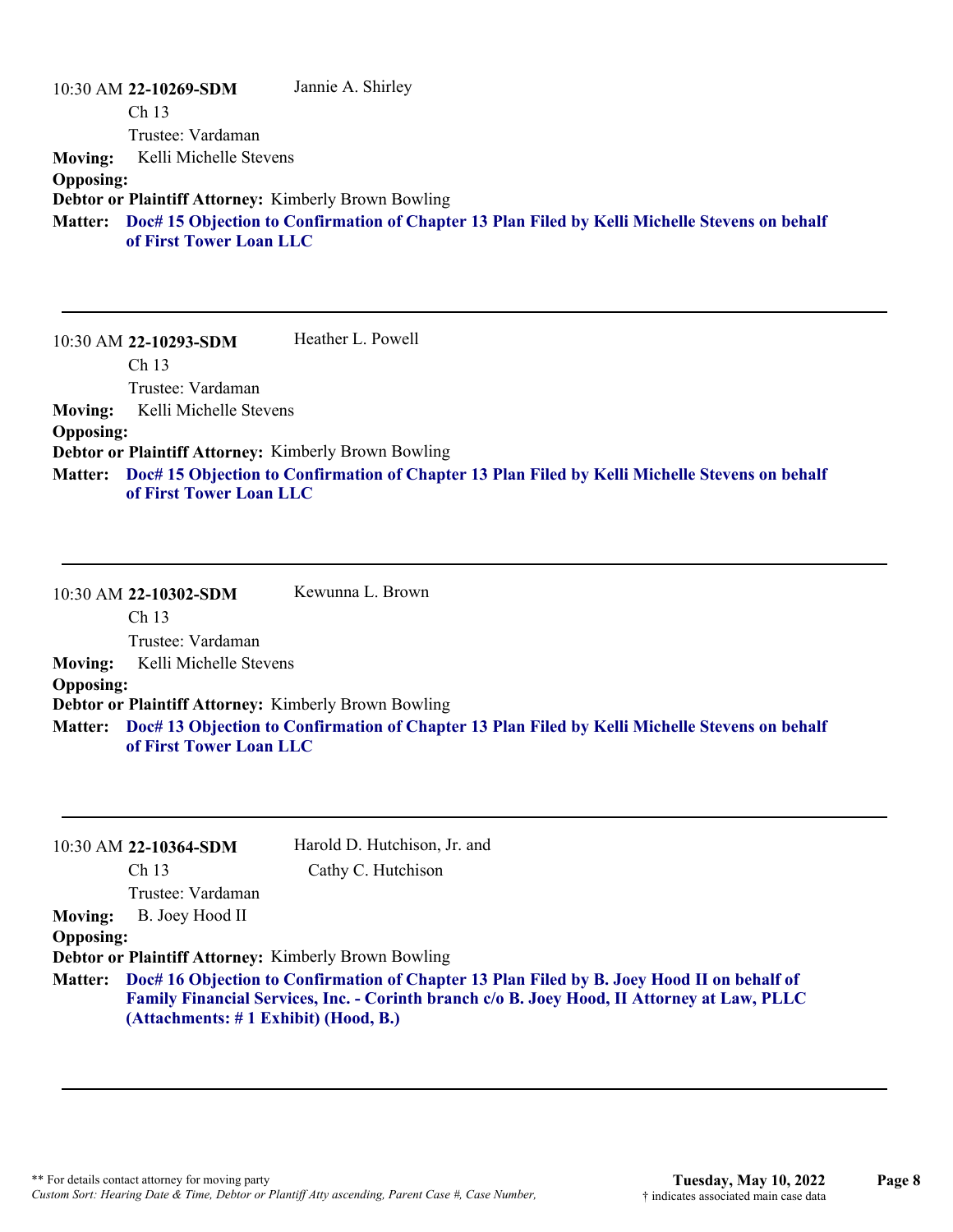|                  | 10:30 AM 22-10834-SDM<br>Ch <sub>13</sub>                   | Doris J Doss                                                                                                                                                   |
|------------------|-------------------------------------------------------------|----------------------------------------------------------------------------------------------------------------------------------------------------------------|
|                  | Trustee: Vardaman                                           |                                                                                                                                                                |
|                  |                                                             |                                                                                                                                                                |
| <b>Moving:</b>   | Kimberly Brown Bowling                                      |                                                                                                                                                                |
| <b>Opposing:</b> | <b>Debtor or Plaintiff Attorney: Kimberly Brown Bowling</b> |                                                                                                                                                                |
| <b>Matter:</b>   |                                                             | Doc# 4 Motion to Extend Automatic Stay under 362(c)(3)(B) Filed by Kimberly Brown Bowling<br>on behalf of Doris J Doss. (Attachments: #1 Proposed Order)       |
|                  | 10:30 AM 22-10838-SDM                                       | Doris J. Holland                                                                                                                                               |
|                  | Ch <sub>13</sub>                                            |                                                                                                                                                                |
|                  | Trustee: Vardaman                                           |                                                                                                                                                                |
| <b>Moving:</b>   | Kimberly Brown Bowling                                      |                                                                                                                                                                |
| <b>Opposing:</b> |                                                             |                                                                                                                                                                |
|                  | <b>Debtor or Plaintiff Attorney: Kimberly Brown Bowling</b> |                                                                                                                                                                |
| <b>Matter:</b>   |                                                             | Doc# 4 Motion to Extend Automatic Stay under $362(c)(3)(B)$ Filed by Kimberly Brown Bowling<br>on behalf of Doris J. Holland. (Attachments: #1 Proposed Order) |

| 10:30 AM 21-11849-SDM | Richard A Harris |
|-----------------------|------------------|
|-----------------------|------------------|

Ch 13

Trustee: Vardaman

#### **Moving: Opposing:**

**Debtor or Plaintiff Attorney:** Denvil F. Crowe

**Doc# 24 Trustee's Notice and Motion to Dismiss Case for Failure to Make Plan Payments . Matter: Responses due by 3/22/2022.**

> **Doc# 25 Response Filed by Denvil F. Crowe on behalf of Richard A Harris (RE: related document(s)24 Trustee's Notice and Motion to Dismiss Case for Failure to Make Plan Payments). (Crowe, Denvil)**

#### 10:30 AM **16-12626-SDM**

Ch 13

Trustee: Vardaman

#### **Moving:**

**Opposing:**

**Debtor or Plaintiff Attorney:** William C. Cunningham

**Doc# 78 Trustee's Notice and Motion to Dismiss Case for Failure to Make Plan Payments . Matter: Responses due by 3/22/2022.**

Montresyal Vanquetta Warren

**Doc# 79 Response Filed by William C. Cunningham on behalf of Montresyal Vanquetta Warren (RE: related document(s)78 Trustee's Notice and Motion to Dismiss Case for Failure to Make Plan Payments). (Cunningham, William)**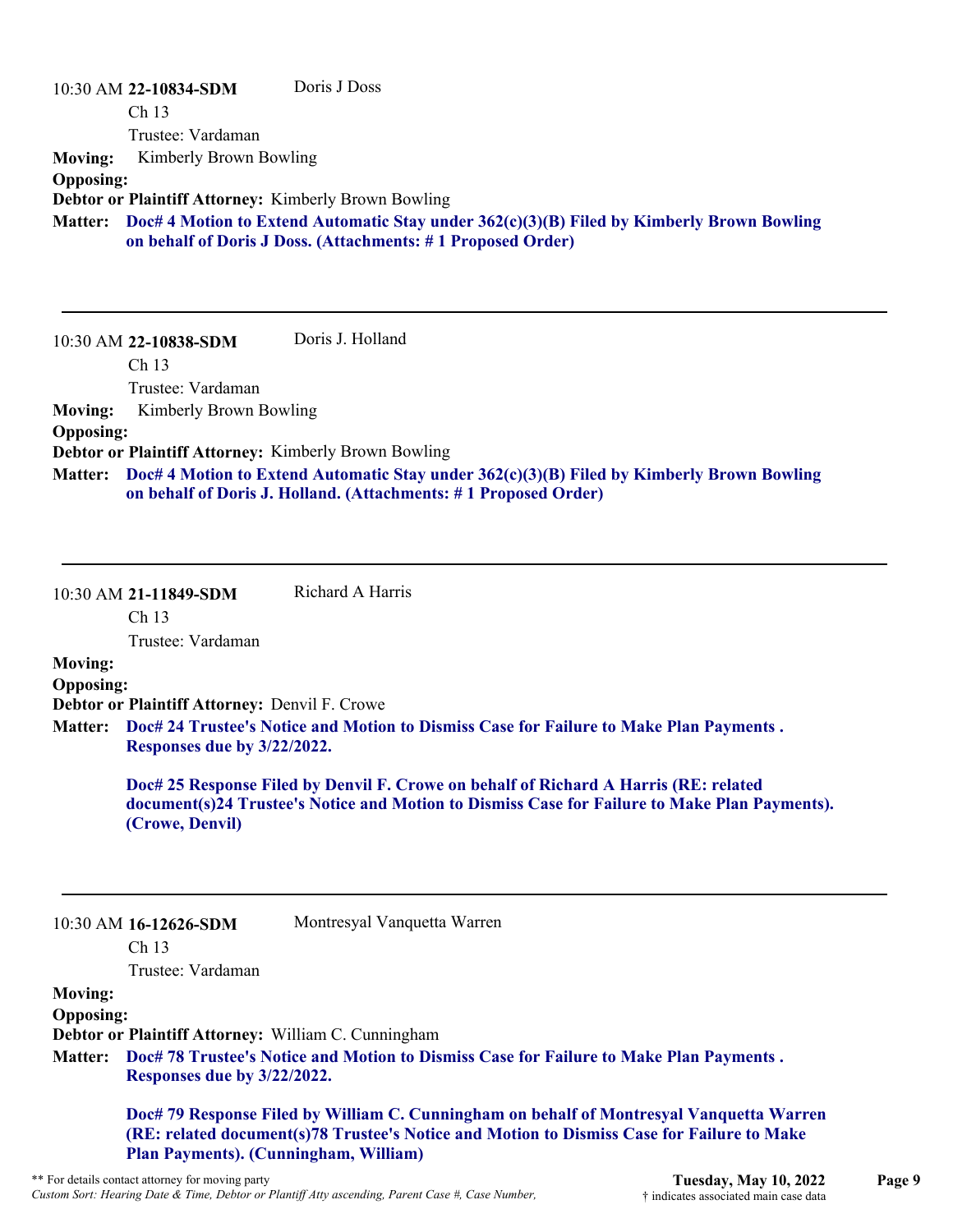|                                    | 10:30 AM 16-13073-SDM                     | Willie Michael Givens and                                                                                                                                                                                                                                                                                                                                                           |
|------------------------------------|-------------------------------------------|-------------------------------------------------------------------------------------------------------------------------------------------------------------------------------------------------------------------------------------------------------------------------------------------------------------------------------------------------------------------------------------|
|                                    | Ch 13                                     | Willie Mae Robinson                                                                                                                                                                                                                                                                                                                                                                 |
|                                    | Trustee: Vardaman                         |                                                                                                                                                                                                                                                                                                                                                                                     |
| <b>Moving:</b><br><b>Opposing:</b> |                                           |                                                                                                                                                                                                                                                                                                                                                                                     |
|                                    |                                           | Debtor or Plaintiff Attorney: William C. Cunningham                                                                                                                                                                                                                                                                                                                                 |
| <b>Matter:</b>                     | Responses due by 2/16/2022.               | Doc# 139 Trustee's Notice and Motion to Dismiss Case for Failure to Make Plan Payments.                                                                                                                                                                                                                                                                                             |
|                                    |                                           | Doc# 140 Response Filed by William C. Cunningham on behalf of Willie Michael Givens, Willie<br>Mae Robinson (RE: related document(s)139 Trustee's Notice and Motion to Dismiss Case for<br><b>Failure to Make Plan Payments). (Cunningham, William)</b>                                                                                                                             |
|                                    | 10:30 AM 17-10186-SDM                     | Kimbley Zaneta Lewis                                                                                                                                                                                                                                                                                                                                                                |
|                                    | Ch 13<br>Trustee: Vardaman                |                                                                                                                                                                                                                                                                                                                                                                                     |
| <b>Moving:</b>                     |                                           |                                                                                                                                                                                                                                                                                                                                                                                     |
| <b>Opposing:</b>                   |                                           |                                                                                                                                                                                                                                                                                                                                                                                     |
|                                    |                                           | Debtor or Plaintiff Attorney: William C. Cunningham                                                                                                                                                                                                                                                                                                                                 |
| <b>Matter:</b>                     |                                           | Doc# 61 Trustee's Notice and Motion for Order Declaring 1322(b)(5) Claim of CARRINGTON<br><b>MORTGAGE SERVICES, LLC Current and Defaults Cured. Responses due by 3/11/2022.</b>                                                                                                                                                                                                     |
|                                    | (Cunningham, William)                     | Doc# 65 LATE-FILED Response Filed by William C. Cunningham on behalf of Kimbley Zaneta<br>Lewis (RE: related document(s)61 Trustee Notice and Motion for 1322 Claim). (Attachments: #1<br>Exhibit A # 2 Exhibit B # 3 Exhibit C # 4 Exhibit D # 5 Exhibit E # 6 Exhibit F # 7 Exhibit G # 8<br>Exhibit H # 9 Exhibit I # 10 Exhibit J # 11 Exhibit K # 12 Exhibit L # 13 Exhibit M) |
|                                    |                                           | Reginald O'Briant                                                                                                                                                                                                                                                                                                                                                                   |
|                                    | 10:30 AM 17-11933-SDM<br>Ch <sub>13</sub> |                                                                                                                                                                                                                                                                                                                                                                                     |
|                                    | Trustee: Vardaman                         |                                                                                                                                                                                                                                                                                                                                                                                     |
| <b>Moving:</b><br><b>Opposing:</b> |                                           |                                                                                                                                                                                                                                                                                                                                                                                     |
| <b>Matter:</b>                     | Responses due by 4/22/2022.               | Debtor or Plaintiff Attorney: William C. Cunningham<br>Doc# 55 Trustee's Notice and Motion to Dismiss Case for Failure to Make Plan Payments.                                                                                                                                                                                                                                       |
|                                    |                                           | Doc# 56 Response Filed by William C. Cunningham on behalf of Reginald O'Briant (RE: related                                                                                                                                                                                                                                                                                         |

**document(s)55 Trustee's Notice and Motion to Dismiss Case for Failure to Make Plan Payments). (Cunningham, William)**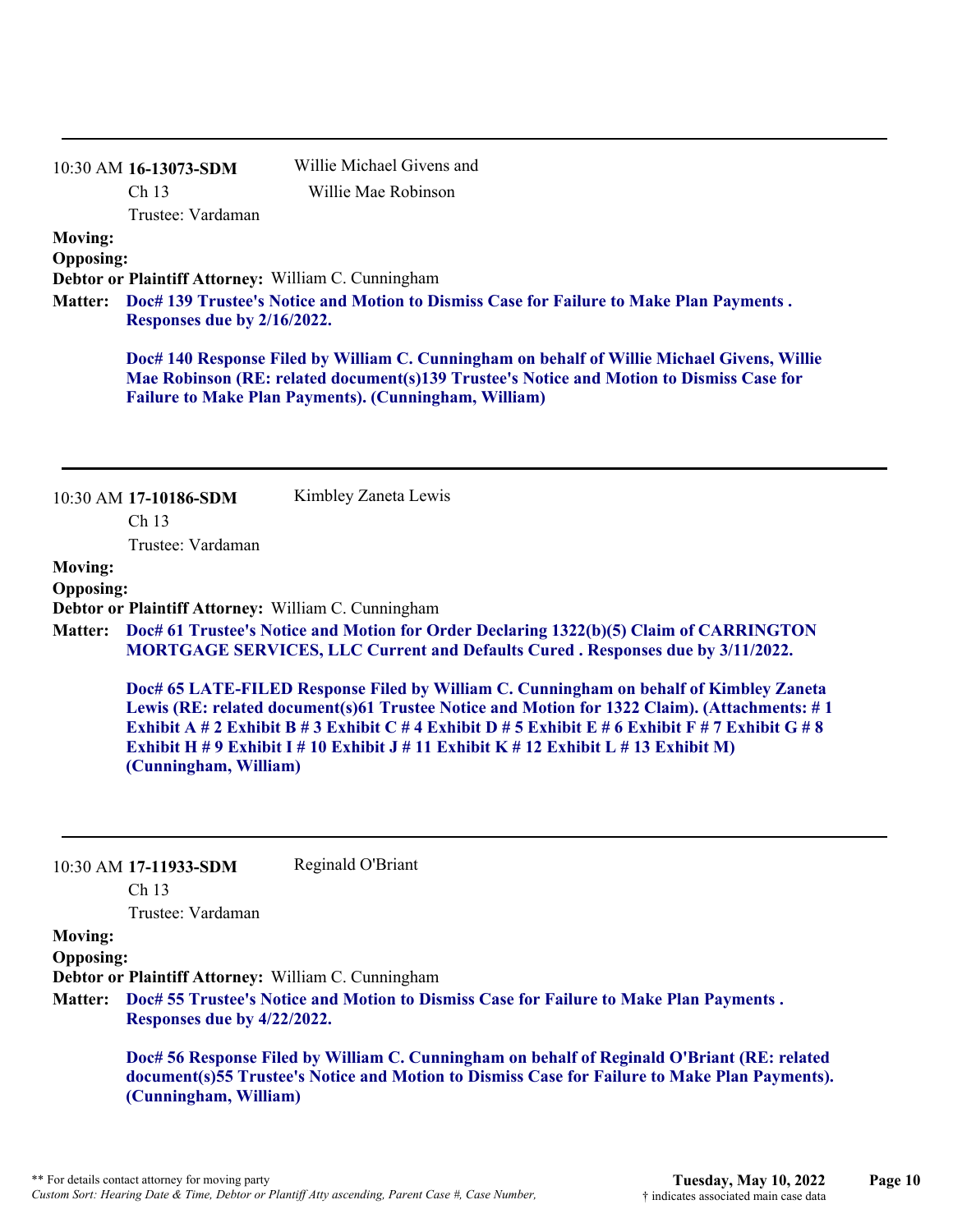|                  | 10:30 AM 17-12979-SDM            | Jonathon D. Moore and                                                                                                                                                              |
|------------------|----------------------------------|------------------------------------------------------------------------------------------------------------------------------------------------------------------------------------|
|                  | Ch 13                            | Suzy L. Moore                                                                                                                                                                      |
|                  | Trustee: Vardaman                |                                                                                                                                                                                    |
| <b>Moving:</b>   | Gregory J. Walsh                 |                                                                                                                                                                                    |
| <b>Opposing:</b> |                                  |                                                                                                                                                                                    |
| <b>Matter:</b>   |                                  | Debtor or Plaintiff Attorney: William C. Cunningham<br>Doc# 91 Motion for Relief from Stay with Exhibits as to the Surrendered 2016 Jeep Wrangler.,                                |
|                  |                                  | Motion for Relief from Stay (Codebtor or Child Support) Wanda Moore, Motion to Abandon.                                                                                            |
|                  |                                  | Filed by Gregory J. Walsh on behalf of Santander Consumer USA Inc. dba Chrysler Capital.                                                                                           |
|                  |                                  |                                                                                                                                                                                    |
|                  |                                  |                                                                                                                                                                                    |
|                  | 10:30 AM 17-13171-SDM            | Christine Bowens Huggins                                                                                                                                                           |
|                  | Ch <sub>13</sub>                 |                                                                                                                                                                                    |
|                  | Trustee: Vardaman                |                                                                                                                                                                                    |
| <b>Moving:</b>   |                                  |                                                                                                                                                                                    |
| <b>Opposing:</b> |                                  |                                                                                                                                                                                    |
|                  |                                  | Debtor or Plaintiff Attorney: William C. Cunningham                                                                                                                                |
| <b>Matter:</b>   | Responses due by 3/22/2022.      | Doc# 86 Trustee's Notice and Motion to Dismiss Case for Failure to Make Plan Payments.                                                                                             |
|                  |                                  |                                                                                                                                                                                    |
|                  |                                  |                                                                                                                                                                                    |
|                  |                                  | Doc# 87 Response Filed by William C. Cunningham on behalf of Christine Bowens Huggins (RE:                                                                                         |
|                  | Payments). (Cunningham, William) | related document(s)86 Trustee's Notice and Motion to Dismiss Case for Failure to Make Plan                                                                                         |
|                  |                                  |                                                                                                                                                                                    |
|                  |                                  |                                                                                                                                                                                    |
|                  |                                  |                                                                                                                                                                                    |
|                  | 10:30 AM 19-11307-SDM            | Casey Renee Cowart                                                                                                                                                                 |
|                  | Ch <sub>13</sub>                 |                                                                                                                                                                                    |
|                  | Trustee: Vardaman                |                                                                                                                                                                                    |
| <b>Moving:</b>   |                                  |                                                                                                                                                                                    |
| <b>Opposing:</b> |                                  |                                                                                                                                                                                    |
| <b>Matter:</b>   |                                  | Debtor or Plaintiff Attorney: William C. Cunningham<br>Doc# 62 Trustee's Notice and Motion to Dismiss Case for Failure to Make Plan Payments.                                      |
|                  | Responses due by 4/22/2022.      |                                                                                                                                                                                    |
|                  |                                  |                                                                                                                                                                                    |
|                  |                                  | Doc# 63 Response Filed by William C. Cunningham on behalf of Casey Renee Cowart (RE:<br>related document(s)62 Trustee's Notice and Motion to Dismiss Case for Failure to Make Plan |
|                  | Payments). (Cunningham, William) |                                                                                                                                                                                    |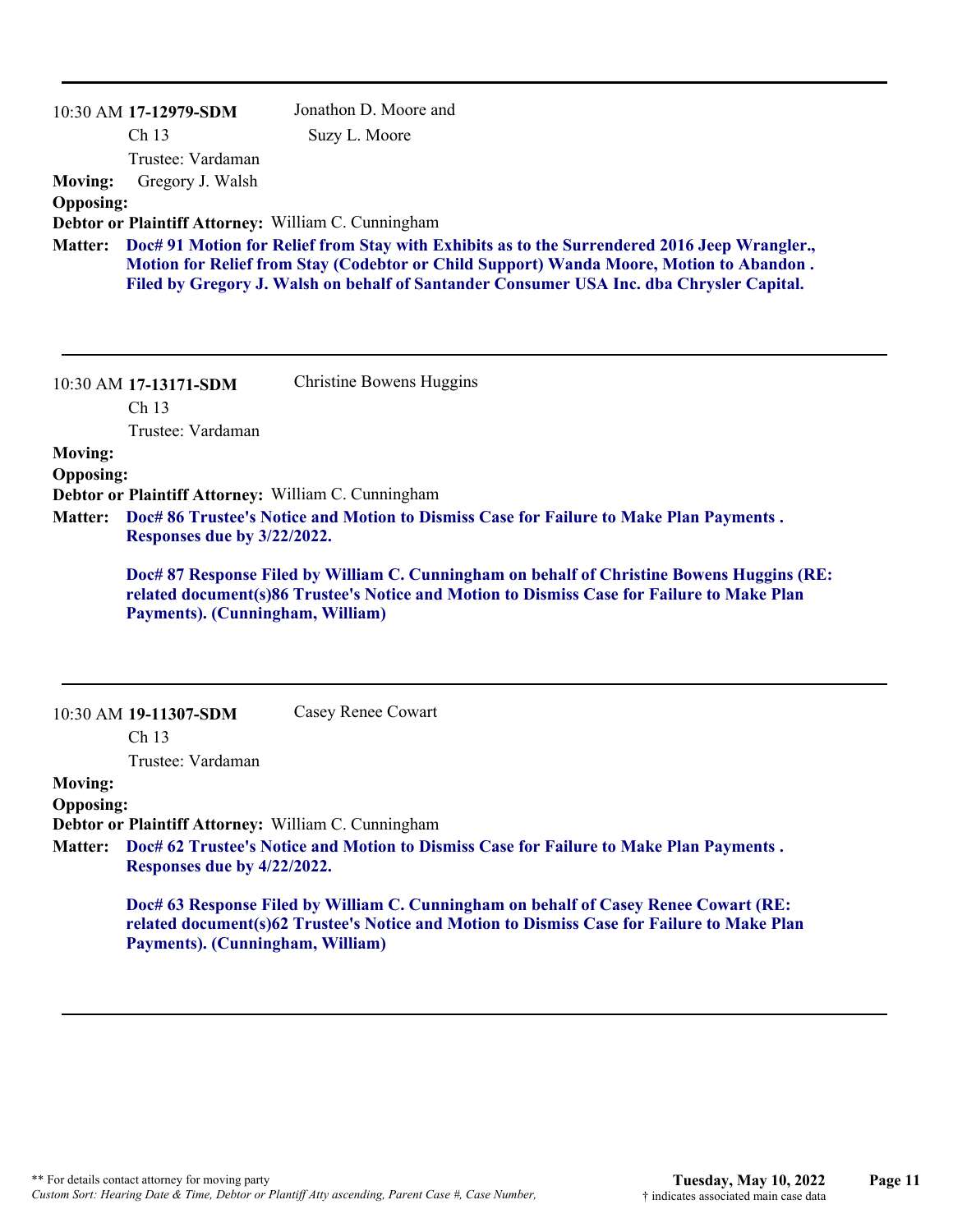|                  | 10:30 AM 20-10101-SDM                                                                                                 | Marcus Juwan Burgin                                                                                                                                                                      |  |
|------------------|-----------------------------------------------------------------------------------------------------------------------|------------------------------------------------------------------------------------------------------------------------------------------------------------------------------------------|--|
|                  | Ch <sub>13</sub>                                                                                                      |                                                                                                                                                                                          |  |
|                  | Trustee: Vardaman                                                                                                     |                                                                                                                                                                                          |  |
| <b>Moving:</b>   |                                                                                                                       |                                                                                                                                                                                          |  |
| <b>Opposing:</b> |                                                                                                                       |                                                                                                                                                                                          |  |
| <b>Matter:</b>   | Debtor or Plaintiff Attorney: William C. Cunningham                                                                   |                                                                                                                                                                                          |  |
|                  | Doc# 41 Trustee's Notice and Motion to Dismiss Case for Failure to Make Plan Payments.<br>Responses due by 4/22/2022. |                                                                                                                                                                                          |  |
|                  | Payments). (Cunningham, William)                                                                                      | Doc# 42 Response Filed by William C. Cunningham on behalf of Marcus Juwan Burgin (RE:<br>related document(s)41 Trustee's Notice and Motion to Dismiss Case for Failure to Make Plan      |  |
|                  | 10:30 AM 20-12729-SDM<br>Ch <sub>13</sub><br>Trustee: Vardaman                                                        | William Cody Tyler Ellis                                                                                                                                                                 |  |
| <b>Moving:</b>   |                                                                                                                       |                                                                                                                                                                                          |  |
| <b>Opposing:</b> |                                                                                                                       |                                                                                                                                                                                          |  |
|                  | Debtor or Plaintiff Attorney: William C. Cunningham                                                                   |                                                                                                                                                                                          |  |
| <b>Matter:</b>   | Responses due by 3/22/2022.                                                                                           | Doc# 22 Trustee's Notice and Motion to Dismiss Case for Failure to Make Plan Payments.                                                                                                   |  |
|                  | Payments). (Cunningham, William)                                                                                      | Doc# 23 Response Filed by William C. Cunningham on behalf of William Cody Tyler Ellis (RE:<br>related document(s)22 Trustee's Notice and Motion to Dismiss Case for Failure to Make Plan |  |
|                  | 10:30 AM 20-12907-SDM<br>Ch 13                                                                                        | Ruby Lee Tedder                                                                                                                                                                          |  |

Trustee: Vardaman

#### **Moving: Opposing:**

**Debtor or Plaintiff Attorney:** William C. Cunningham

**Doc# 29 Trustee's Notice and Motion to Dismiss Case for Failure to Make Plan Payments . Matter: Responses due by 4/22/2022.**

**Doc# 30 Response Filed by William C. Cunningham on behalf of Ruby Lee Tedder (RE: related document(s)29 Trustee's Notice and Motion to Dismiss Case for Failure to Make Plan Payments). (Cunningham, William)**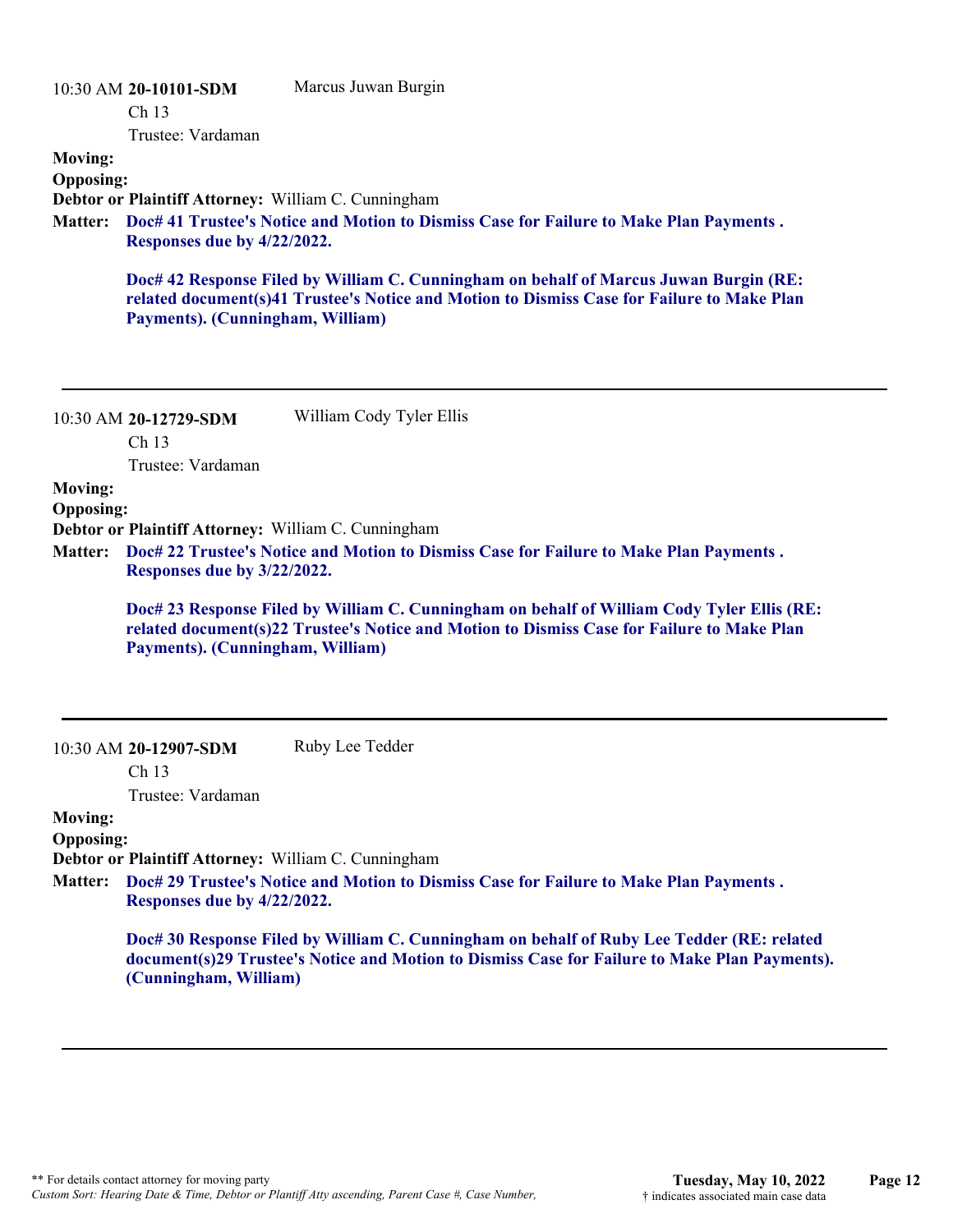| 10:30 AM 20-12990-SDM |  |  |  |
|-----------------------|--|--|--|
|-----------------------|--|--|--|

Chandra LaGail Johnson

Ch 13

Trustee: Vardaman

**Moving:** William C. Cunningham

#### **Opposing:**

**Debtor or Plaintiff Attorney:** William C. Cunningham

**Doc# 50 Motion To Suspend Plan Payments [90 Days] Filed by William C. Cunningham on behalf Matter: of Chandra LaGail Johnson. (Attachments: # 1 Creditor Matrix # 2 Proposed Order)**

**Doc# 55 Objection Filed by Terre M. Vardaman on behalf of Terre M. Vardaman (RE: related document(s)50 Motion to Suspend Plan Payments filed by Debtor Chandra LaGail Johnson). (Vardaman, Terre)**

| 10:30 AM 20-13184-SDM | Jermaine Deshon Griffin |
|-----------------------|-------------------------|
| Ch 13                 |                         |

Trustee: Vardaman

#### **Moving:**

**Opposing:**

**Debtor or Plaintiff Attorney:** William C. Cunningham

**Doc# 38 Trustee's Notice and Motion to Dismiss Case for Failure to Make Plan Payments . Matter: Responses due by 3/22/2022.**

**Doc# 39 Response Filed by William C. Cunningham on behalf of Jermaine Deshon Griffin (RE: related document(s)38 Trustee's Notice and Motion to Dismiss Case for Failure to Make Plan Payments). (Cunningham, William)**

| 10:30 AM 21-11681-SDM | Jasmine Tiara Henley |
|-----------------------|----------------------|
|-----------------------|----------------------|

Ch 13

Trustee: Vardaman

**Moving:** William C. Cunningham

#### **Opposing:**

**Debtor or Plaintiff Attorney:** William C. Cunningham

**Doc# 31 Objection to Claim of Deweese Title Loan [Claim ] Filed by Jasmine Tiara Henley. Matter: Responses due by 3/17/2022. (Attachments: # 1 Exhibit A)**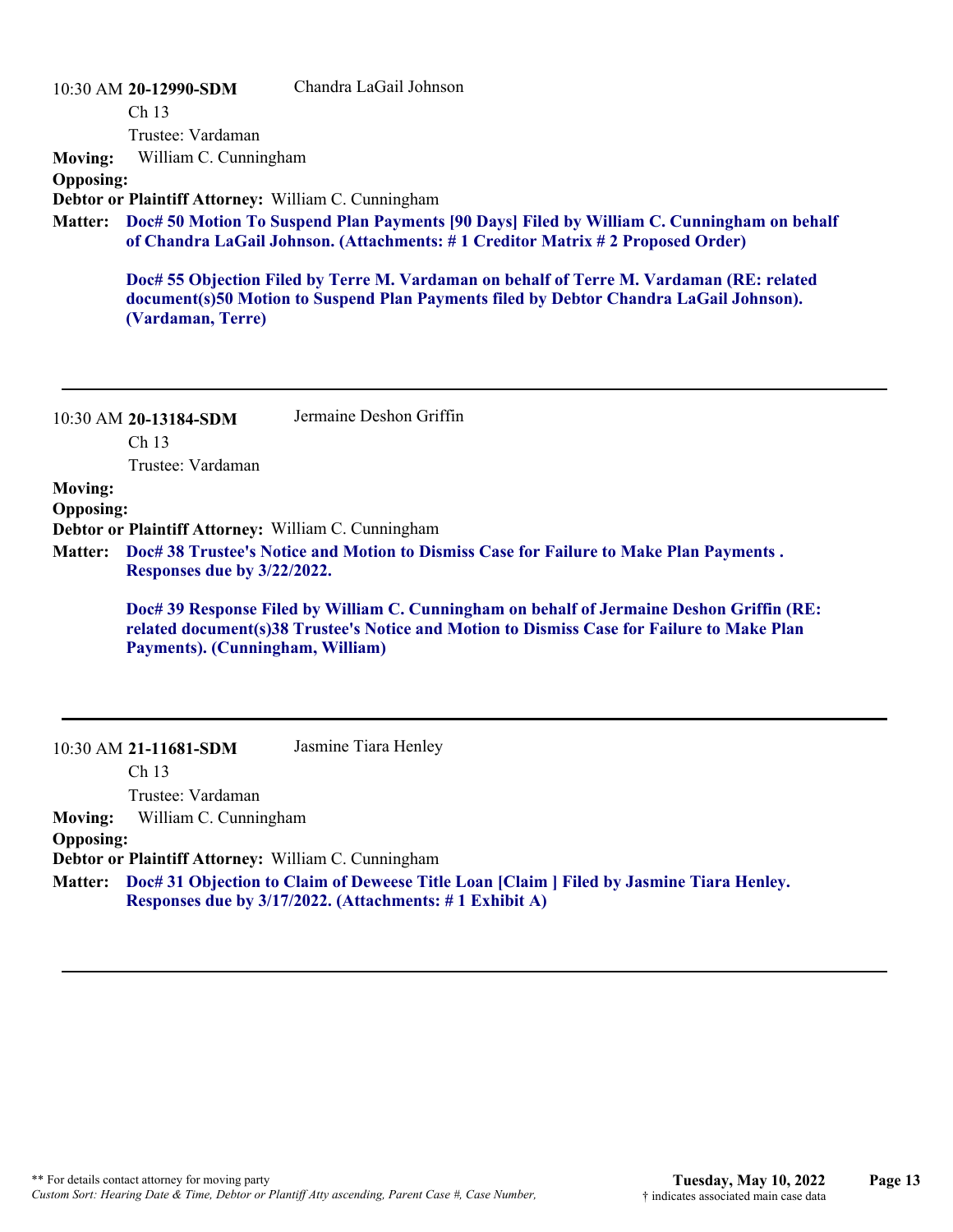#### 10:30 AM **21-11698-SDM**  Ch 13 Trustee: Vardaman Fredrick Lorenzo Tate **Moving: Opposing: Debtor or Plaintiff Attorney:** William C. Cunningham **Doc# 27 Trustee's Notice and Motion to Dismiss Case for Failure to Make Plan Payments . Matter: Responses due by 3/22/2022. Doc# 28 Response Filed by William C. Cunningham on behalf of Fredrick Lorenzo Tate (RE: related document(s)27 Trustee's Notice and Motion to Dismiss Case for Failure to Make Plan Payments). (Cunningham, William)**

|                  | 10:30 AM 21-11698-SDM                               | Fredrick Lorenzo Tate                                                                                                                                                                                                                                                              |
|------------------|-----------------------------------------------------|------------------------------------------------------------------------------------------------------------------------------------------------------------------------------------------------------------------------------------------------------------------------------------|
|                  | Ch <sub>13</sub>                                    |                                                                                                                                                                                                                                                                                    |
|                  | Trustee: Vardaman                                   |                                                                                                                                                                                                                                                                                    |
| <b>Moving:</b>   | Constance Morrow                                    |                                                                                                                                                                                                                                                                                    |
| <b>Opposing:</b> |                                                     |                                                                                                                                                                                                                                                                                    |
|                  | Debtor or Plaintiff Attorney: William C. Cunningham |                                                                                                                                                                                                                                                                                    |
| <b>Matter:</b>   | <b>Department of Human Services.</b>                | Doc# 32 Motion to Dismiss Case Corrected Filed by Constance Morrow on behalf of Mississippi                                                                                                                                                                                        |
|                  | Services). (Cunningham, William)                    | Doc# 36 Response Filed by William C. Cunningham on behalf of Fredrick Lorenzo Tate (RE:<br>related document(s)31 Motion to Dismiss Case filed by Creditor Mississippi Department of<br>Human Services, 32 Motion to Dismiss Case filed by Creditor Mississippi Department of Human |

| 10:30 AM 22-10261-SDM | Sarah Keahey Pennington |
|-----------------------|-------------------------|
|-----------------------|-------------------------|

Ch 13 Trustee: Vardaman

**Moving:** Terre M. Vardaman

#### **Opposing:**

**Debtor or Plaintiff Attorney:** William C. Cunningham

**Doc# 15 Objection to Confirmation of Chapter 13 Plan Filed by Terre M. Vardaman on behalf of Matter: Terre M. Vardaman**

**Doc# 17 Response Filed by William C. Cunningham on behalf of Sarah Keahey Pennington (RE: related document(s)15 Objection to Confirmation of the Chapter 13 Plan filed by Trustee Terre M. Vardaman). (Cunningham, William)**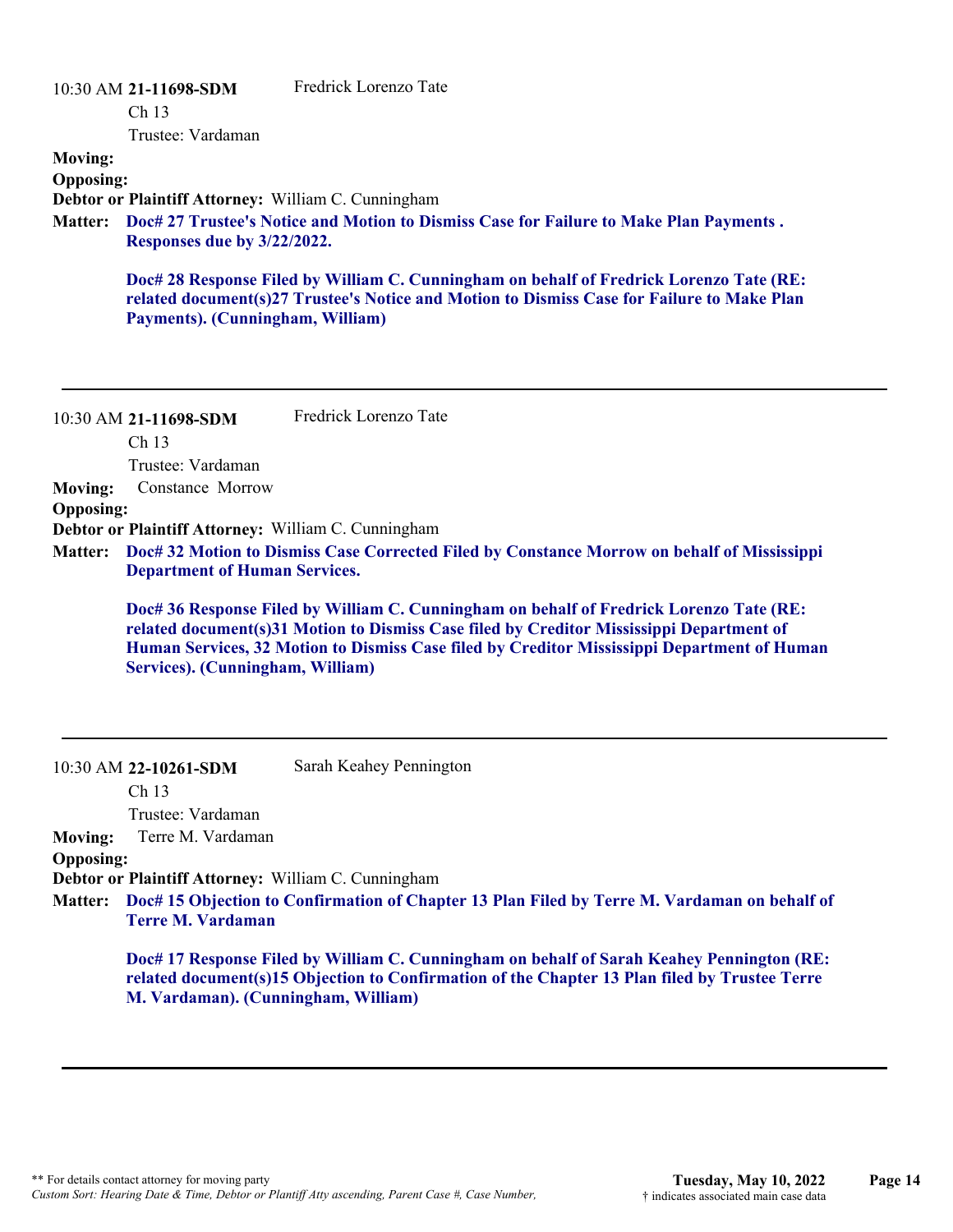|                  | 10:30 AM 22-10318-SDM                               | Latoria Renea McKey                                                                                                                                                                    |
|------------------|-----------------------------------------------------|----------------------------------------------------------------------------------------------------------------------------------------------------------------------------------------|
|                  | Ch <sub>13</sub>                                    |                                                                                                                                                                                        |
|                  | Trustee: Vardaman                                   |                                                                                                                                                                                        |
| <b>Moving:</b>   | Terre M. Vardaman                                   |                                                                                                                                                                                        |
| <b>Opposing:</b> |                                                     |                                                                                                                                                                                        |
|                  | Debtor or Plaintiff Attorney: William C. Cunningham |                                                                                                                                                                                        |
|                  | <b>Terre M. Vardaman</b>                            | Matter: Doc# 14 Objection to Confirmation of Chapter 13 Plan Filed by Terre M. Vardaman on behalf of                                                                                   |
|                  | M. Vardaman). (Cunningham, William)                 | Doc# 16 Response Filed by William C. Cunningham on behalf of Latoria Renea McKey (RE:<br>related document(s)14 Objection to Confirmation of the Chapter 13 Plan filed by Trustee Terre |

10:30 AM **22-10323-SDM**  Ch 13 Trustee: Vardaman James Shumpert **Moving:** Edward E. Lawler Jr. **Opposing: Debtor or Plaintiff Attorney:** Carter Dobbs **Doc# 22 Objection to Confirmation of Chapter 13 Plan Filed by Edward E. Lawler Jr. on behalf Matter: of 21st Mortgage Corporation (Attachments: # 1 Exhibit A - Contract)**

10:30 AM **22-10323-SDM**  Ch 13 Trustee: Vardaman James Shumpert **Moving:** Terre M. Vardaman **Opposing: Debtor or Plaintiff Attorney:** Carter Dobbs **Doc# 25 Objection to Confirmation of Chapter 13 Plan Filed by Terre M. Vardaman on behalf of Matter: Terre M. Vardaman**

10:30 AM **22-10323-SDM**  Ch 13 Trustee: Vardaman James Shumpert **Moving:** Kelli Michelle Stevens **Opposing: Debtor or Plaintiff Attorney:** Carter Dobbs **Doc# 28 Objection to Confirmation of Chapter 13 Plan Filed by Kelli Michelle Stevens on behalf Matter: of First Tower Loan LLC**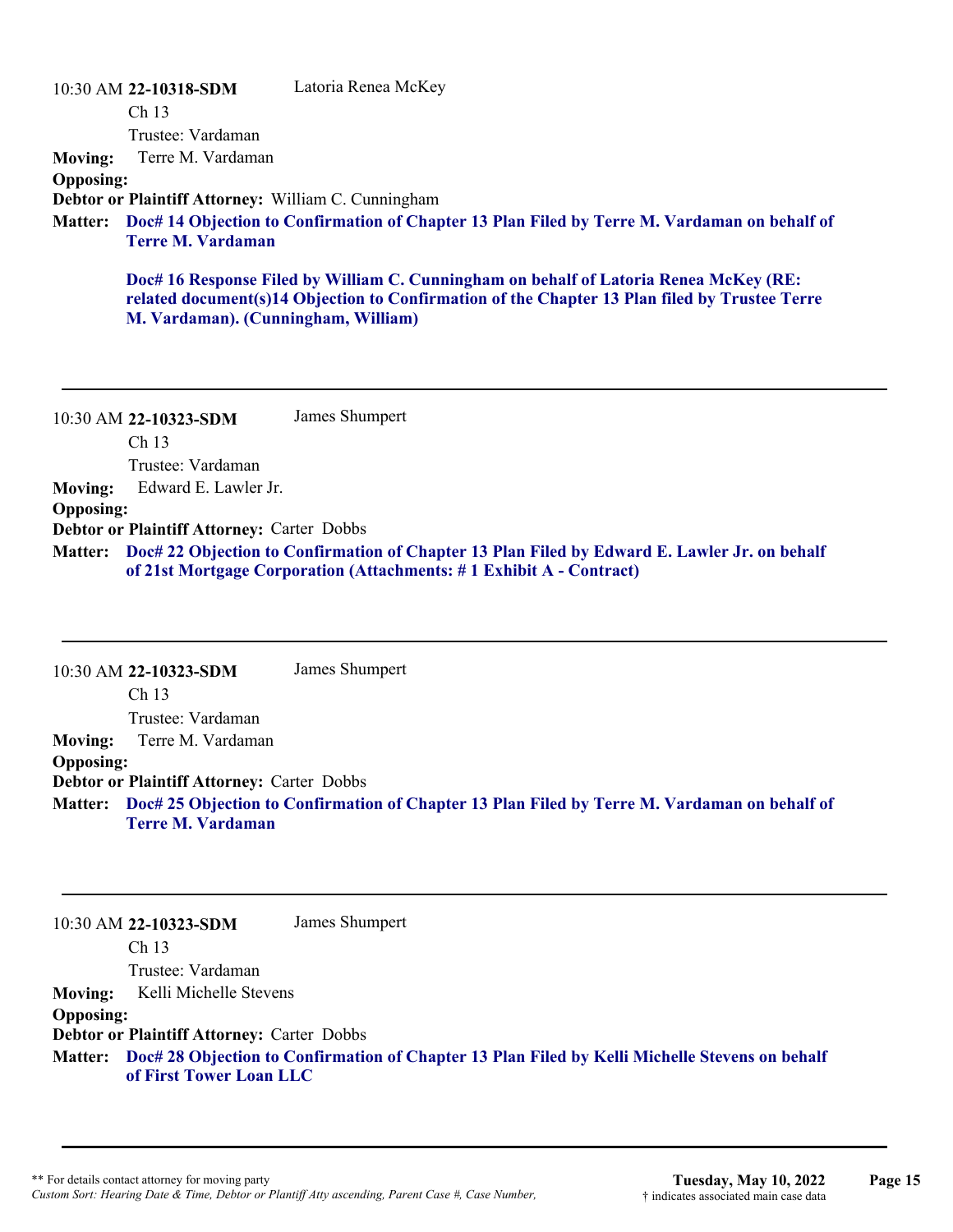#### 10:30 AM **18-10449-SDM**  Ch 13 Trustee: Vardaman Shalandria Allen **Moving: Opposing: Debtor or Plaintiff Attorney:** Rhonda Saul Evans **Doc# 66 Trustee's Notice and Motion to Dismiss Case for Failure to Make Plan Payments . Matter: Responses due by 3/22/2022. Doc# 68 LATE-FILED Response Filed by Rhonda Saul Evans on behalf of Shalandria Allen (RE: related document(s)66 Trustee's Notice and Motion to Dismiss Case for Failure to Make Plan**

10:30 AM **19-13248-SDM**  Ch 13 Trustee: Vardaman Sharon Douglas **Moving:** Rhonda Saul Evans **Opposing: Debtor or Plaintiff Attorney:** Rhonda Saul Evans **Doc# 45 Motion to Borrow Filed by Rhonda Saul Evans on behalf of Sharon Douglas. Matter:**

> **Doc# 49 Response Filed by Terre M. Vardaman on behalf of Terre M. Vardaman (RE: related document(s)45 Motion to Borrow filed by Debtor Sharon Douglas). (Vardaman, Terre)**

|                  | 10:30 AM 20-10924-SDM                                 | Kevin Ramage                                                                                                                                                                      |
|------------------|-------------------------------------------------------|-----------------------------------------------------------------------------------------------------------------------------------------------------------------------------------|
|                  | Ch <sub>13</sub>                                      |                                                                                                                                                                                   |
|                  | Trustee: Vardaman                                     |                                                                                                                                                                                   |
| <b>Moving:</b>   |                                                       |                                                                                                                                                                                   |
| <b>Opposing:</b> |                                                       |                                                                                                                                                                                   |
|                  | <b>Debtor or Plaintiff Attorney: Timothy L. Gowan</b> |                                                                                                                                                                                   |
|                  |                                                       | Matter: Doc# 27 Trustee's Notice and Motion to Dismiss Case for Failure to Make Plan Payments.                                                                                    |
|                  | Responses due by 3/22/2022.                           |                                                                                                                                                                                   |
|                  |                                                       | Doc# 29 Response Filed by Timothy L. Gowan on behalf of Kevin Ramage (RE: related<br>document(s)27 Trustee's Notice and Motion to Dismiss Case for Failure to Make Plan Payments. |

**(Gowan, Timothy).**

**Payments). (Evans, Rhonda)**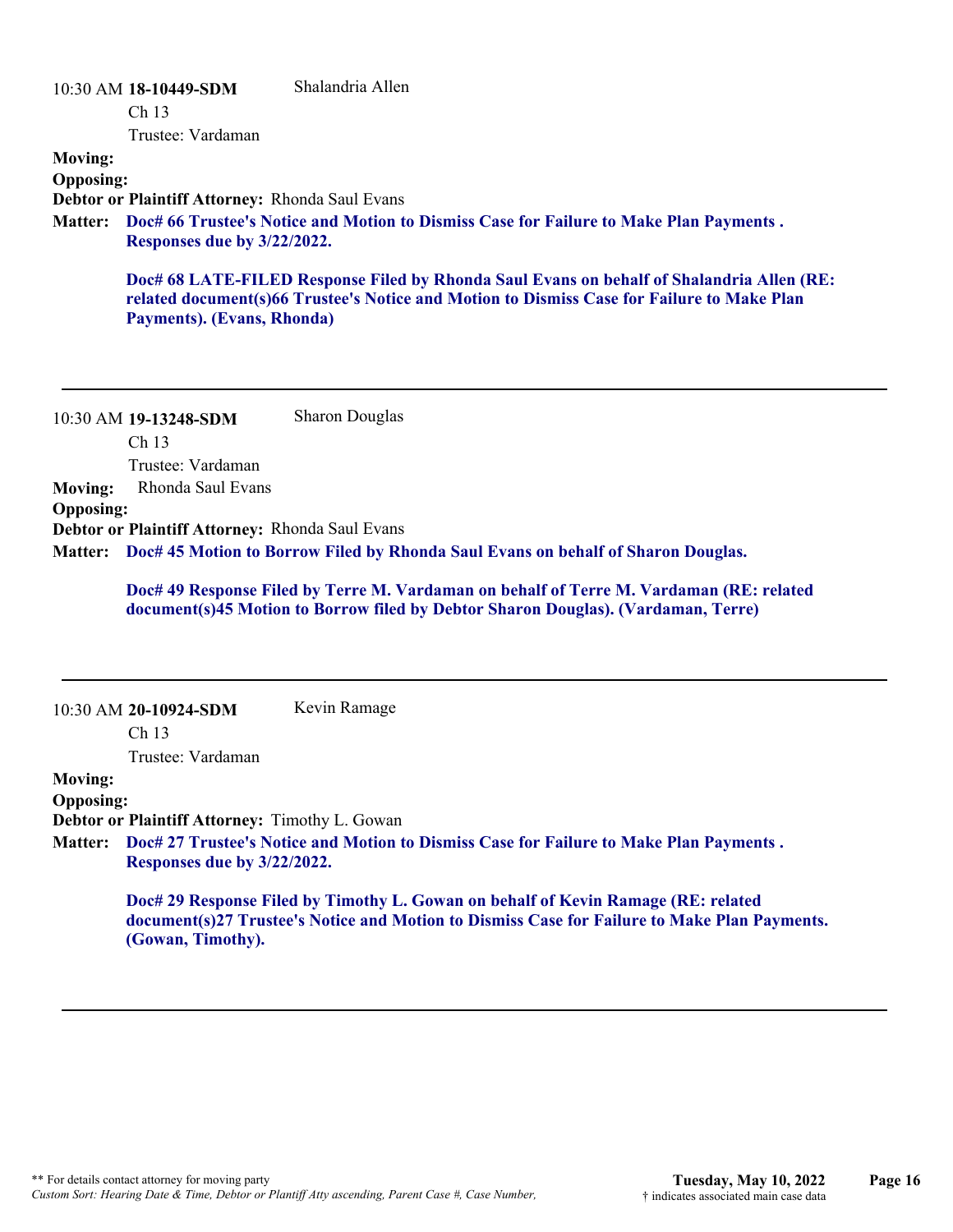| <b>Moving:</b><br><b>Opposing:</b><br><b>Matter:</b> | 10:30 AM 17-10409-SDM<br>Ch <sub>13</sub><br>Trustee: Vardaman<br>Debtor or Plaintiff Attorney: John F Hughes<br>Responses due by 4/22/2022. | Geneva Bailey<br>Doc# 72 Trustee's Notice and Motion to Dismiss Case for Failure to Make Plan Payments.<br>Doc# 73 Response Filed by John F Hughes on behalf of Geneva Bailey (RE: related<br>document(s)72 Trustee's Notice and Motion to Dismiss Case for Failure to Make Plan Payments). |
|------------------------------------------------------|----------------------------------------------------------------------------------------------------------------------------------------------|---------------------------------------------------------------------------------------------------------------------------------------------------------------------------------------------------------------------------------------------------------------------------------------------|
|                                                      | (Hughes, John)                                                                                                                               |                                                                                                                                                                                                                                                                                             |
|                                                      | 10:30 AM 19-14800-SDM<br>Ch <sub>13</sub>                                                                                                    | Anthony A. Chandler and<br>Nicole W. Chandler                                                                                                                                                                                                                                               |
| <b>Moving:</b><br><b>Opposing:</b><br><b>Matter:</b> | Trustee: Vardaman<br>Debtor or Plaintiff Attorney: Stephanie L. Mallette<br>Responses due by 4/22/2022.                                      | Doc# 39 Trustee's Notice and Motion to Dismiss Case for Failure to Make Plan Payments.                                                                                                                                                                                                      |
|                                                      | <b>Make Plan Payments). (Mallette, Stephanie)</b>                                                                                            | Doc# 40 Response Filed by Stephanie L. Mallette on behalf of Anthony A. Chandler, Nicole W.<br>Chandler (RE: related document(s)39 Trustee's Notice and Motion to Dismiss Case for Failure to                                                                                               |
|                                                      | 10:30 AM 22-10346-SDM<br>Ch <sub>13</sub><br>Trustee: Vardaman                                                                               | Sheena Roche Dean                                                                                                                                                                                                                                                                           |
| <b>Moving:</b><br><b>Opposing:</b>                   | Terre M. Vardaman<br>Debtor or Plaintiff Attorney: Stephanie L. Mallette<br><b>Terre M. Vardaman</b>                                         | Matter: Doc# 18 Objection to Confirmation of Chapter 13 Plan Filed by Terre M. Vardaman on behalf of                                                                                                                                                                                        |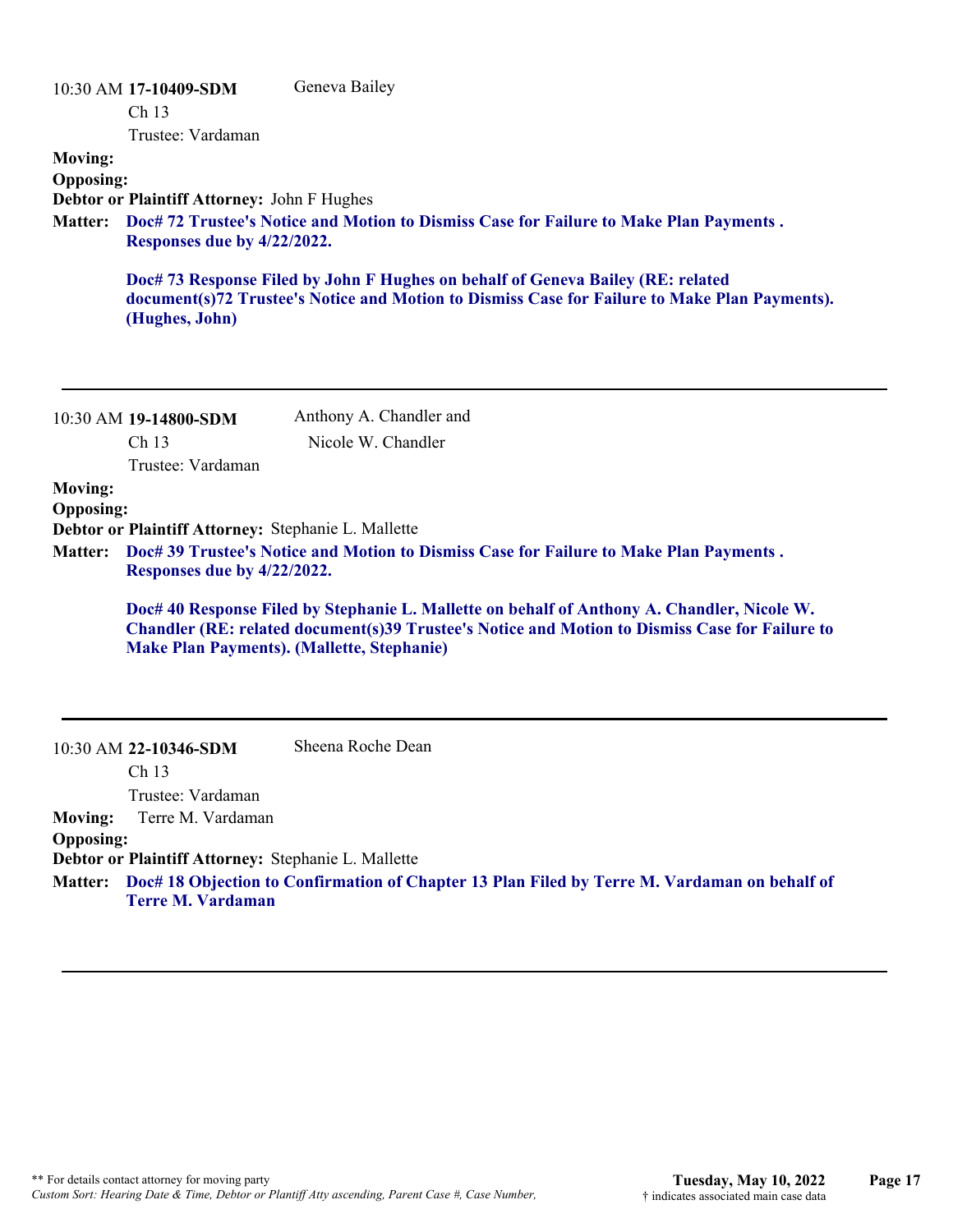|                                    | 10:30 AM 20-13516-SDM<br>Ch <sub>13</sub>             | Rosalind R Johnson                                                                                                                                                                  |
|------------------------------------|-------------------------------------------------------|-------------------------------------------------------------------------------------------------------------------------------------------------------------------------------------|
|                                    | Trustee: Vardaman                                     |                                                                                                                                                                                     |
| <b>Moving:</b><br><b>Opposing:</b> |                                                       |                                                                                                                                                                                     |
|                                    | <b>Debtor or Plaintiff Attorney: Dalton Middleton</b> |                                                                                                                                                                                     |
| <b>Matter:</b>                     | Responses due by 3/22/2022.                           | Doc# 13 Trustee's Notice and Motion to Dismiss Case for Failure to Make Plan Payments.                                                                                              |
|                                    | <b>Plan Payments). (Middleton, Dalton)</b>            | Doc# 15 LATE-FILED Response Filed by Dalton Middleton on behalf of Rosalind R Johnson<br>(RE: related document(s)13 Trustee's Notice and Motion to Dismiss Case for Failure to Make |

|                  | 10:30 AM 22-10333-SDM                          | Christopher S. Jacobs                                                                                |
|------------------|------------------------------------------------|------------------------------------------------------------------------------------------------------|
|                  | Ch <sub>13</sub>                               |                                                                                                      |
|                  | Trustee: Vardaman                              |                                                                                                      |
|                  | <b>Moving:</b> Terre M. Vardaman               |                                                                                                      |
| <b>Opposing:</b> |                                                |                                                                                                      |
|                  | Debtor or Plaintiff Attorney: Dalton Middleton |                                                                                                      |
|                  |                                                | Matter: Doc# 17 Objection to Confirmation of Chapter 13 Plan Filed by Terre M. Vardaman on behalf of |
|                  | <b>Terre M. Vardaman</b>                       |                                                                                                      |

|                  | $10:30$ AM 17-12195-SDM                         | Inis M. Payton                                                                         |
|------------------|-------------------------------------------------|----------------------------------------------------------------------------------------|
|                  | Ch <sub>13</sub>                                |                                                                                        |
|                  | Trustee: Vardaman                               |                                                                                        |
| <b>Moving:</b>   |                                                 |                                                                                        |
| <b>Opposing:</b> |                                                 |                                                                                        |
|                  | Debtor or Plaintiff Attorney: R. Gawyn Mitchell |                                                                                        |
| Matter:          | Responses due by 3/22/2022.                     | Doc# 50 Trustee's Notice and Motion to Dismiss Case for Failure to Make Plan Payments. |
|                  |                                                 |                                                                                        |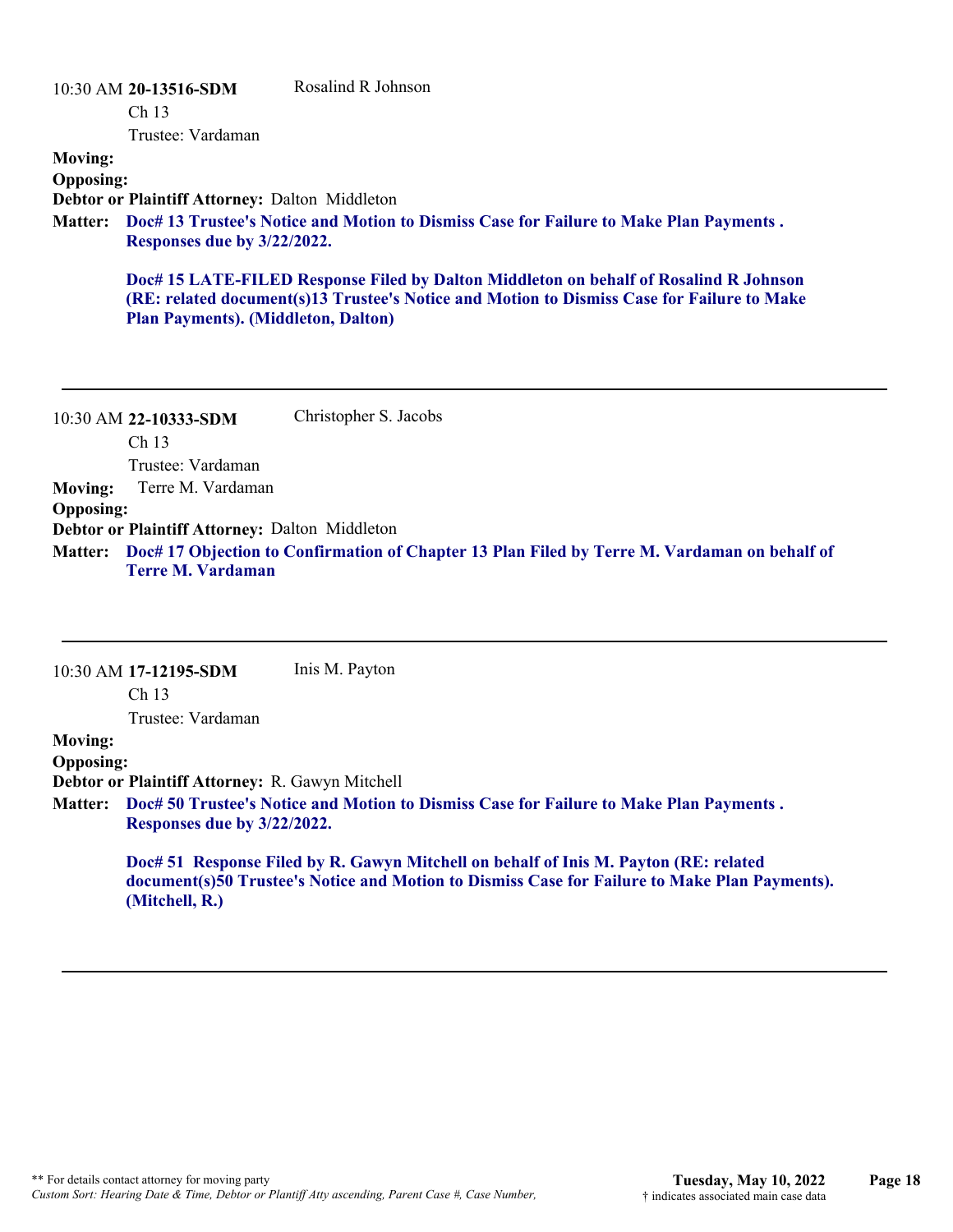10:30 AM **17-13966-SDM**  Ch 13 Trustee: Vardaman Tiffany M. Burnside **Moving: Opposing: Debtor or Plaintiff Attorney:** R. Gawyn Mitchell **Doc# 62 Trustee's Notice and Motion to Dismiss Case for Failure to Make Plan Payments . Matter: Responses due by 3/22/2022. Doc# 63 Response Filed by R. Gawyn Mitchell on behalf of Tiffany M. Burnside (RE: related document(s)62 Trustee's Notice and Motion to Dismiss Case for Failure to Make Plan Payments). (Mitchell, R.)**

10:30 AM **18-11572-SDM**  Ch 13 Jammie Lee

Trustee: Vardaman

**Moving:**

**Opposing:**

**Debtor or Plaintiff Attorney:** R. Gawyn Mitchell

**Doc# 22 Trustee's Notice and Motion to Dismiss Case for Failure to Make Plan Payments . Matter: Responses due by 3/22/2022.**

**Doc# 23 Response Filed by R. Gawyn Mitchell on behalf of Jammie Lee (RE: related document(s)22 Trustee's Notice and Motion to Dismiss Case for Failure to Make Plan Payments). (Mitchell, R.)**

10:30 AM **18-13526-SDM**  Amber L. Garth

Ch 13

Trustee: Vardaman

#### **Moving: Opposing:**

**Debtor or Plaintiff Attorney:** R. Gawyn Mitchell

**Doc# 22 Trustee's Notice and Motion to Dismiss Case for Failure to Make Plan Payments . Matter: Responses due by 3/22/2022.**

> **Doc# 23 Response Filed by R. Gawyn Mitchell on behalf of Amber L. Garth (RE: related document(s)22 Trustee's Notice and Motion to Dismiss Case for Failure to Make Plan Payments). (Mitchell, R.)**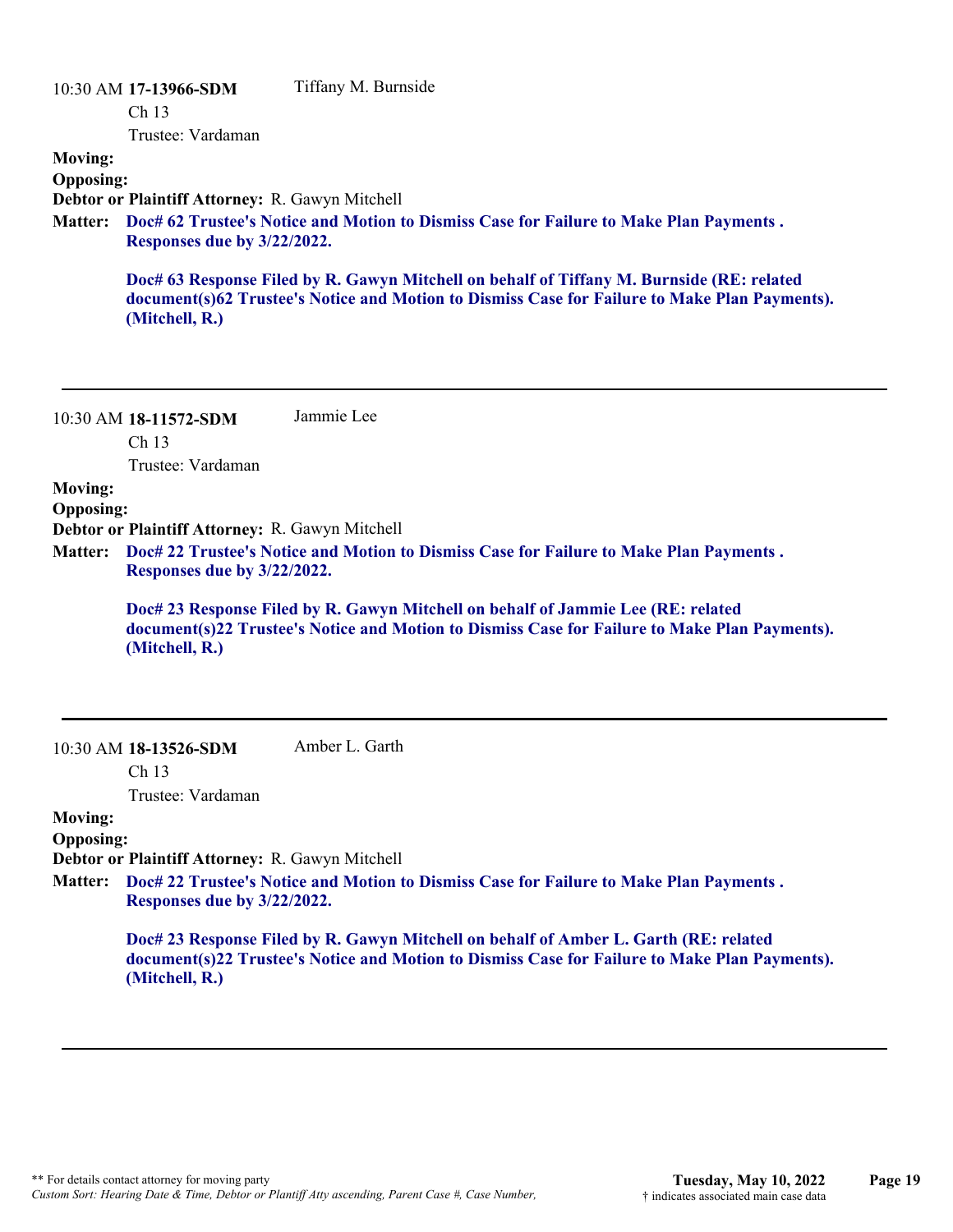|                  | 10:30 AM 18-13823-SDM                                                                          | Tommy Lee Kidd                                                                                                                                                                        |  |
|------------------|------------------------------------------------------------------------------------------------|---------------------------------------------------------------------------------------------------------------------------------------------------------------------------------------|--|
|                  | Ch <sub>13</sub>                                                                               |                                                                                                                                                                                       |  |
|                  | Trustee: Vardaman                                                                              |                                                                                                                                                                                       |  |
| <b>Moving:</b>   |                                                                                                |                                                                                                                                                                                       |  |
| <b>Opposing:</b> |                                                                                                |                                                                                                                                                                                       |  |
|                  | Debtor or Plaintiff Attorney: R. Gawyn Mitchell                                                |                                                                                                                                                                                       |  |
|                  | Matter: Doc# 25 Trustee's Notice and Motion to Dismiss Case for Failure to Make Plan Payments. |                                                                                                                                                                                       |  |
|                  | Responses due by 3/22/2022.                                                                    |                                                                                                                                                                                       |  |
|                  | (Mitchell, R.)                                                                                 | Doc# 26 Response Filed by R. Gawyn Mitchell on behalf of Tommy Lee Kidd (RE: related<br>document(s)25 Trustee's Notice and Motion to Dismiss Case for Failure to Make Plan Payments). |  |

10:30 AM **18-13975-SDM**  Ch 13 Trustee: Vardaman Annette Jefferson **Moving:** Kimberly D. Putnam **Opposing: Debtor or Plaintiff Attorney:** R. Gawyn Mitchell **Doc# 34 Motion to Abandon ., Motion for Adequate Protection , Motion for Relief from Stay . Matter: Filed by Kimberly D. Putnam on behalf of Wells Fargo Bank, N.A.. Doc# 37 Response Filed by R. Gawyn Mitchell on behalf of Annette Jefferson (RE: related document(s)34 Motion to Abandon filed by Creditor Wells Fargo Bank, N.A., Motion for Adequate Protection, Motion for Relief From Stay). (Mitchell, R.)** 10:30 AM **18-14080-SDM**  Ch 13 Trustee: Vardaman Ruth R. Gibson **Moving:** Natalie K. Brown **Opposing:**

**Debtor or Plaintiff Attorney:** R. Gawyn Mitchell

**Doc# 31 Motion for Relief from Stay 2105 GOLDING RD, COLUMBUS, MS 39702., Motion to Matter: Abandon 2105 GOLDING RD, COLUMBUS, MS 39702. Filed by Natalie K. Brown on behalf of Rocket Mortgage, LLC f/k/a Quicken Loans, LLC f/k/a Quicken Loans Inc.. (Attachments: # 1 Exhibit # 2 Exhibit # 3 Proposed Order)**

**Doc# 36 Response Filed by R. Gawyn Mitchell on behalf of Ruth R. Gibson (RE: related document(s)31 Motion for Relief From Stay filed by Creditor Rocket Mortgage, LLC f/k/a Quicken Loans, LLC f/k/a Quicken Loans Inc., Motion to Abandon). (Mitchell, R.)**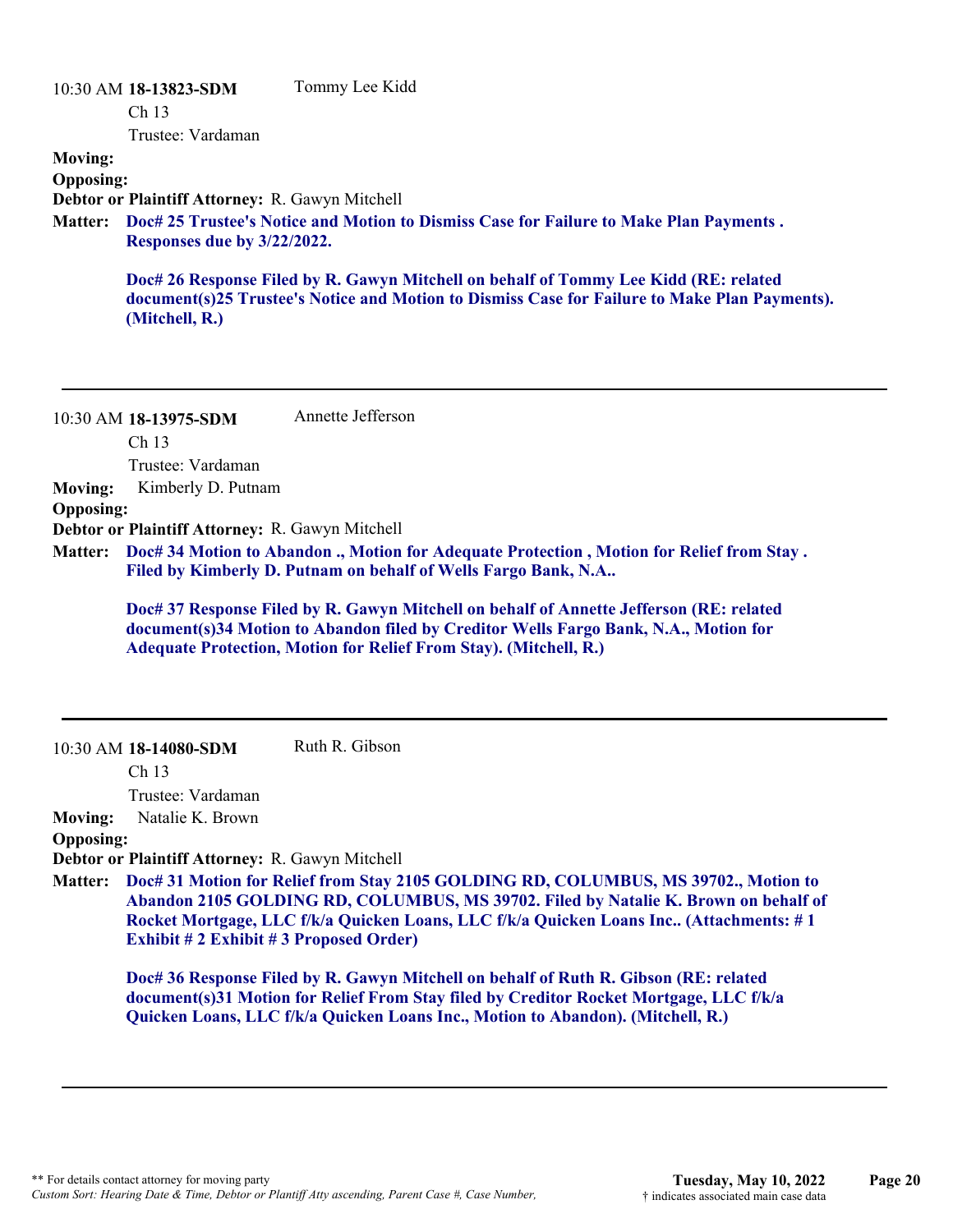|                             | Wallace Randle                                                                                                                                                                        |
|-----------------------------|---------------------------------------------------------------------------------------------------------------------------------------------------------------------------------------|
| Ch <sub>13</sub>            |                                                                                                                                                                                       |
| Trustee: Vardaman           |                                                                                                                                                                                       |
|                             |                                                                                                                                                                                       |
|                             |                                                                                                                                                                                       |
|                             |                                                                                                                                                                                       |
| Responses due by 3/22/2022. | Doc# 50 Trustee's Notice and Motion to Dismiss Case for Failure to Make Plan Payments.                                                                                                |
| (Mitchell, R.)              | Doc# 51 Response Filed by R. Gawyn Mitchell on behalf of Wallace Randle (RE: related<br>document(s)50 Trustee's Notice and Motion to Dismiss Case for Failure to Make Plan Payments). |
|                             | 10:30 AM 19-11707-SDM<br><b>Opposing:</b><br>Debtor or Plaintiff Attorney: R. Gawyn Mitchell                                                                                          |

10:30 AM **19-11748-SDM**  Ch 13 Luvine Moore

Trustee: Vardaman

**Moving:**

**Opposing:**

**Debtor or Plaintiff Attorney:** R. Gawyn Mitchell

**Doc# 48 Trustee's Notice and Motion to Dismiss Case for Failure to Make Plan Payments . Matter: Responses due by 3/22/2022.**

**Doc# 49 Response Filed by R. Gawyn Mitchell on behalf of Luvine Moore (RE: related document(s)48 Trustee's Notice and Motion to Dismiss Case for Failure to Make Plan Payments). (Mitchell, R.)**

#### 10:30 AM **19-11752-SDM**  Orathio Robinson

Ch 13

Trustee: Vardaman

**Moving:** Constance Morrow

#### **Opposing:**

**Debtor or Plaintiff Attorney:** R. Gawyn Mitchell

**Doc# 18 Motion to Dismiss Case Filed by Constance Morrow on behalf of Mississippi Department Matter: of Human Services.**

**Doc# 22 Response Filed by R. Gawyn Mitchell on behalf of Orathio Robinson (RE: related document(s)18 Motion to Dismiss Case filed by Creditor Mississippi Department of Human Services). (Mitchell, R.)**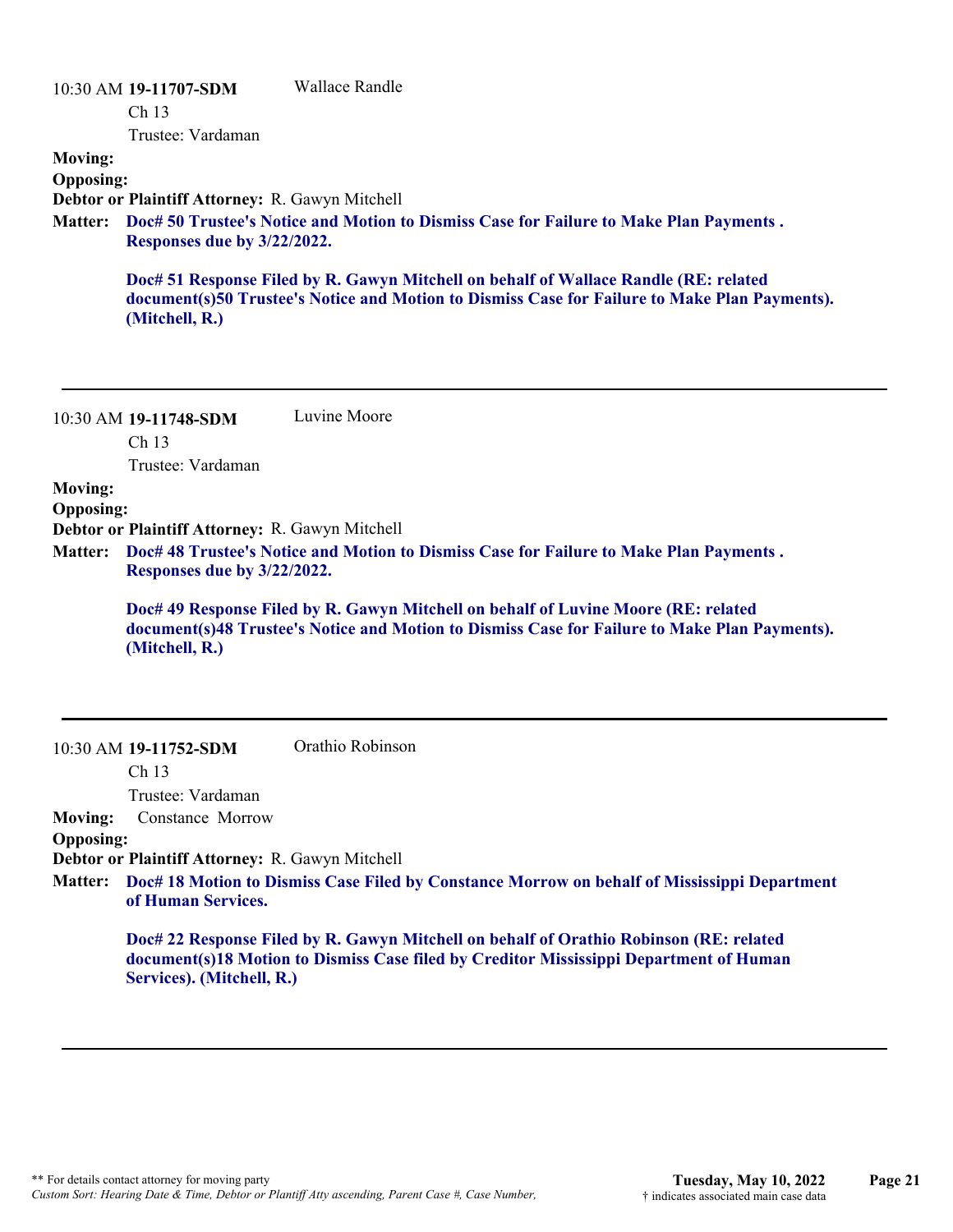|                  | 10:30 AM 19-12044-SDM                                                                  | Norma S. Imel                                                                                                                                                                        |  |
|------------------|----------------------------------------------------------------------------------------|--------------------------------------------------------------------------------------------------------------------------------------------------------------------------------------|--|
|                  | Ch <sub>13</sub>                                                                       |                                                                                                                                                                                      |  |
|                  | Trustee: Vardaman                                                                      |                                                                                                                                                                                      |  |
| <b>Moving:</b>   |                                                                                        |                                                                                                                                                                                      |  |
| <b>Opposing:</b> |                                                                                        |                                                                                                                                                                                      |  |
|                  | Debtor or Plaintiff Attorney: R. Gawyn Mitchell                                        |                                                                                                                                                                                      |  |
| <b>Matter:</b>   | Doc# 43 Trustee's Notice and Motion to Dismiss Case for Failure to Make Plan Payments. |                                                                                                                                                                                      |  |
|                  | Responses due by 3/22/2022.                                                            |                                                                                                                                                                                      |  |
|                  | (Mitchell, R.)                                                                         | Doc# 44 Response Filed by R. Gawyn Mitchell on behalf of Norma S. Imel (RE: related<br>document(s)43 Trustee's Notice and Motion to Dismiss Case for Failure to Make Plan Payments). |  |
|                  |                                                                                        |                                                                                                                                                                                      |  |
|                  |                                                                                        |                                                                                                                                                                                      |  |

10:30 AM **19-12351-SDM**  Ch 13 John C. Watson

Trustee: Vardaman

#### **Moving:**

**Opposing:**

**Debtor or Plaintiff Attorney:** R. Gawyn Mitchell

**Doc# 34 Trustee's Notice and Motion to Dismiss Case for Failure to Make Plan Payments . Matter: Responses due by 3/22/2022.**

**Doc# 35 Response Filed by R. Gawyn Mitchell on behalf of John C. Watson (RE: related document(s)34 Trustee's Notice and Motion to Dismiss Case for Failure to Make Plan Payments). (Mitchell, R.)**

10:30 AM **19-13528-SDM**  Marcos T. Ball

Ch 13

Trustee: Vardaman

#### **Moving: Opposing:**

**Debtor or Plaintiff Attorney:** R. Gawyn Mitchell

**Doc# 25 Trustee's Notice and Motion to Dismiss Case for Failure to Make Plan Payments . Matter: Responses due by 3/22/2022.**

> **Doc# 26 Response Filed by R. Gawyn Mitchell on behalf of Marcos T. Ball (RE: related document(s)25 Trustee's Notice and Motion to Dismiss Case for Failure to Make Plan Payments). (Mitchell, R.)**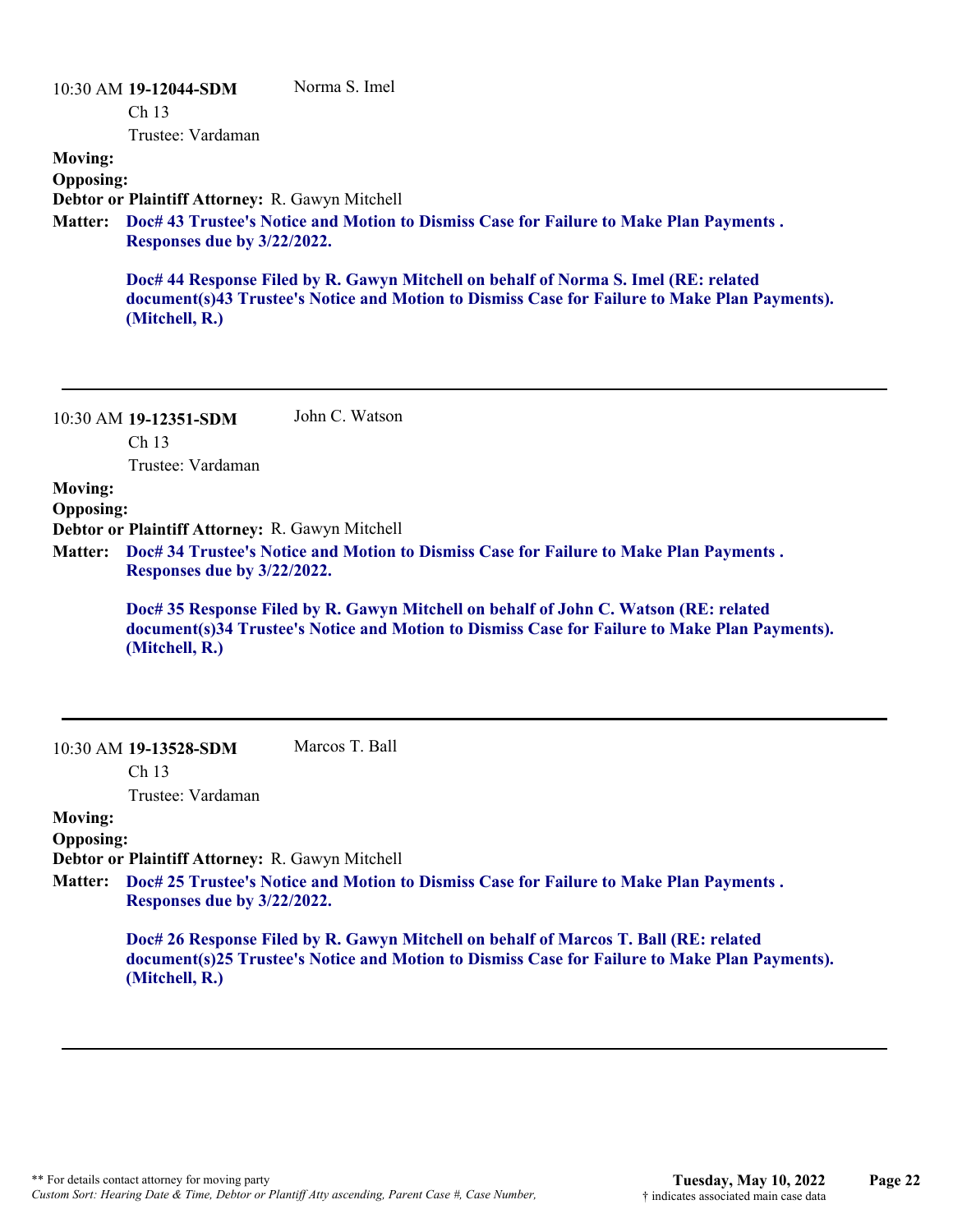| <b>Moving:</b>                     | 10:30 AM 19-13548-SDM<br>Ch <sub>13</sub><br>Trustee: Vardaman<br>Constance Morrow                                                                                    | Marion L. Pierson, II                                                                                                                                                                   |  |
|------------------------------------|-----------------------------------------------------------------------------------------------------------------------------------------------------------------------|-----------------------------------------------------------------------------------------------------------------------------------------------------------------------------------------|--|
| <b>Opposing:</b>                   |                                                                                                                                                                       |                                                                                                                                                                                         |  |
| <b>Matter:</b>                     | Debtor or Plaintiff Attorney: R. Gawyn Mitchell<br>Doc# 16 Motion to Dismiss Case Filed by Constance Morrow on behalf of Mississippi Department<br>of Human Services. |                                                                                                                                                                                         |  |
|                                    | Services). (Mitchell, R.)                                                                                                                                             | Doc# 20 Response Filed by R. Gawyn Mitchell on behalf of Marion L. Pierson II (RE: related<br>document(s)16 Motion to Dismiss Case filed by Creditor Mississippi Department of Human    |  |
|                                    |                                                                                                                                                                       |                                                                                                                                                                                         |  |
|                                    | 10:30 AM 19-13715-SDM                                                                                                                                                 | Joshua K Medders                                                                                                                                                                        |  |
|                                    | Ch <sub>13</sub>                                                                                                                                                      |                                                                                                                                                                                         |  |
|                                    | Trustee: Vardaman                                                                                                                                                     |                                                                                                                                                                                         |  |
| <b>Moving:</b><br><b>Opposing:</b> | Debtor or Plaintiff Attorney: R. Gawyn Mitchell                                                                                                                       |                                                                                                                                                                                         |  |
| <b>Matter:</b>                     | Responses due by 3/22/2022.                                                                                                                                           | Doc# 40 Trustee's Notice and Motion to Dismiss Case for Failure to Make Plan Payments.                                                                                                  |  |
|                                    | (Mitchell, R.)                                                                                                                                                        | Doc# 41 Response Filed by R. Gawyn Mitchell on behalf of Joshua K Medders (RE: related<br>document(s)40 Trustee's Notice and Motion to Dismiss Case for Failure to Make Plan Payments). |  |
|                                    |                                                                                                                                                                       |                                                                                                                                                                                         |  |

Mary F. Blanton

Ch 13 Trustee: Vardaman

**Moving:**

#### **Opposing:**

**Debtor or Plaintiff Attorney:** R. Gawyn Mitchell

**Doc# 57 Trustee's Notice and Motion to Dismiss Case for Failure to Make Plan Payments . Matter: Responses due by 3/22/2022.**

**Doc# 59 Response Filed by R. Gawyn Mitchell on behalf of Mary F. Blanton (RE: related document(s)57 Trustee's Notice and Motion to Dismiss Case for Failure to Make Plan Payments). (Mitchell, R.)**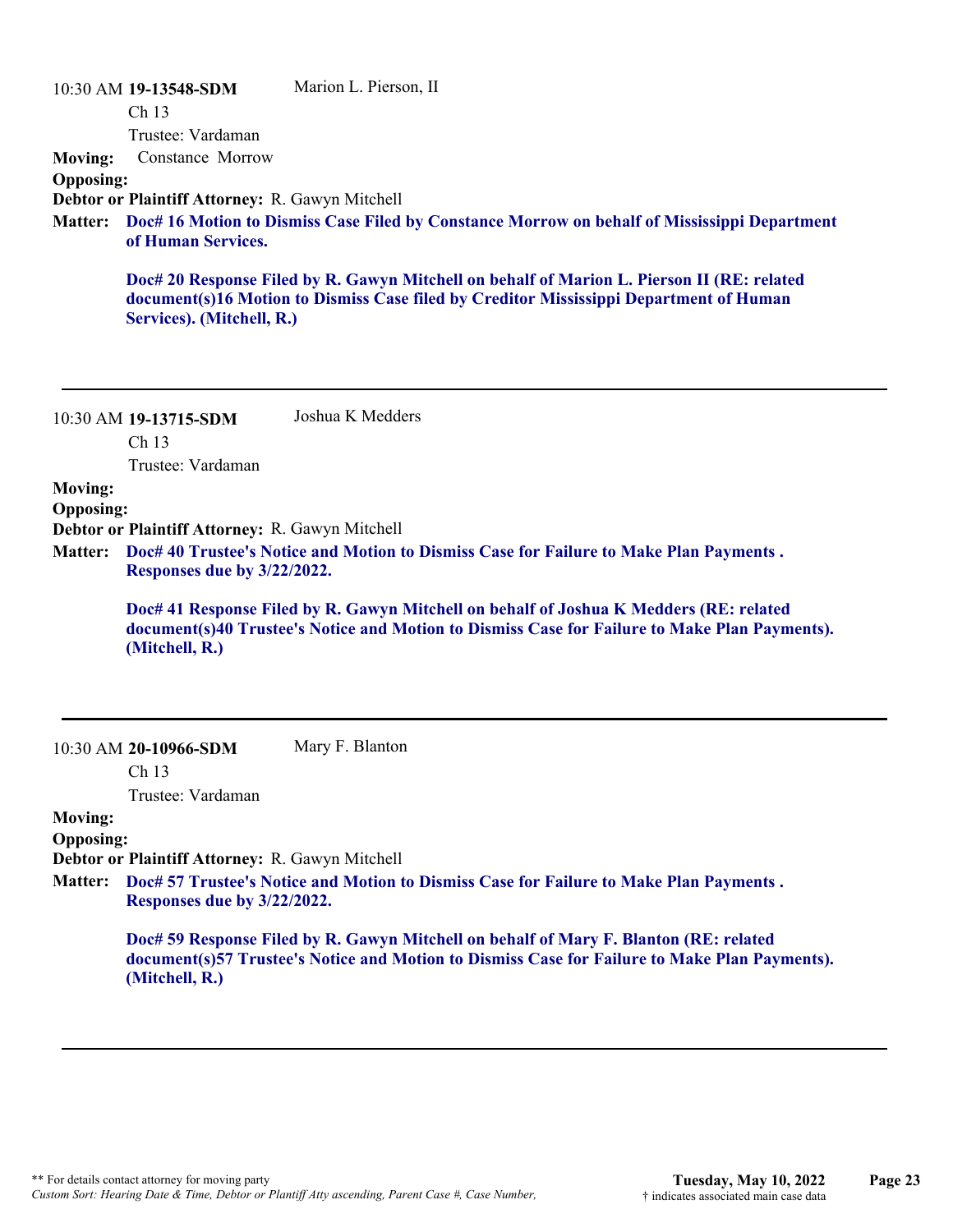| <b>Moving:</b><br><b>Opposing:</b><br><b>Matter:</b> | 10:30 AM 20-10974-SDM<br>Ch 13<br>Trustee: Vardaman<br>R. Gawyn Mitchell<br>Debtor or Plaintiff Attorney: R. Gawyn Mitchell                                     | Tekela Harris<br>Doc# 17 Motion to Borrow Filed by R. Gawyn Mitchell on behalf of Tekela Harris. (Attachments:<br>#1 Exhibit #2 Proposed Order) (Mitchell, R.)<br>Doc# 21 Objection Filed by Terre M. Vardaman on behalf of Terre M. Vardaman (RE: related<br>document(s)17 Motion to Borrow filed by Debtor Tekela Harris). (Vardaman, Terre)                                                                                                                                                                                                                                                                                                                                                                                            |
|------------------------------------------------------|-----------------------------------------------------------------------------------------------------------------------------------------------------------------|-------------------------------------------------------------------------------------------------------------------------------------------------------------------------------------------------------------------------------------------------------------------------------------------------------------------------------------------------------------------------------------------------------------------------------------------------------------------------------------------------------------------------------------------------------------------------------------------------------------------------------------------------------------------------------------------------------------------------------------------|
| <b>Moving:</b><br><b>Opposing:</b><br><b>Matter:</b> | 10:30 AM 20-11623-SDM<br>Ch 13<br>Trustee: Vardaman<br>Kimberly D. Putnam<br>Debtor or Plaintiff Attorney: R. Gawyn Mitchell<br>behalf of Wells Fargo Bank, N.A | James A Harris<br>Doc# 34 Motion for Relief from Stay., Motion to Abandon., Motion for Adequate Protection,<br>Motion for Relief from Stay (Codebtor or Child Support) Filed by Elizabeth Crowell Price on<br>Doc# 36 Amended Document Filed by Elizabeth Crowell Price on behalf of Wells Fargo Bank,<br>N.A. RE: (related document(s)34 Motion for Relief From Stay filed by Creditor Wells Fargo<br>Bank, N.A., Motion to Abandon, Motion for Adequate Protection, Motion for Relief from Stay<br>(Codebtor or Child Support)). (Price, Elizabeth)<br>Doc# 38 Response Filed by R. Gawyn Mitchell on behalf of James A Harris (RE: related<br>document(s)36 Amended Document filed by Creditor Wells Fargo Bank, N.A.). (Mitchell, R.) |
| <b>Moving:</b><br><b>Opposing:</b><br><b>Matter:</b> | 10:30 AM 20-11711-SDM<br>Ch <sub>13</sub><br>Trustee: Vardaman<br>R. Gawyn Mitchell<br>Debtor or Plaintiff Attorney: R. Gawyn Mitchell                          | William Crafton and<br>Sheila Crafton<br>Doc# 30 Objection to Notice of Postpetition Mortgage Fees, Expenses and Charges Filed by R.<br>Gawyn Mitchell on behalf of Sheila Crafton, William Crafton RE: (related document(s)29 Notice<br>of Postpetition Mortgage Fees, Expenses, and Charges (B10 Supplement 2) filed by Creditor<br>Longbridge Financial LLC). (Attachments: #1 Exhibit #2 Proposed Order) (Mitchell, R.)                                                                                                                                                                                                                                                                                                               |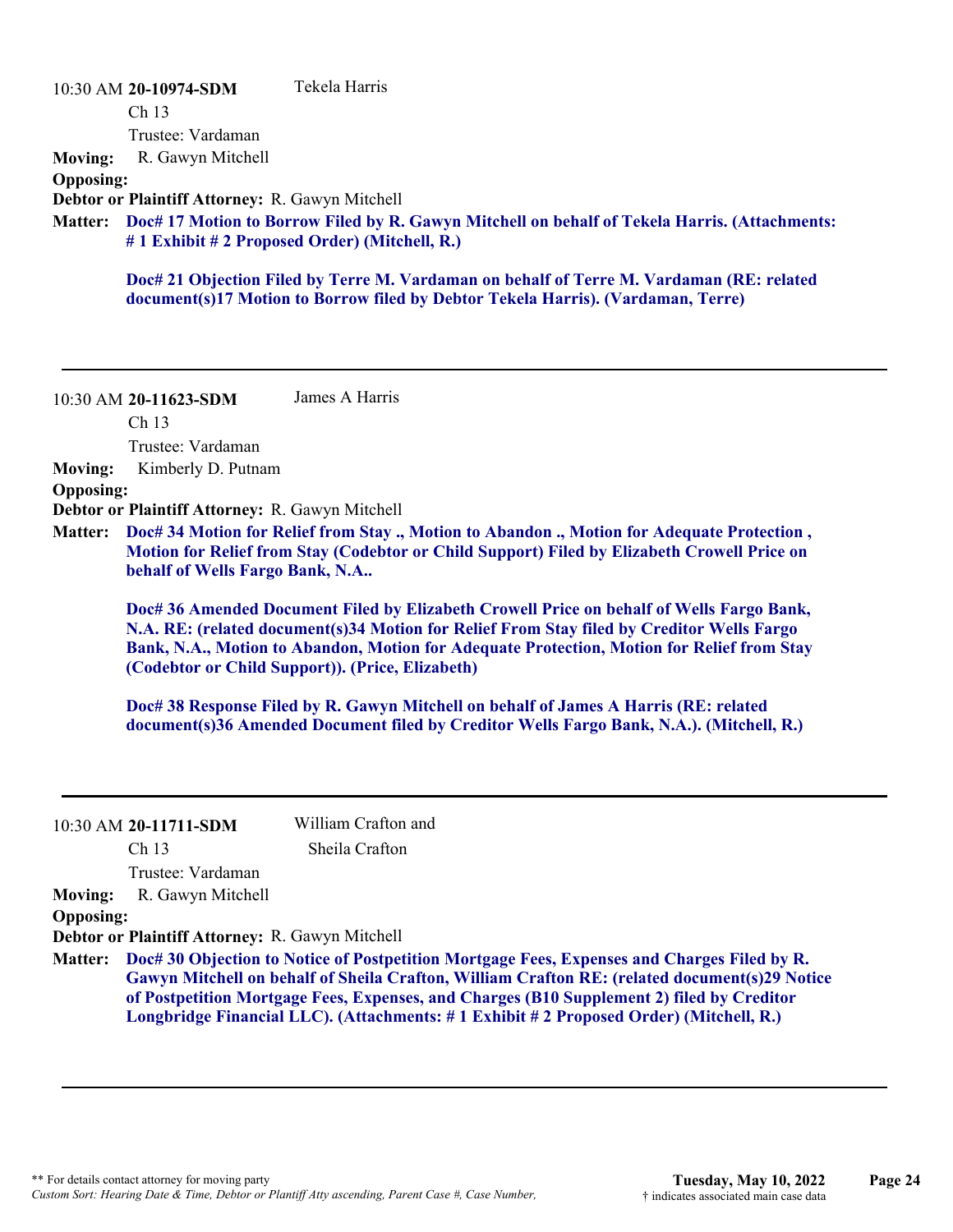|                  | $10:30$ AM 20-12024-SDM                                                                                               | Victoria Ivy                                                                                                                                                                        |  |
|------------------|-----------------------------------------------------------------------------------------------------------------------|-------------------------------------------------------------------------------------------------------------------------------------------------------------------------------------|--|
|                  | Ch <sub>13</sub>                                                                                                      |                                                                                                                                                                                     |  |
|                  | Trustee: Vardaman                                                                                                     |                                                                                                                                                                                     |  |
| <b>Moving:</b>   |                                                                                                                       |                                                                                                                                                                                     |  |
| <b>Opposing:</b> |                                                                                                                       |                                                                                                                                                                                     |  |
|                  | Debtor or Plaintiff Attorney: R. Gawyn Mitchell                                                                       |                                                                                                                                                                                     |  |
| <b>Matter:</b>   | Doc# 48 Trustee's Notice and Motion to Dismiss Case for Failure to Make Plan Payments.<br>Responses due by 3/22/2022. |                                                                                                                                                                                     |  |
|                  | (Mitchell, R.)                                                                                                        | Doc# 49 Response Filed by R. Gawyn Mitchell on behalf of Victoria Ivy (RE: related<br>document(s)48 Trustee's Notice and Motion to Dismiss Case for Failure to Make Plan Payments). |  |

10:30 AM **20-13030-SDM**  Ch 13 Sara Brents

Trustee: Vardaman

### **Moving:**

**Opposing:**

**Debtor or Plaintiff Attorney:** R. Gawyn Mitchell

**Doc# 28 Trustee's Notice and Motion to Dismiss Case for Failure to Make Plan Payments . Matter: Responses due by 3/22/2022.**

**Doc# 29 Response Filed by R. Gawyn Mitchell on behalf of Sara Brents (RE: related document(s)28 Trustee's Notice and Motion to Dismiss Case for Failure to Make Plan Payments). (Mitchell, R.)**

10:30 AM **20-13215-SDM** 

Ch 13

Shaquita R. Starks

Trustee: Vardaman

#### **Moving: Opposing:**

**Debtor or Plaintiff Attorney:** R. Gawyn Mitchell

**Doc# 32 Trustee's Notice and Motion to Dismiss Case for Failure to Make Plan Payments . Matter: Responses due by 3/22/2022.**

> **Doc# 33 Response Filed by R. Gawyn Mitchell on behalf of Shaquita R. Starks (RE: related document(s)32 Trustee's Notice and Motion to Dismiss Case for Failure to Make Plan Payments). (Mitchell, R.)**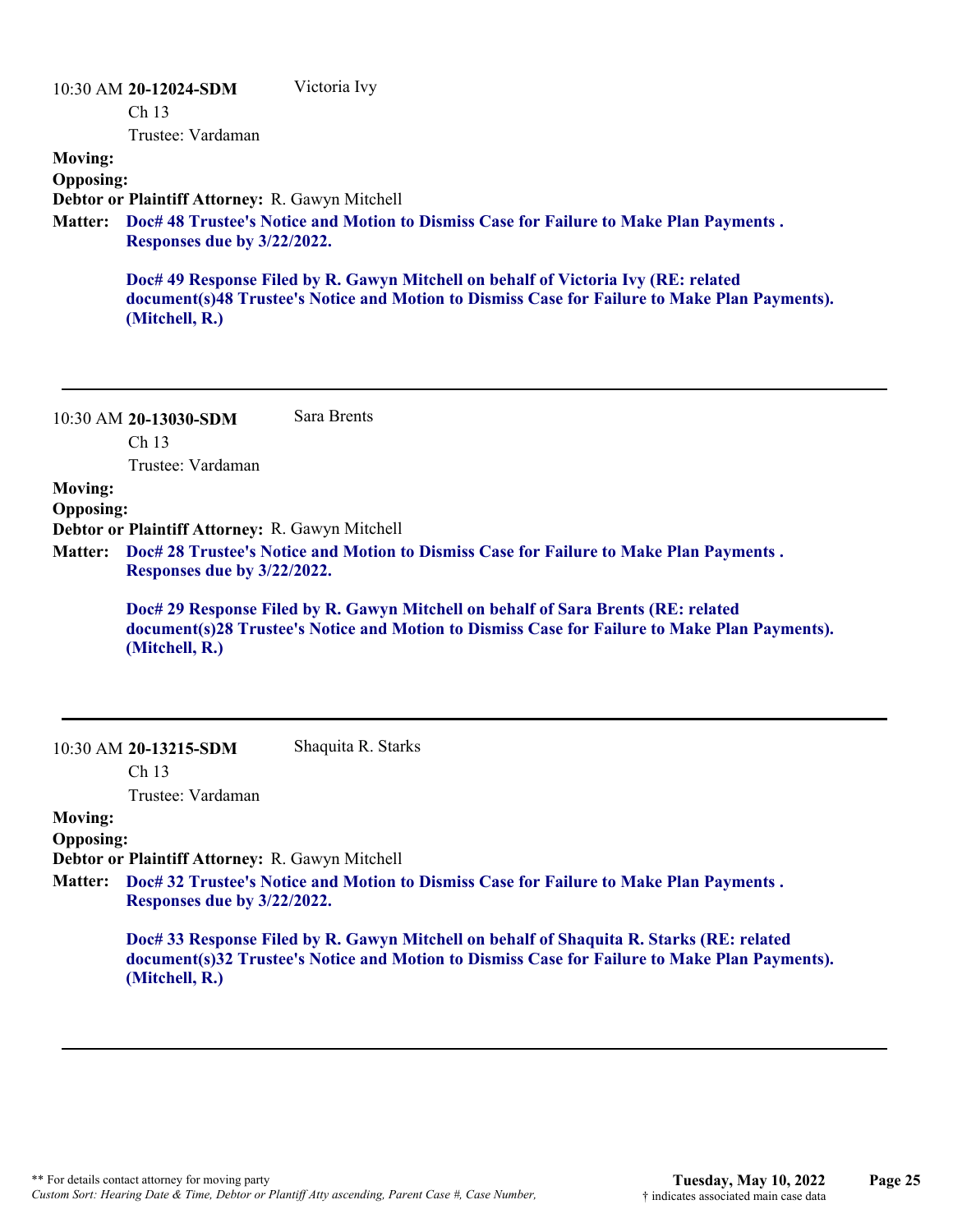#### 10:30 AM **20-13268-SDM**  Ch 13 Trustee: Vardaman Shawanaca Quinn **Moving: Opposing: Debtor or Plaintiff Attorney:** R. Gawyn Mitchell **Doc# 33 Trustee's Notice and Motion to Dismiss Case for Failure to Make Plan Payments . Matter: Responses due by 3/22/2022. Doc# 34 Response Filed by R. Gawyn Mitchell on behalf of Shawanaca Quinn (RE: related document(s)33 Trustee's Notice and Motion to Dismiss Case for Failure to Make Plan Payments). (Mitchell, R.)**

|                  | $10.30$ AM $20$ -13310-SDM                      | Tumona Inochene Orvens                                                                         |
|------------------|-------------------------------------------------|------------------------------------------------------------------------------------------------|
|                  | Ch <sub>13</sub>                                |                                                                                                |
|                  | Trustee: Vardaman                               |                                                                                                |
| <b>Moving:</b>   |                                                 |                                                                                                |
| <b>Opposing:</b> |                                                 |                                                                                                |
|                  | Debtor or Plaintiff Attorney: R. Gawyn Mitchell |                                                                                                |
|                  |                                                 | Matter: Doc# 36 Trustee's Notice and Motion to Dismiss Case for Failure to Make Plan Payments. |

Tameka Rochelle Givens

**Responses due by 3/22/2022.**

**Doc# 37 Response Filed by R. Gawyn Mitchell on behalf of Tameka Rochelle Givens (RE: related document(s)36 Trustee's Notice and Motion to Dismiss Case for Failure to Make Plan Payments). (Mitchell, R.)**

Ch 13

10:30 AM **20-13316-SDM** 

Brandis A. Baskin

Trustee: Vardaman

#### **Moving: Opposing:**

**Debtor or Plaintiff Attorney:** R. Gawyn Mitchell

**Doc# 25 Trustee's Notice and Motion to Dismiss Case for Failure to Make Plan Payments . Matter: Responses due by 3/22/2022.**

> **Doc# 26 Response Filed by R. Gawyn Mitchell on behalf of Brandis A. Baskin (RE: related document(s)25 Trustee's Notice and Motion to Dismiss Case for Failure to Make Plan Payments). (Mitchell, R.)**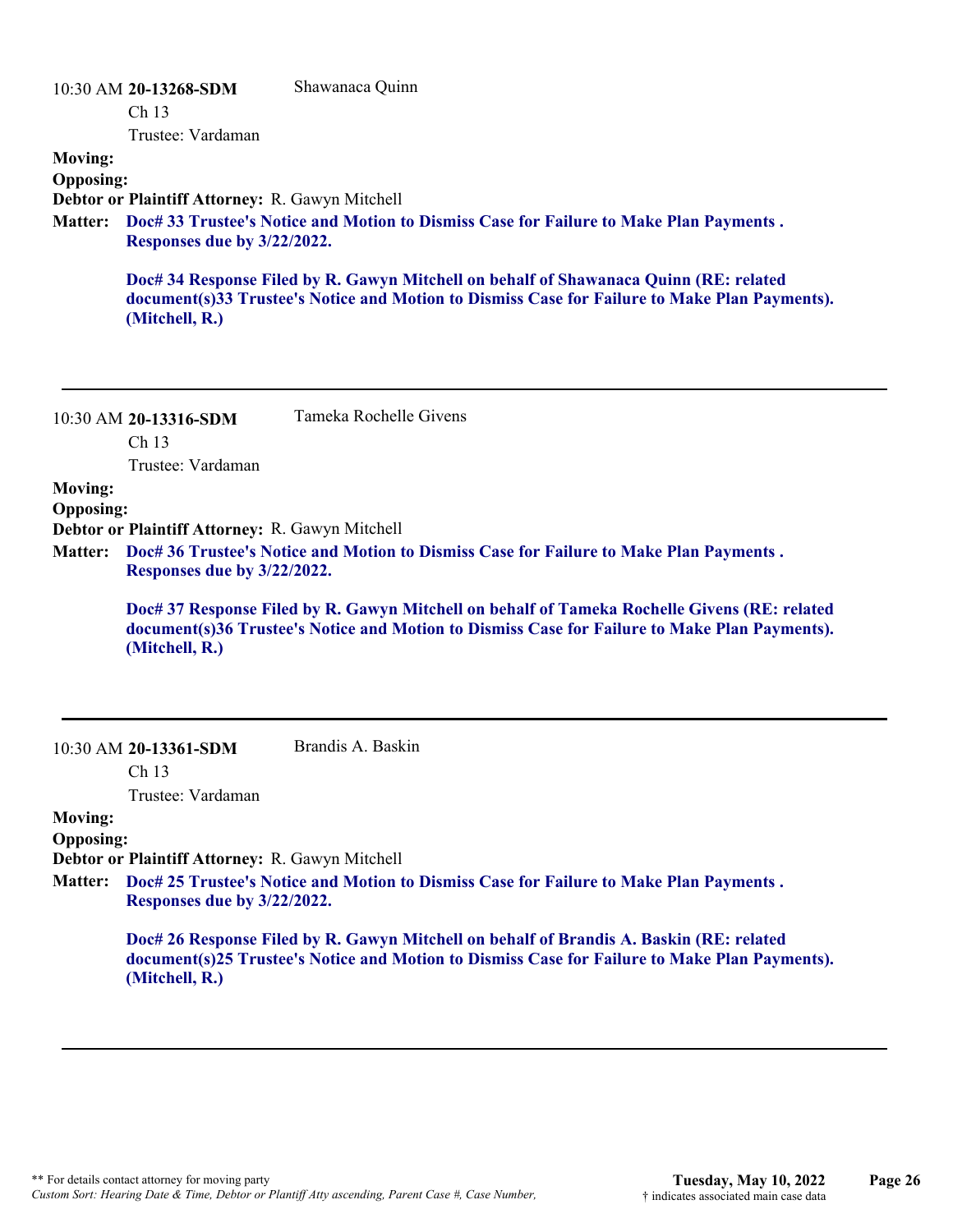|                  | 10:30 AM 21-10266-SDM                           | Tony Richardson                                                                                                                                                                        |
|------------------|-------------------------------------------------|----------------------------------------------------------------------------------------------------------------------------------------------------------------------------------------|
|                  | Ch <sub>13</sub>                                |                                                                                                                                                                                        |
|                  | Trustee: Vardaman                               |                                                                                                                                                                                        |
| <b>Moving:</b>   |                                                 |                                                                                                                                                                                        |
| <b>Opposing:</b> |                                                 |                                                                                                                                                                                        |
|                  | Debtor or Plaintiff Attorney: R. Gawyn Mitchell |                                                                                                                                                                                        |
| <b>Matter:</b>   | Responses due by 3/22/2022.                     | Doc# 36 Trustee's Notice and Motion to Dismiss Case for Failure to Make Plan Payments.                                                                                                 |
|                  | (Mitchell, R.)                                  | Doc# 37 Response Filed by R. Gawyn Mitchell on behalf of Tony Richardson (RE: related<br>document(s)36 Trustee's Notice and Motion to Dismiss Case for Failure to Make Plan Payments). |

| $10:30$ AM 21-10607-SDM | Deborah L. Bevill |
|-------------------------|-------------------|
| Ch <sub>13</sub>        |                   |
| Trustee: Vardaman       |                   |

**Moving:**

**Opposing:**

**Debtor or Plaintiff Attorney:** R. Gawyn Mitchell

**Doc# 47 Trustee's Notice and Motion to Dismiss Case for Failure to Make Plan Payments . Matter: Responses due by 4/22/2022.**

> **Doc# 48 Response Filed by R. Gawyn Mitchell on behalf of Deborah L. Bevill (RE: related document(s)47 Trustee's Notice and Motion to Dismiss Case for Failure to Make Plan Payments). (Mitchell, R.)**

#### 10:30 AM **21-11120-SDM**  Derrick A. Strong

Ch 13

Trustee: Vardaman

**Moving:** Constance Morrow

#### **Opposing:**

**Debtor or Plaintiff Attorney:** R. Gawyn Mitchell

**Doc# 32 Motion to Dismiss Case Filed by Constance Morrow on behalf of Mississippi Department Matter: of Human Services.**

**Doc# 36 Response Filed by R. Gawyn Mitchell on behalf of Derrick A. Strong (RE: related document(s)32 Motion to Dismiss Case filed by Creditor Mississippi Department of Human Services). (Mitchell, R.)**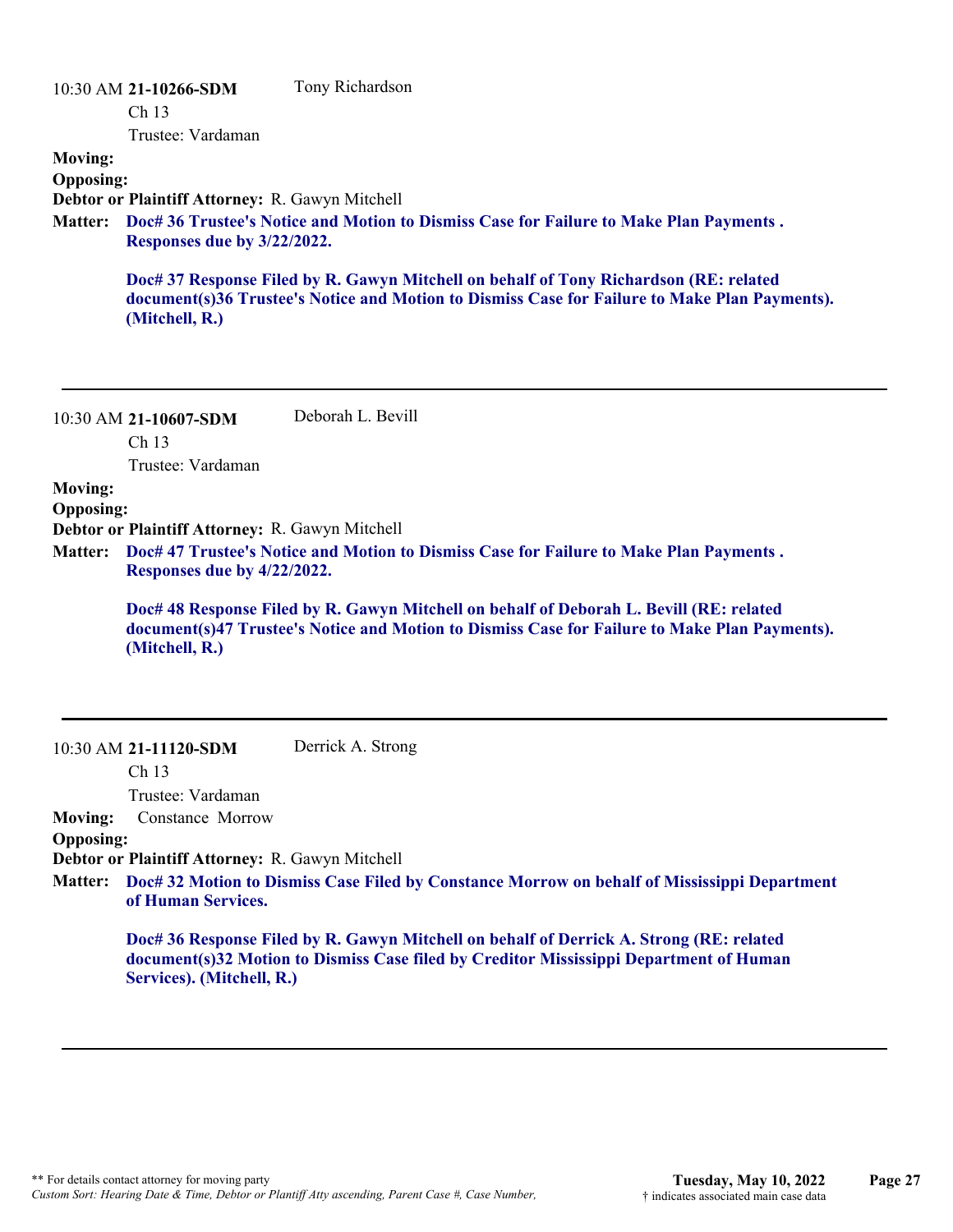| <b>Moving:</b><br><b>Opposing:</b><br>Debtor or Plaintiff Attorney: R. Gawyn Mitchell<br>Doc# 47 Trustee's Notice and Motion to Dismiss Case for Failure to Make Plan Payments.<br><b>Matter:</b><br>Responses due by 3/22/2022.<br>Doc# 48 Response Filed by R. Gawyn Mitchell on behalf of Donell Keaton (RE: related<br>document(s)47 Trustee's Notice and Motion to Dismiss Case for Failure to Make Plan Payments).<br>(Mitchell, R.)<br>Eric Holder and<br>10:30 AM 21-11860-SDM<br>Ch <sub>13</sub><br>Machelle Holder<br>Trustee: Vardaman<br><b>Moving:</b><br><b>Opposing:</b><br>Debtor or Plaintiff Attorney: R. Gawyn Mitchell<br>Doc# 22 Trustee's Notice and Motion to Dismiss Case for Failure to Make Plan Payments.<br><b>Matter:</b><br>Responses due by 3/22/2022.<br>Doc# 23 Response Filed by R. Gawyn Mitchell on behalf of Eric Holder, Machelle Holder (RE:<br>related document(s)22 Trustee's Notice and Motion to Dismiss Case for Failure to Make Plan<br>Payments). (Mitchell, R.)<br>Tracie E. Buckingham<br>10:30 AM 21-11880-SDM<br>Ch 13<br>Trustee: Vardaman | 10:30 AM 21-11331-SDM<br>Ch <sub>13</sub><br>Trustee: Vardaman |
|------------------------------------------------------------------------------------------------------------------------------------------------------------------------------------------------------------------------------------------------------------------------------------------------------------------------------------------------------------------------------------------------------------------------------------------------------------------------------------------------------------------------------------------------------------------------------------------------------------------------------------------------------------------------------------------------------------------------------------------------------------------------------------------------------------------------------------------------------------------------------------------------------------------------------------------------------------------------------------------------------------------------------------------------------------------------------------------------|----------------------------------------------------------------|
|                                                                                                                                                                                                                                                                                                                                                                                                                                                                                                                                                                                                                                                                                                                                                                                                                                                                                                                                                                                                                                                                                                |                                                                |
|                                                                                                                                                                                                                                                                                                                                                                                                                                                                                                                                                                                                                                                                                                                                                                                                                                                                                                                                                                                                                                                                                                |                                                                |
|                                                                                                                                                                                                                                                                                                                                                                                                                                                                                                                                                                                                                                                                                                                                                                                                                                                                                                                                                                                                                                                                                                |                                                                |
|                                                                                                                                                                                                                                                                                                                                                                                                                                                                                                                                                                                                                                                                                                                                                                                                                                                                                                                                                                                                                                                                                                |                                                                |
|                                                                                                                                                                                                                                                                                                                                                                                                                                                                                                                                                                                                                                                                                                                                                                                                                                                                                                                                                                                                                                                                                                |                                                                |
|                                                                                                                                                                                                                                                                                                                                                                                                                                                                                                                                                                                                                                                                                                                                                                                                                                                                                                                                                                                                                                                                                                |                                                                |
|                                                                                                                                                                                                                                                                                                                                                                                                                                                                                                                                                                                                                                                                                                                                                                                                                                                                                                                                                                                                                                                                                                |                                                                |
|                                                                                                                                                                                                                                                                                                                                                                                                                                                                                                                                                                                                                                                                                                                                                                                                                                                                                                                                                                                                                                                                                                |                                                                |
|                                                                                                                                                                                                                                                                                                                                                                                                                                                                                                                                                                                                                                                                                                                                                                                                                                                                                                                                                                                                                                                                                                |                                                                |
|                                                                                                                                                                                                                                                                                                                                                                                                                                                                                                                                                                                                                                                                                                                                                                                                                                                                                                                                                                                                                                                                                                |                                                                |
|                                                                                                                                                                                                                                                                                                                                                                                                                                                                                                                                                                                                                                                                                                                                                                                                                                                                                                                                                                                                                                                                                                |                                                                |
| <b>Moving:</b><br><b>Opposing:</b>                                                                                                                                                                                                                                                                                                                                                                                                                                                                                                                                                                                                                                                                                                                                                                                                                                                                                                                                                                                                                                                             |                                                                |
| Debtor or Plaintiff Attorney: R. Gawyn Mitchell                                                                                                                                                                                                                                                                                                                                                                                                                                                                                                                                                                                                                                                                                                                                                                                                                                                                                                                                                                                                                                                |                                                                |
| Doc# 21 Trustee's Notice and Motion to Dismiss Case for Failure to Make Plan Payments.<br><b>Matter:</b><br>Responses due by 3/22/2022.                                                                                                                                                                                                                                                                                                                                                                                                                                                                                                                                                                                                                                                                                                                                                                                                                                                                                                                                                        |                                                                |
| Doc# 22 Response Filed by R. Gawyn Mitchell on behalf of Tracie E. Buckingham (RE: related<br>document(s)21 Trustee's Notice and Motion to Dismiss Case for Failure to Make Plan Payments).<br>(Mitchell, R.)                                                                                                                                                                                                                                                                                                                                                                                                                                                                                                                                                                                                                                                                                                                                                                                                                                                                                  |                                                                |
|                                                                                                                                                                                                                                                                                                                                                                                                                                                                                                                                                                                                                                                                                                                                                                                                                                                                                                                                                                                                                                                                                                |                                                                |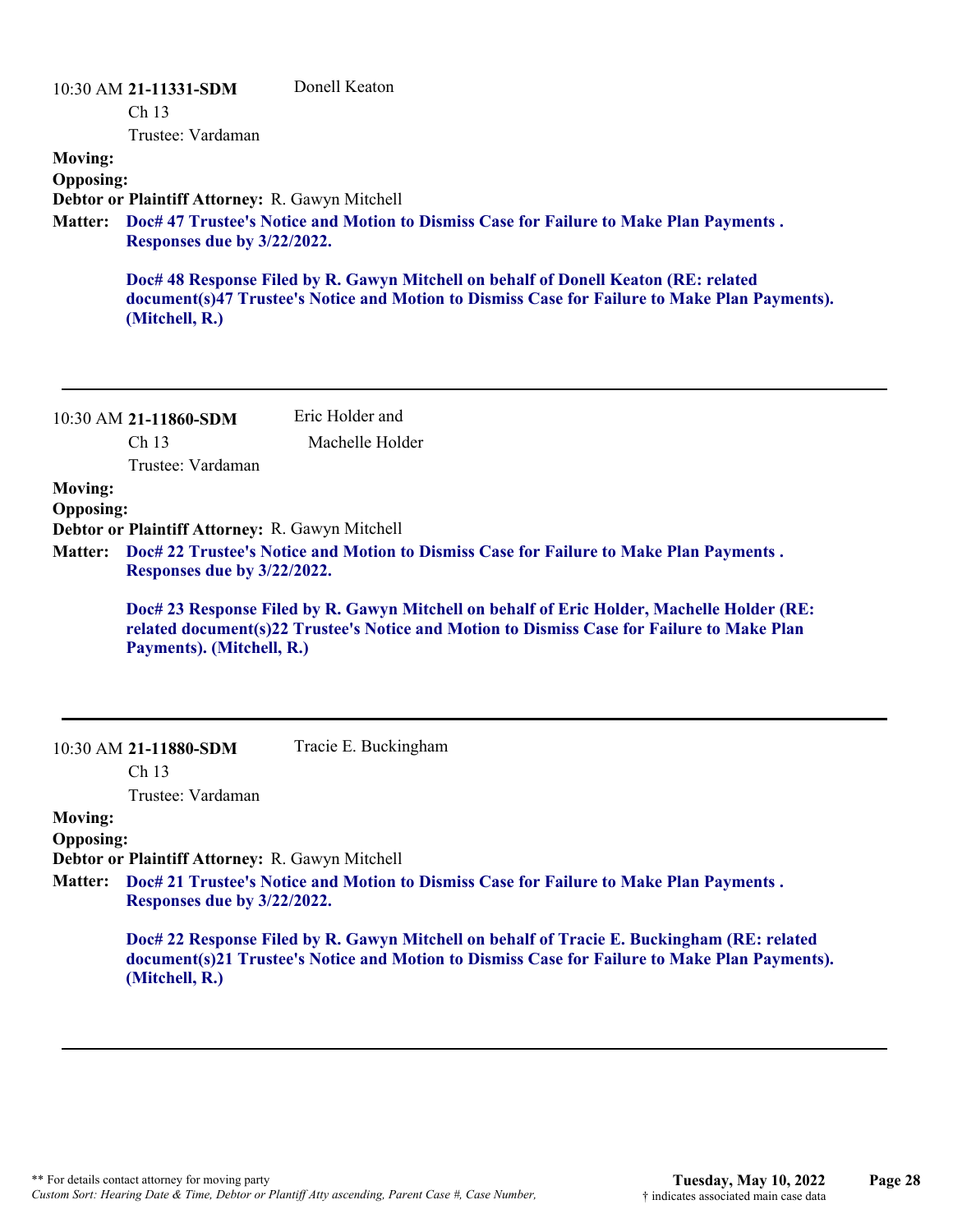|                  | 10:30 AM 21-11898-SDM<br>Ch <sub>13</sub>       | Latoria C. Townsend                                                                                                                                                                        |
|------------------|-------------------------------------------------|--------------------------------------------------------------------------------------------------------------------------------------------------------------------------------------------|
|                  | Trustee: Vardaman                               |                                                                                                                                                                                            |
| <b>Moving:</b>   |                                                 |                                                                                                                                                                                            |
| <b>Opposing:</b> |                                                 |                                                                                                                                                                                            |
|                  | Debtor or Plaintiff Attorney: R. Gawyn Mitchell |                                                                                                                                                                                            |
| <b>Matter:</b>   | Responses due by 3/22/2022.                     | Doc# 22 Trustee's Notice and Motion to Dismiss Case for Failure to Make Plan Payments.                                                                                                     |
|                  | (Mitchell, R.)                                  | Doc# 23 Response Filed by R. Gawyn Mitchell on behalf of Latoria C. Townsend (RE: related<br>document(s)22 Trustee's Notice and Motion to Dismiss Case for Failure to Make Plan Payments). |

| 10:30 AM 21-11956-SDM | Lenora Mae Moore |
|-----------------------|------------------|
| Ch <sub>13</sub>      |                  |

Trustee: Vardaman

### **Moving:**

**Opposing:**

**Debtor or Plaintiff Attorney:** R. Gawyn Mitchell

**Doc# 22 Trustee's Notice and Motion to Dismiss Case for Failure to Make Plan Payments . Matter: Responses due by 3/22/2022.**

> **Doc# 23 Response Filed by R. Gawyn Mitchell on behalf of Lenora Mae Moore (RE: related document(s)22 Trustee's Notice and Motion to Dismiss Case for Failure to Make Plan Payments). (Mitchell, R.)**

10:30 AM **21-12073-SDM**  Tammi R. Sloan

Ch 13

Trustee: Vardaman

#### **Moving: Opposing:**

**Debtor or Plaintiff Attorney:** R. Gawyn Mitchell

**Doc# 20 Trustee's Notice and Motion to Dismiss Case for Failure to Make Plan Payments . Matter: Responses due by 3/22/2022.**

> **Doc# 21 Response Filed by R. Gawyn Mitchell on behalf of Tammi R. Sloan (RE: related document(s)20 Trustee's Notice and Motion to Dismiss Case for Failure to Make Plan Payments). (Mitchell, R.)**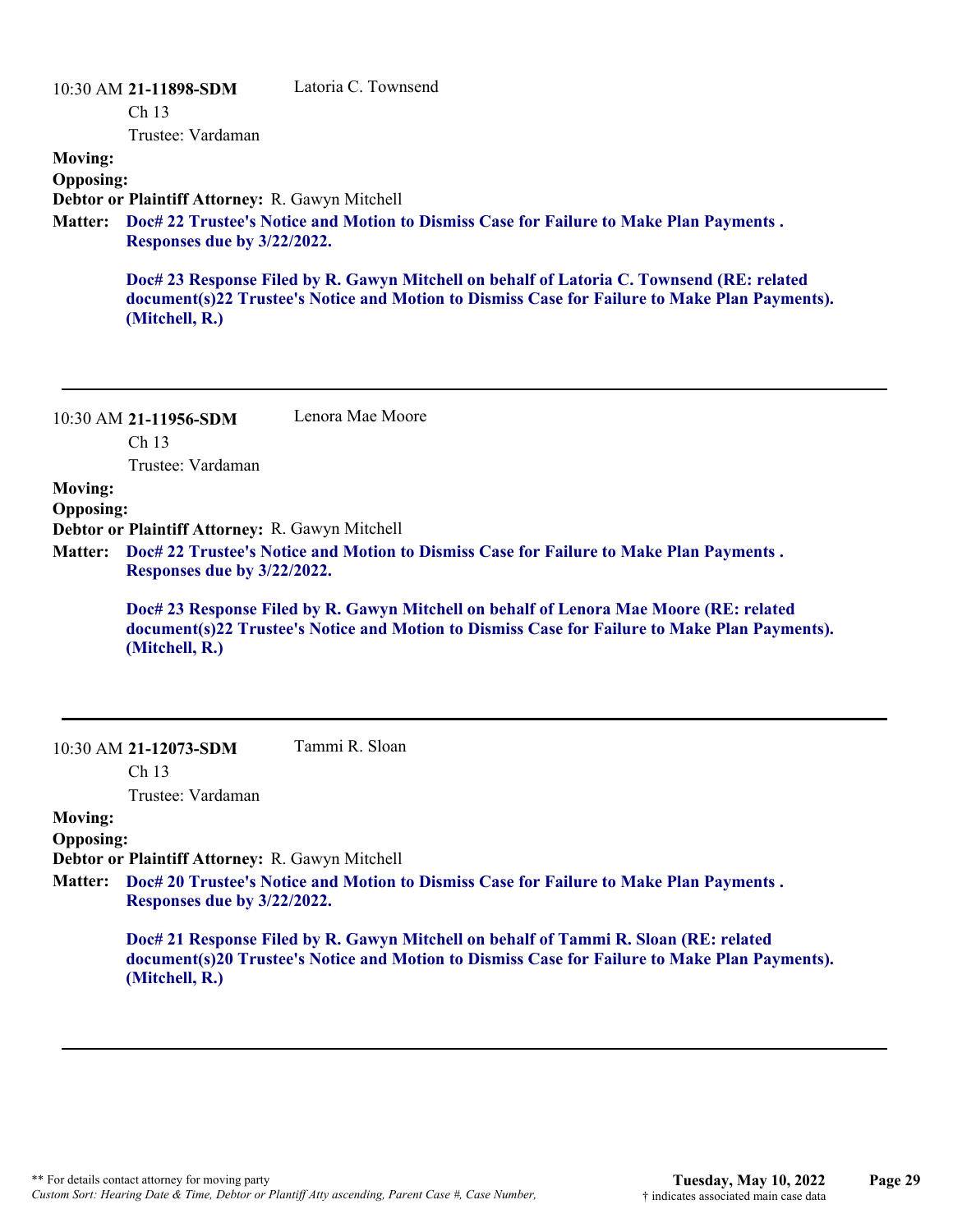#### 10:30 AM **21-12147-SDM**

Victoria Gazaway

Ch 13

Trustee: Vardaman

**Moving:**

**Opposing:**

**Debtor or Plaintiff Attorney:** R. Gawyn Mitchell

**Doc# 23 Trustee's Notice and Motion to Dismiss Case for Failure to Make Plan Payments . Matter: Responses due by 3/22/2022.**

**Doc# 24 Response Filed by R. Gawyn Mitchell on behalf of Victoria Gazaway (RE: related document(s)23 Trustee's Notice and Motion to Dismiss Case for Failure to Make Plan Payments). (Mitchell, R.)**

10:30 AM **21-12184-SDM**  Tammy O. Luckey

Ch 13

Trustee: Vardaman

**Moving:** Eric C Miller

**Opposing:**

**Debtor or Plaintiff Attorney:** R. Gawyn Mitchell

**Doc# 32 Motion for Relief from Stay Motion for Relief from Stay (Codebtor or Child Support), Matter: Motion to Abandon . Filed by Eric C Miller on behalf of Wells Fargo Bank, National Association, as Trustee for Structured Asset Securities Corporation Mortgage Pass-Through Certificates, Series 2007-BC1 . Entered on Docket by: (MRH)**

**Doc# 34 Response Filed by R. Gawyn Mitchell on behalf of Tammy O. Luckey (RE: related document(s)32 Motion for Relief From Stay filed by Creditor Wells Fargo Bank, National Association, as Trustee for Structured Asset Securities Corporation Mortgage Pass-Through Certificates, Series 2007-BC1, Motion for Relief from Stay (Codebtor or Child Support), Motion to Abandon). (Mitchell, R.)**

|                  | 10:30 AM 22-10125-SDM                                                                       | Ray Charles Brownlee                                                                                     |
|------------------|---------------------------------------------------------------------------------------------|----------------------------------------------------------------------------------------------------------|
|                  | Ch <sub>13</sub>                                                                            |                                                                                                          |
|                  | Trustee: Vardaman                                                                           |                                                                                                          |
| <b>Moving:</b>   | B. Joey Hood II                                                                             |                                                                                                          |
| <b>Opposing:</b> |                                                                                             |                                                                                                          |
|                  | Debtor or Plaintiff Attorney: R. Gawyn Mitchell                                             |                                                                                                          |
|                  |                                                                                             | Matter: Doc# 16 Objection to Confirmation of Chapter 13 Plan Filed by B. Joey Hood II on behalf of First |
|                  | Metropolitan Financial Services - Houston Branch c/o B. Joey Hood, II Attorney at Law, PLLC |                                                                                                          |
|                  | (Attachments: # 1 Exhibit) (Hood, B.)                                                       |                                                                                                          |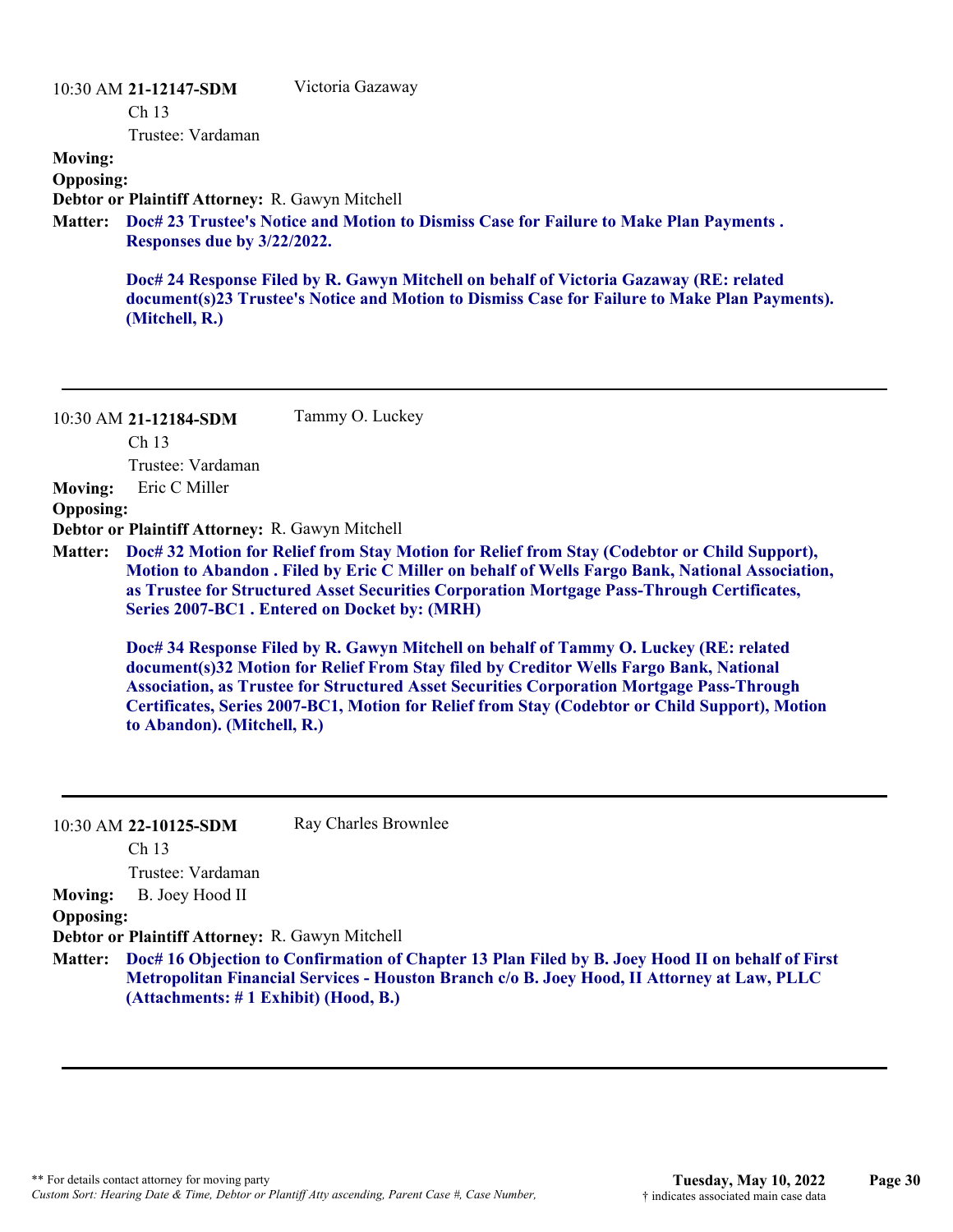|                  | 10:30 AM 22-10170-SDM                           | Jerome O. Nelson, II                                                                           |
|------------------|-------------------------------------------------|------------------------------------------------------------------------------------------------|
|                  | Ch <sub>13</sub>                                |                                                                                                |
|                  | Trustee: Vardaman                               |                                                                                                |
| Moving:          | Kelli Michelle Stevens                          |                                                                                                |
| <b>Opposing:</b> |                                                 |                                                                                                |
|                  | Debtor or Plaintiff Attorney: R. Gawyn Mitchell |                                                                                                |
| <b>Matter:</b>   | of Tower Loan of Mississippi LLC                | Doc# 20 Objection to Confirmation of Chapter 13 Plan Filed by Kelli Michelle Stevens on behalf |

10:30 AM **22-10205-SDM**  Ch 13 Trustee: Vardaman Schwunna D. Judine **Moving:** Edward E. Lawler Jr. **Opposing: Debtor or Plaintiff Attorney:** R. Gawyn Mitchell **Doc# 14 Objection to Confirmation of Chapter 13 Plan Filed by Edward E. Lawler Jr. on behalf Matter: of 21st Mortgage Corporation (Attachments: # 1 Exhibit A - Contract)**

10:30 AM **22-10215-SDM**  Ch 13 Trustee: Vardaman Willie Frances Whitfield **Moving:** Kelli Michelle Stevens **Opposing: Debtor or Plaintiff Attorney:** R. Gawyn Mitchell **Doc# 13 Objection to Confirmation of Chapter 13 Plan Filed by Kelli Michelle Stevens on behalf Matter: of Gulfco of Mississippi LLC, dba Tower Loan of Columbus Modified text on 4/11/2022 .**

|                  | 10:30 AM 22-10237-SDM                           | <b>Bettye Sue Banks</b>                                                                        |
|------------------|-------------------------------------------------|------------------------------------------------------------------------------------------------|
|                  | Ch <sub>13</sub>                                |                                                                                                |
|                  | Trustee: Vardaman                               |                                                                                                |
| <b>Moving:</b>   | Kelli Michelle Stevens                          |                                                                                                |
| <b>Opposing:</b> |                                                 |                                                                                                |
|                  | Debtor or Plaintiff Attorney: R. Gawyn Mitchell |                                                                                                |
| <b>Matter:</b>   |                                                 | Doc# 12 Objection to Confirmation of Chapter 13 Plan Filed by Kelli Michelle Stevens on behalf |
|                  | of Tower Loan of Mississippi LLC                |                                                                                                |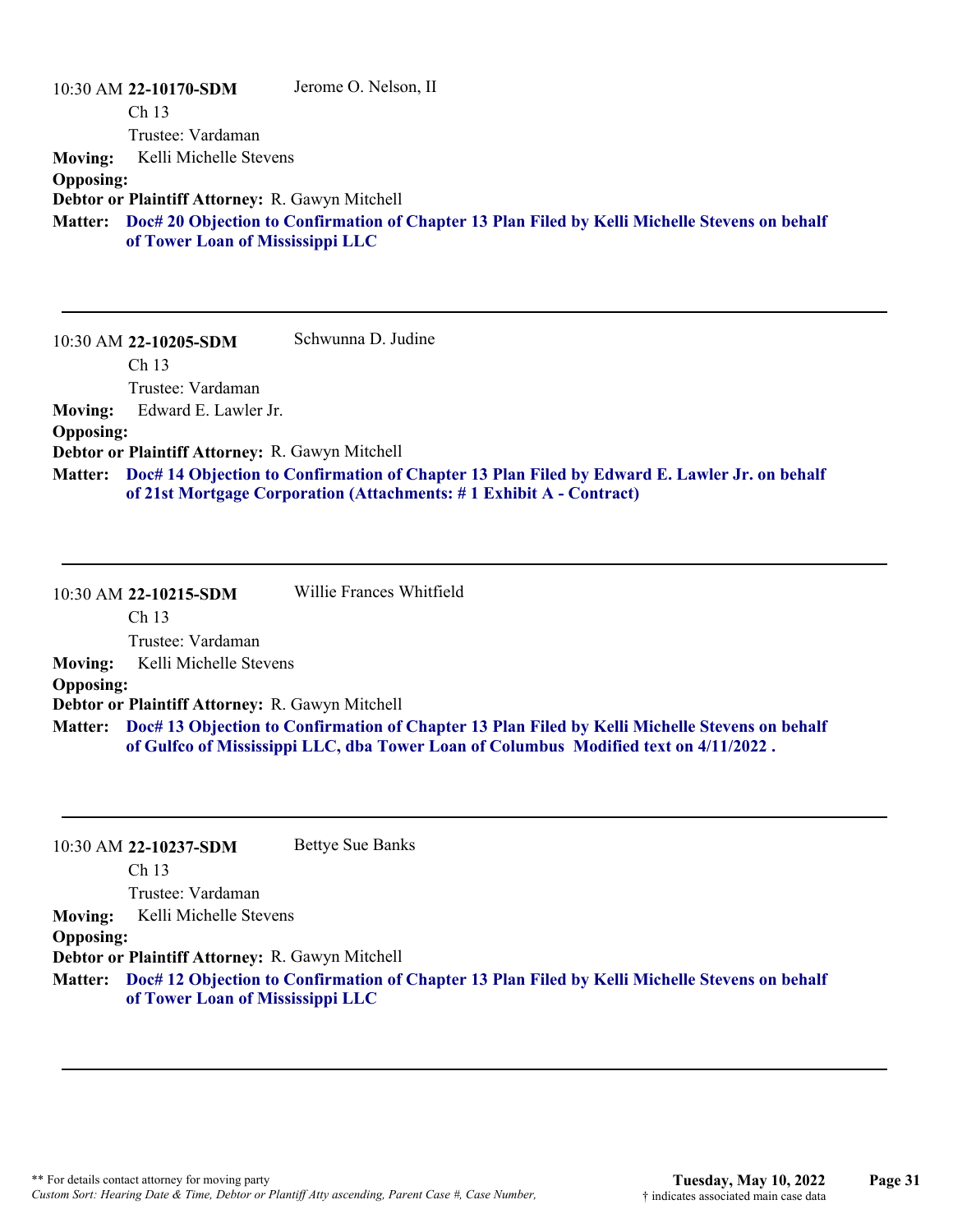|                  | 10:30 AM 22-10240-SDM                           | Deedra Beasley                                                                                 |
|------------------|-------------------------------------------------|------------------------------------------------------------------------------------------------|
|                  | Ch <sub>13</sub>                                |                                                                                                |
|                  | Trustee: Vardaman                               |                                                                                                |
| <b>Moving:</b>   | Kelli Michelle Stevens                          |                                                                                                |
| <b>Opposing:</b> |                                                 |                                                                                                |
|                  | Debtor or Plaintiff Attorney: R. Gawyn Mitchell |                                                                                                |
| <b>Matter:</b>   | of Gulfco of Mississippi LLC                    | Doc# 16 Objection to Confirmation of Chapter 13 Plan Filed by Kelli Michelle Stevens on behalf |

10:30 AM **22-10271-SDM**  Ch 13 Trustee: Vardaman Dalton Pugh **Moving:** Charles F. Barbour **Opposing: Debtor or Plaintiff Attorney:** R. Gawyn Mitchell **Doc# 13 Objection to Confirmation of Chapter 13 Plan Filed by Charles F. Barbour on behalf of Matter: Toyota Motor Credit Corporation**

10:30 AM **22-10271-SDM**  Ch 13 Trustee: Vardaman Dalton Pugh **Moving:** Kelli Michelle Stevens **Opposing: Debtor or Plaintiff Attorney:** R. Gawyn Mitchell **Doc# 16 Objection to Confirmation of Chapter 13 Plan Filed by Kelli Michelle Stevens on behalf Matter: of Gulfco of Mississippi LLC**

|                  | 10:30 AM 22-10296-SDM                           | Doris S. Holliman                                                                                    |
|------------------|-------------------------------------------------|------------------------------------------------------------------------------------------------------|
|                  | Ch <sub>13</sub>                                |                                                                                                      |
|                  | Trustee: Vardaman                               |                                                                                                      |
|                  | Moving: Terre M. Vardaman                       |                                                                                                      |
| <b>Opposing:</b> |                                                 |                                                                                                      |
|                  | Debtor or Plaintiff Attorney: R. Gawyn Mitchell |                                                                                                      |
|                  |                                                 | Matter: Doc# 14 Objection to Confirmation of Chapter 13 Plan Filed by Terre M. Vardaman on behalf of |
|                  | <b>Terre M. Vardaman</b>                        |                                                                                                      |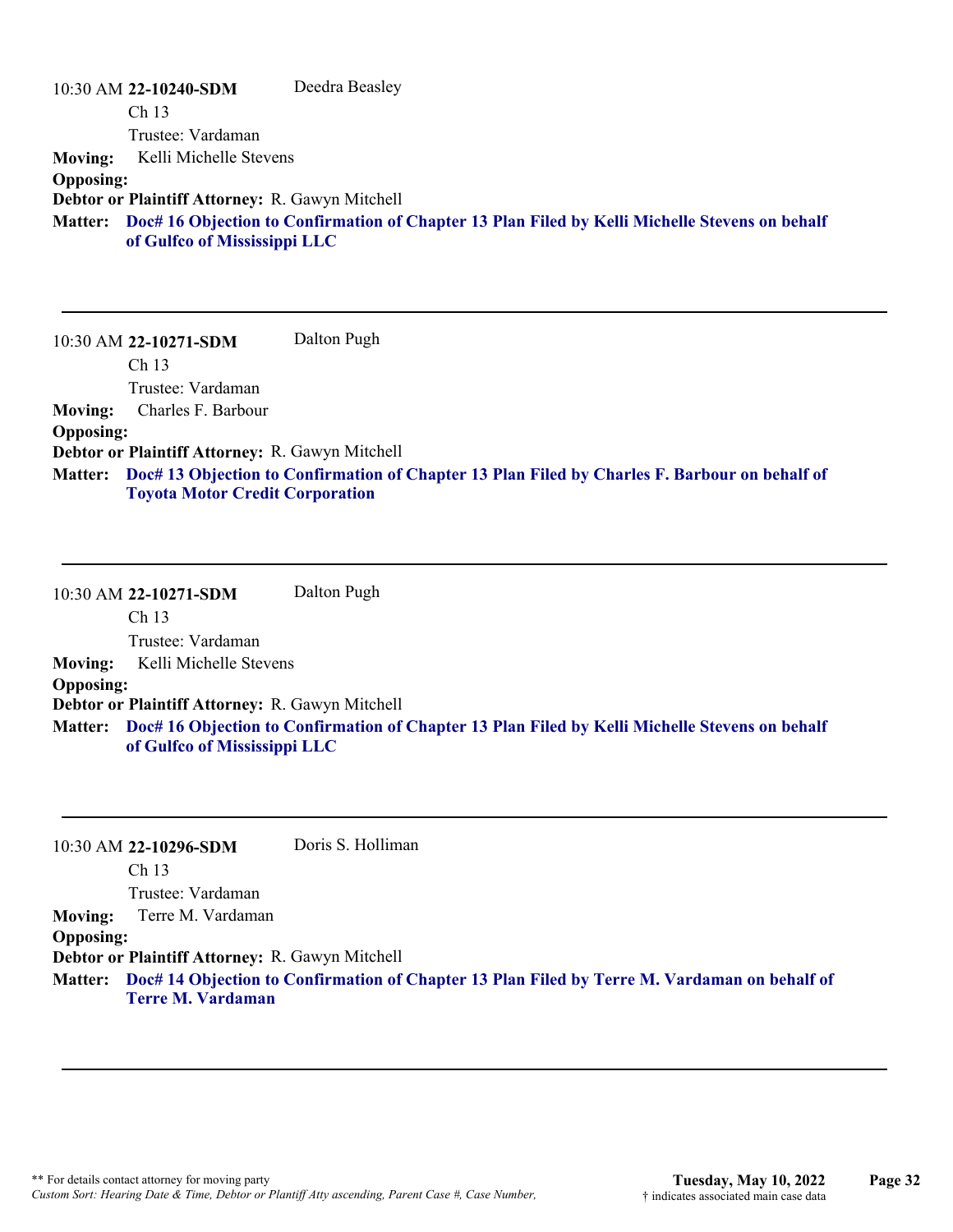|                  | $10:30$ AM 22-10319-SDM                         | Edward Blunt                                                                                                                                                                         |
|------------------|-------------------------------------------------|--------------------------------------------------------------------------------------------------------------------------------------------------------------------------------------|
|                  | Ch <sub>13</sub>                                |                                                                                                                                                                                      |
|                  | Trustee: Vardaman                               |                                                                                                                                                                                      |
| <b>Moving:</b>   | Kent D. McPhail                                 |                                                                                                                                                                                      |
| <b>Opposing:</b> |                                                 |                                                                                                                                                                                      |
|                  | Debtor or Plaintiff Attorney: R. Gawyn Mitchell |                                                                                                                                                                                      |
| <b>Matter:</b>   | <b>Exhibit) (McPhail, Kent)</b>                 | Doc# 13 Motion for Relief from Stay ., Motion for Relief from Stay (Codebtor or Child Support)<br>Filed by Kent D. McPhail on behalf of American Honda Finance Corp (Attachments: #1 |
|                  | $10:30$ AM 22-10339-SDM                         | Sarah H. Jack                                                                                                                                                                        |

Ch 13

Trustee: Vardaman **Moving:** Kelli Michelle Stevens

#### **Opposing:**

**Debtor or Plaintiff Attorney:** R. Gawyn Mitchell

**Doc# 12 Objection to Confirmation of Chapter 13 Plan Filed by Kelli Michelle Stevens on behalf Matter: of Tower Loan of Mississippi LLC**

10:30 AM **22-10350-SDM**  Ch 13 Trustee: Vardaman Kelsey Lee **Moving:** Wesley Blacksher **Opposing: Debtor or Plaintiff Attorney:** R. Gawyn Mitchell **Doc# 19 Objection to Confirmation of Chapter 13 Plan Filed by Wesley Blacksher on behalf of Matter: Exeter Finance LLC, c/o AIS Portfolio Services, LP (Attachments: # 1 Exhibit Contract and Title)**

|                  | 10:30 AM 22-10380-SDM                                  | Shalonda M. Lowe                                                                                                                                                    |
|------------------|--------------------------------------------------------|---------------------------------------------------------------------------------------------------------------------------------------------------------------------|
|                  | Ch <sub>13</sub>                                       |                                                                                                                                                                     |
|                  | Trustee: Vardaman                                      |                                                                                                                                                                     |
| <b>Moving:</b>   | Kelli Michelle Stevens                                 |                                                                                                                                                                     |
| <b>Opposing:</b> |                                                        |                                                                                                                                                                     |
|                  | <b>Debtor or Plaintiff Attorney: R. Gawyn Mitchell</b> |                                                                                                                                                                     |
|                  |                                                        | Matter: Doc# 13 Objection to Confirmation of Chapter 13 Plan Filed by Kelli Michelle Stevens on behalf<br>of Gulfco of Mississippi LLC d/b/a Tower Loan of Columbus |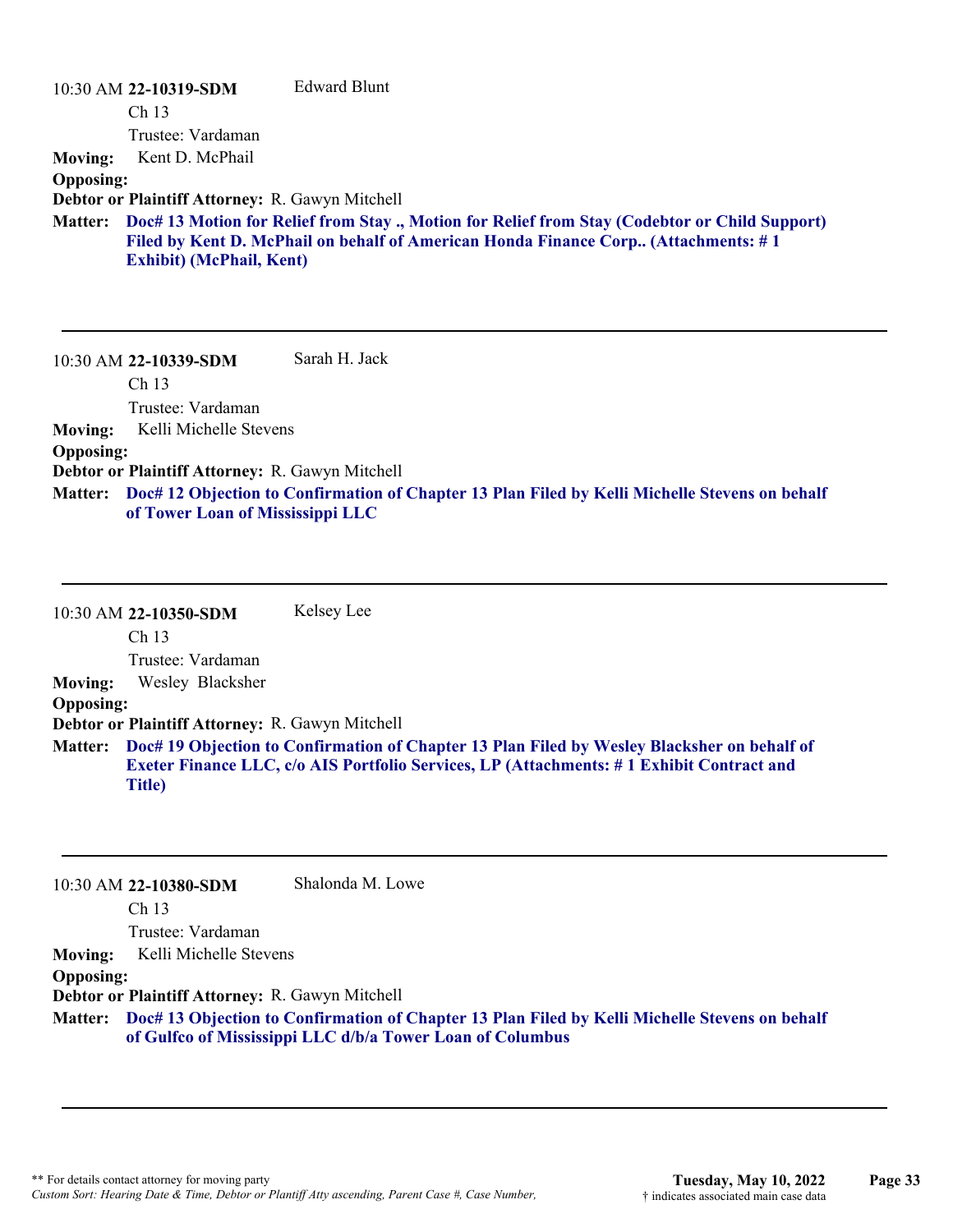|                                    | 10:30 AM 17-12083-SDM       | Teresa Webb                                                                                                                                                                              |
|------------------------------------|-----------------------------|------------------------------------------------------------------------------------------------------------------------------------------------------------------------------------------|
|                                    | Ch <sub>13</sub>            |                                                                                                                                                                                          |
|                                    | Trustee: Vardaman           |                                                                                                                                                                                          |
| <b>Moving:</b><br><b>Opposing:</b> |                             |                                                                                                                                                                                          |
|                                    |                             | Debtor or Plaintiff Attorney: Catherine Anne Umberger                                                                                                                                    |
| <b>Matter:</b>                     | Responses due by 3/22/2022. | Doc# 86 Trustee's Notice and Motion to Dismiss Case for Failure to Make Plan Payments.                                                                                                   |
|                                    | (Umberger, Catherine)       | Doc# 87 Response Filed by Catherine Anne Umberger on behalf of Teresa Webb (RE: related<br>document(s)86 Trustee's Notice and Motion to Dismiss Case for Failure to Make Plan Payments). |
|                                    | 10:30 AM 19-10581-SDM       | Courtney N. Johnson                                                                                                                                                                      |
|                                    | Ch 13                       |                                                                                                                                                                                          |
|                                    | Trustee: Vardaman           |                                                                                                                                                                                          |
| <b>Moving:</b>                     |                             |                                                                                                                                                                                          |
| <b>Opposing:</b>                   |                             |                                                                                                                                                                                          |
| <b>Matter:</b>                     | Responses due by 3/22/2022. | Debtor or Plaintiff Attorney: Catherine Anne Umberger<br>Doc# 58 Trustee's Notice and Motion to Dismiss Case for Failure to Make Plan Payments.                                          |

**Doc# 59 Response Filed by Catherine Anne Umberger on behalf of Courtney N. Johnson (RE: related document(s)58 Trustee's Notice and Motion to Dismiss Case for Failure to Make Plan Payments). (Umberger, Catherine)**

10:30 AM **20-12242-SDM**  Sheena Wilson

Ch 13

Trustee: Vardaman

## **Moving:**

**Opposing:**

**Debtor or Plaintiff Attorney:** Catherine Anne Umberger

**Doc# 38 Trustee's Notice and Motion to Dismiss Case for Failure to Make Plan Payments . Matter: Responses due by 3/22/2022.**

**Doc# 39 Response Filed by Catherine Anne Umberger on behalf of Sheena Wilson (RE: related document(s)38 Trustee's Notice and Motion to Dismiss Case for Failure to Make Plan Payments). (Umberger, Catherine)**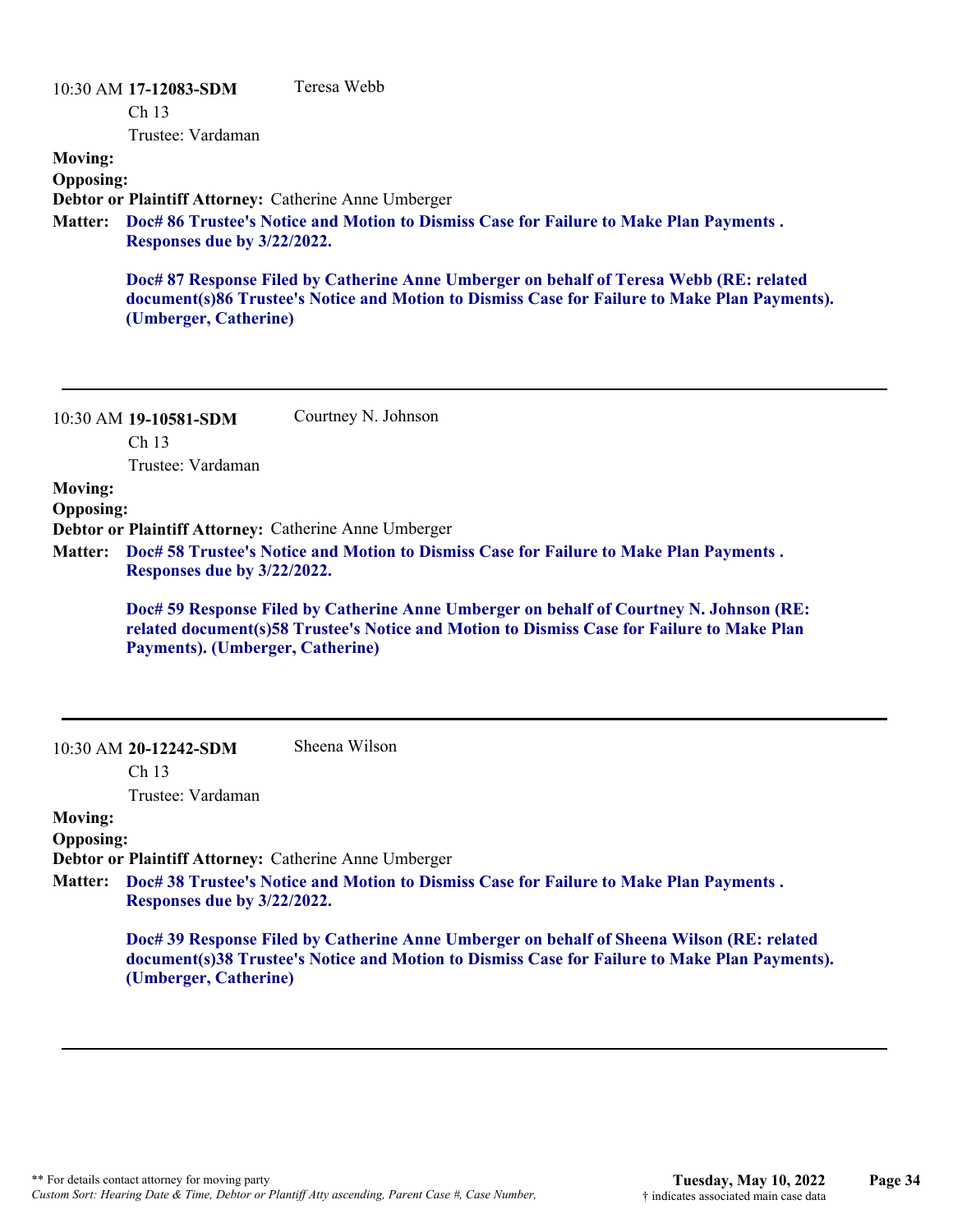|                  | 10:30 AM 20-12450-SDM                                                                                                                                                          | Jerry M. Gray and                                                                                                                                                                            |  |
|------------------|--------------------------------------------------------------------------------------------------------------------------------------------------------------------------------|----------------------------------------------------------------------------------------------------------------------------------------------------------------------------------------------|--|
|                  | Ch 13                                                                                                                                                                          | Arnitra L. Gray                                                                                                                                                                              |  |
|                  | Trustee: Vardaman                                                                                                                                                              |                                                                                                                                                                                              |  |
| <b>Moving:</b>   |                                                                                                                                                                                |                                                                                                                                                                                              |  |
| <b>Opposing:</b> |                                                                                                                                                                                |                                                                                                                                                                                              |  |
| <b>Matter:</b>   | Debtor or Plaintiff Attorney: Catherine Anne Umberger<br>Doc# 40 Trustee's Notice and Motion to Dismiss Case for Failure to Make Plan Payments.<br>Responses due by 3/22/2022. |                                                                                                                                                                                              |  |
|                  | (Umberger, Catherine)                                                                                                                                                          | Doc# 42 Response Filed by Catherine Anne Umberger on behalf of Arnitra L. Gray (RE: related<br>document(s)40 Trustee's Notice and Motion to Dismiss Case for Failure to Make Plan Payments). |  |
|                  | 10:30 AM 21-12188-SDM<br>Ch 13<br>Trustee: Vardaman                                                                                                                            | Marty Walker                                                                                                                                                                                 |  |
| <b>Moving:</b>   |                                                                                                                                                                                |                                                                                                                                                                                              |  |
| <b>Opposing:</b> |                                                                                                                                                                                |                                                                                                                                                                                              |  |
|                  |                                                                                                                                                                                | Debtor or Plaintiff Attorney: Catherine Anne Umberger                                                                                                                                        |  |
| <b>Matter:</b>   | Responses due by 3/22/2022.                                                                                                                                                    | Doc# 18 Trustee's Notice and Motion to Dismiss Case for Failure to Make Plan Payments.                                                                                                       |  |
|                  | (Umberger, Catherine)                                                                                                                                                          | Doc# 19 Response Filed by Catherine Anne Umberger on behalf of Marty Walker (RE: related<br>document(s)18 Trustee's Notice and Motion to Dismiss Case for Failure to Make Plan Payments).    |  |
|                  | 10:30 AM 21-12397-SDM                                                                                                                                                          | Jimmy Wayne Cummings                                                                                                                                                                         |  |
|                  | Ch <sub>13</sub>                                                                                                                                                               |                                                                                                                                                                                              |  |
| <b>Moving:</b>   | Trustee: Vardaman<br>Catherine Anne Umberger                                                                                                                                   |                                                                                                                                                                                              |  |
| <b>Opposing:</b> |                                                                                                                                                                                |                                                                                                                                                                                              |  |
|                  |                                                                                                                                                                                | Debtor or Plaintiff Attorney: Catherine Anne Umberger                                                                                                                                        |  |
| <b>Matter:</b>   | Doc# 19 Motion and Notice to Modify Confirmed Plan Filed by Catherine Anne Umberger on<br>behalf of Jimmy Wayne Cummings. Response due by 03/25/2022.                          |                                                                                                                                                                                              |  |
|                  |                                                                                                                                                                                |                                                                                                                                                                                              |  |
|                  | 10:30 AM 22-10305-SDM                                                                                                                                                          | Carey Hoover and                                                                                                                                                                             |  |
|                  |                                                                                                                                                                                |                                                                                                                                                                                              |  |
|                  | Ch 13                                                                                                                                                                          | Melissa Hoover                                                                                                                                                                               |  |
|                  | Trustee: Vardaman                                                                                                                                                              |                                                                                                                                                                                              |  |
| <b>Moving:</b>   | James Eldred Renfroe                                                                                                                                                           |                                                                                                                                                                                              |  |
| <b>Opposing:</b> |                                                                                                                                                                                | Debtor or Plaintiff Attorney: Catherine Anne Umberger                                                                                                                                        |  |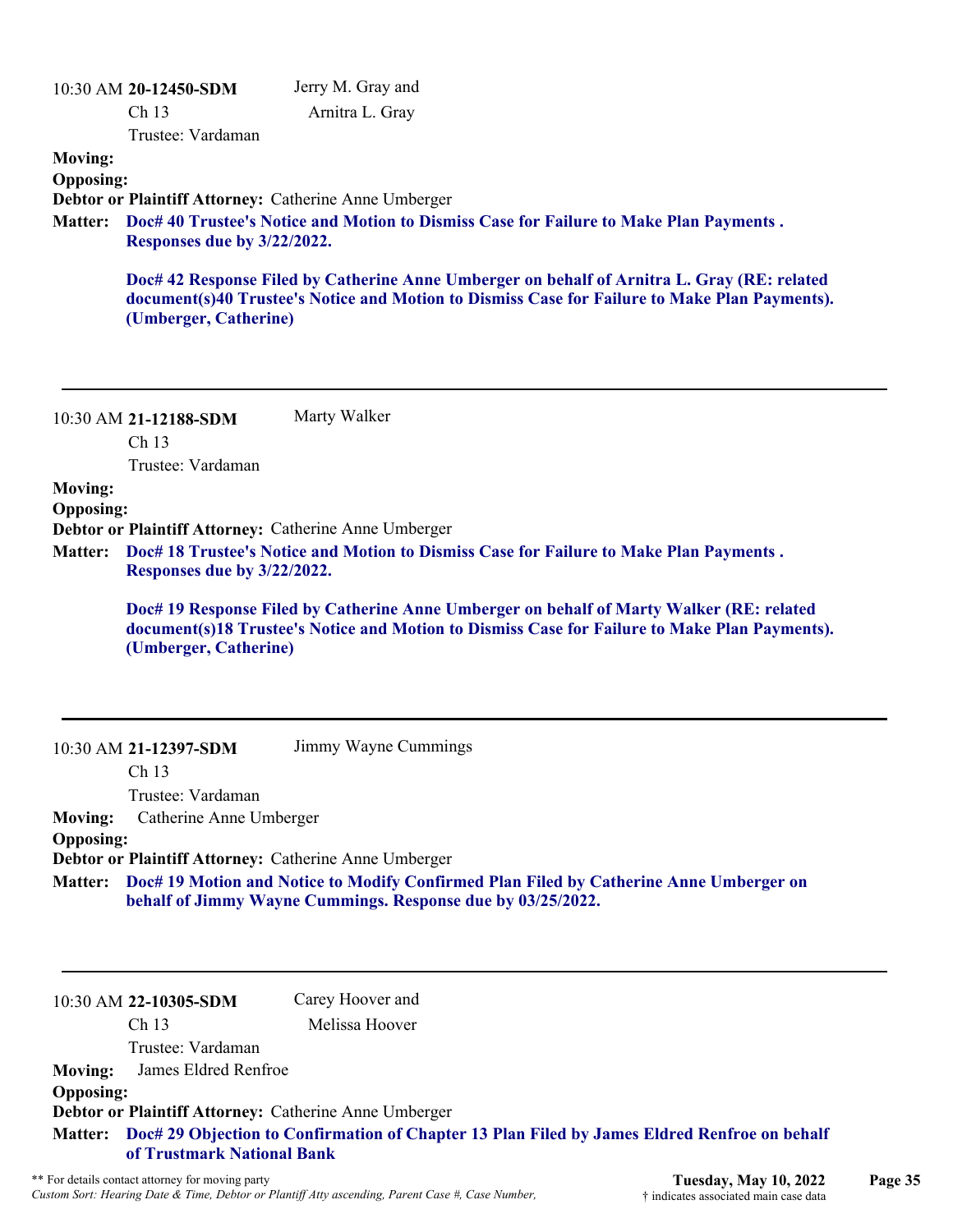|                                                       | 10:30 AM 22-10377-SDM                                                                                                                                         | Terry Horton and |  |
|-------------------------------------------------------|---------------------------------------------------------------------------------------------------------------------------------------------------------------|------------------|--|
|                                                       | Ch <sub>13</sub>                                                                                                                                              | Brenda Horton    |  |
|                                                       | Trustee: Vardaman                                                                                                                                             |                  |  |
| <b>Moving:</b>                                        | Bart M. Adams                                                                                                                                                 |                  |  |
| <b>Opposing:</b>                                      |                                                                                                                                                               |                  |  |
| Debtor or Plaintiff Attorney: Catherine Anne Umberger |                                                                                                                                                               |                  |  |
|                                                       | Matter: Doc# 19 Objection to Confirmation of Chapter 13 Plan Filed by Bart M. Adams on behalf of<br><b>Community Mortgage and Loan Inc d/b/a Easy Finance</b> |                  |  |

|                  | 10:30 AM 22-10550-SDM                 | Dennis Reifsnider                                                                                                                                                                        |
|------------------|---------------------------------------|------------------------------------------------------------------------------------------------------------------------------------------------------------------------------------------|
|                  | Ch <sub>7</sub>                       |                                                                                                                                                                                          |
|                  | Trustee: Applewhite                   |                                                                                                                                                                                          |
| <b>Moving:</b>   | Wesley Blacksher                      |                                                                                                                                                                                          |
| <b>Opposing:</b> |                                       |                                                                                                                                                                                          |
|                  |                                       | Debtor or Plaintiff Attorney: Catherine Anne Umberger                                                                                                                                    |
|                  | (Attachments: $\# 1$ Exhibit $\# 2$ ) | Matter: Doc# 18 Motion for Relief from Stay 2019 Nissan Frontier Crew Cab SV 4.0L V6. Filed by<br>Wesley Blacksher on behalf of Capital One Auto Finance, a division of Capital One, N.A |

10:30 AM **22-10550-SDM**  Dennis Reifsnider

Ch 7

Trustee: Applewhite

**Moving:** Brittan Webb Robinson

**Opposing:**

**Debtor or Plaintiff Attorney:** Catherine Anne Umberger

**Doc# 20 Motion to Assume Lease or Executory Contract , or in the alternative Motion to Reject Matter: Lease or Executory Contract , in addition to Motion for Relief from Stay . Filed by Brittan Webb Robinson on behalf of AF Title Co. dba American Financial. (Attachments: # 1 Exhibit)**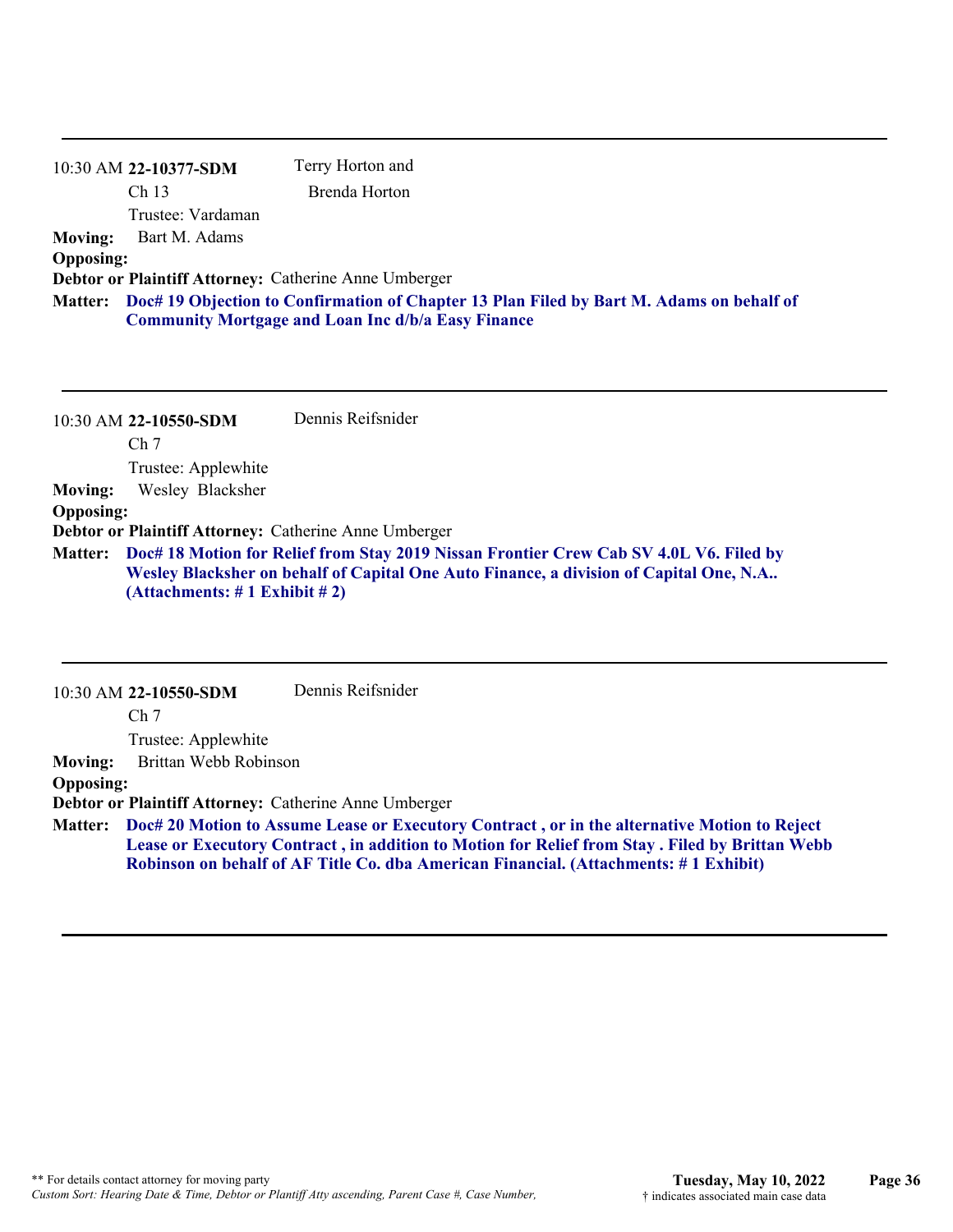| <b>Moving:</b><br><b>Opposing:</b><br><b>Matter:</b> | 10:30 AM 18-12999-SDM<br>Ch 13<br>Trustee: Vardaman<br>Debtor or Plaintiff Attorney: Miranda Linton Williford<br>Responses due by 3/22/2022.<br>Payments). (Williford, Miranda) | Linda Moore<br>Doc# 46 Trustee's Notice and Motion to Dismiss Case for Failure to Make Plan Payments.<br>Doc# 47 Response TMTD Filed by Miranda Linton Williford on behalf of Linda Moore (RE:<br>related document(s)46 Trustee's Notice and Motion to Dismiss Case for Failure to Make Plan                                                                                                     |
|------------------------------------------------------|---------------------------------------------------------------------------------------------------------------------------------------------------------------------------------|--------------------------------------------------------------------------------------------------------------------------------------------------------------------------------------------------------------------------------------------------------------------------------------------------------------------------------------------------------------------------------------------------|
| <b>Moving:</b><br><b>Opposing:</b><br><b>Matter:</b> | 10:30 AM 21-10246-SDM<br>Ch <sub>13</sub><br>Trustee: Vardaman<br>Debtor or Plaintiff Attorney: Miranda Linton Williford<br>Responses due by 3/22/2022.                         | Christopher D Davis and<br>Cynthia M Davis<br>Doc# 44 Trustee's Notice and Motion to Dismiss Case for Failure to Make Plan Payments.<br>Doc# 45 Response TMTD Filed by Miranda Linton Williford on behalf of Christopher D Davis,<br>Cynthia M Davis (RE: related document(s)44 Trustee's Notice and Motion to Dismiss Case for<br><b>Failure to Make Plan Payments). (Williford, Miranda)</b>   |
| <b>Moving:</b><br><b>Opposing:</b><br><b>Matter:</b> | 10:30 AM 21-10751-SDM<br>Ch 13<br>Trustee: Vardaman<br>Debtor or Plaintiff Attorney: Miranda Linton Williford<br>Responses due by 3/22/2022.                                    | Charles Wesley Orman and<br>Donna Lee Orman<br>Doc# 28 Trustee's Notice and Motion to Dismiss Case for Failure to Make Plan Payments.<br>Doc# 29 Response TMTD Filed by Miranda Linton Williford on behalf of Charles Wesley<br>Orman, Donna Lee Orman (RE: related document(s)28 Trustee's Notice and Motion to Dismiss<br><b>Case for Failure to Make Plan Payments). (Williford, Miranda)</b> |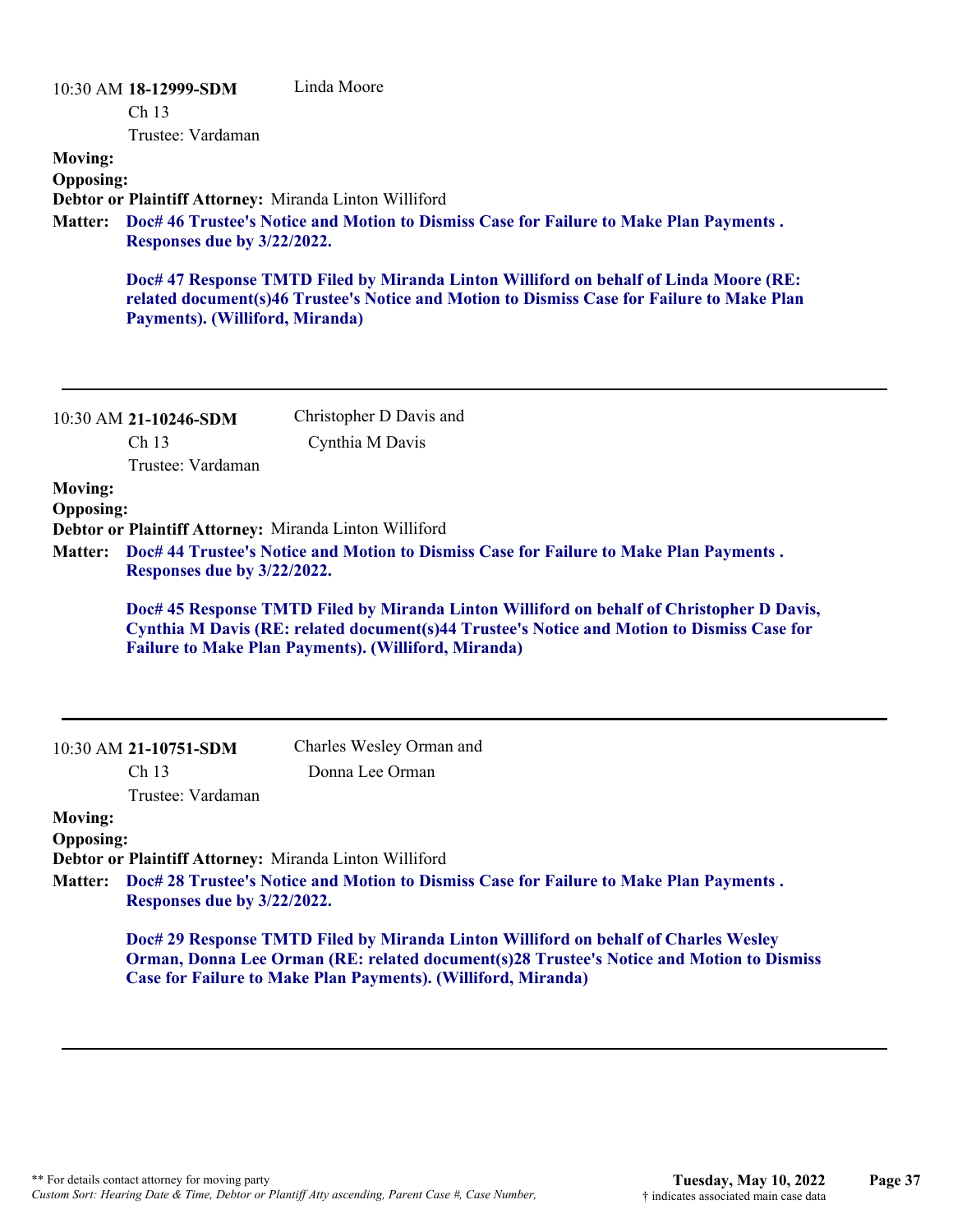10:30 AM **21-11687-SDM** 

Cornelia Chevon Davis

Ch 13

Trustee: Vardaman

**Moving:**

**Opposing:**

**Debtor or Plaintiff Attorney:** Miranda Linton Williford

**Doc# 27 Trustee's Notice and Motion to Dismiss Case for Failure to Make Plan Payments . Matter: Responses due by 3/22/2022.**

**Doc# 28 Response TMTD Filed by Miranda Linton Williford on behalf of Cornelia Chevon Davis (RE: related document(s)27 Trustee's Notice and Motion to Dismiss Case for Failure to Make Plan Payments). (Williford, Miranda)**

10:30 AM **21-12075-SDM**  Ch 7 Trustee: Applewhite McKenzie Clark **Moving:** Miranda Linton Williford **Opposing: Debtor or Plaintiff Attorney:** Miranda Linton Williford **Doc# 26 Motion to Redeem Filed by Miranda Linton Williford on behalf of McKenzie Clark. Matter:**

**Doc# 31 Response Filed by Kelli Michelle Stevens on behalf of Gulfco of Mississippi LLC (RE: related document(s)26 Motion to Redeem filed by Debtor McKenzie Clark). (Stevens, Kelli)**

10:30 AM **22-10478-SDM**   $Ch<sub>7</sub>$ Trustee: Applewhite Randy Lee Keller **Moving:** Miranda Linton Williford **Opposing: Debtor or Plaintiff Attorney:** Miranda Linton Williford **Doc# 7 Motion to Avoid Lien on Household Goods under Section 522(f)(1)(B)(i) 1st Franklin Matter: Financial Filed by Miranda Linton Williford on behalf of Randy Lee Keller. Doc# 12 Response Filed by Bart M. Adams on behalf of 1st Franklin Financial (RE: related**

**document(s)7 Motion to Avoid Lien on Household Goods 522(f)(1)(B)(i) filed by Debtor Randy Lee Keller). (Adams, Bart)**